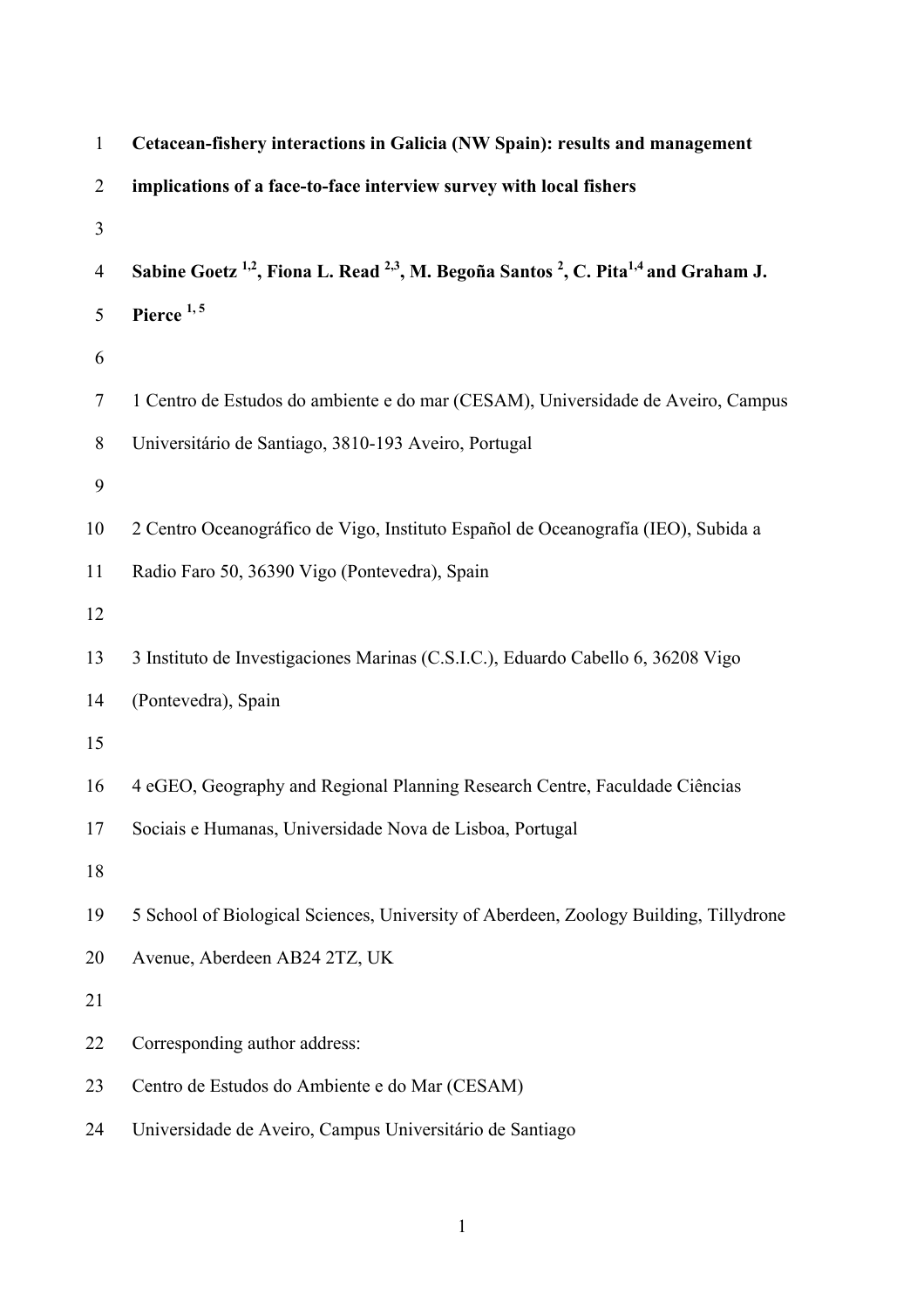25 3810-193 Aveiro, Portugal

26 Tel. +351 234370200; fax. **+ 351 23470985**

- 27 E-mail address: sa.goetz@web.de
- 28

#### 29 **Abstract**

30 Galicia (NW Spain) is an important fishing region with a high potential for cetacean-31 fishery interactions Cetacean depredation on catch and damage to fishing gear can 32 potentially lead to substantial economic loss for fishers, while cetacean bycatch raises 33 conservation concerns. With the aim to gather information on the types and scale of 34 interactions and to suggest possible management strategies, we conducted face-to-face 35 interviews with fishers in local fishing harbours, in particular to identify specific 36 problematic interactions and to quantify the level of economic loss and bycatch rates 37 associated with these interactions. We found that cetacean-fishery interactions are 38 frequent, although damage to catch and fishing gear by cetaceans was mostly reported 39 as small. Nevertheless, substantial economic loss can result from common bottlenose 40 dolphins (*Tursiops truncatus*) damaging coastal gillnets and from short-beaked common 41 dolphins (*Delphinus delphis*) scattering fish in purse seine fisheries. Cetacean bycatch 42 mortality was reported to be highest for trawls and set gillnets, and probably exceeds 43 sustainable levels for local common and bottlenose dolphin populations. Although 44 interview data may be biased due to the perceptions of interviewees, and therefore 45 should be interpreted with care, the methodology allowed us to cover multiple sites and 46 fisheries within a reasonable time-frame. Minimising cetacean-fishery interactions 47 requires the implementation of case-specific management strategies with the active 48 participation of fishers. For set gillnet and purse seine fisheries, the use of acoustic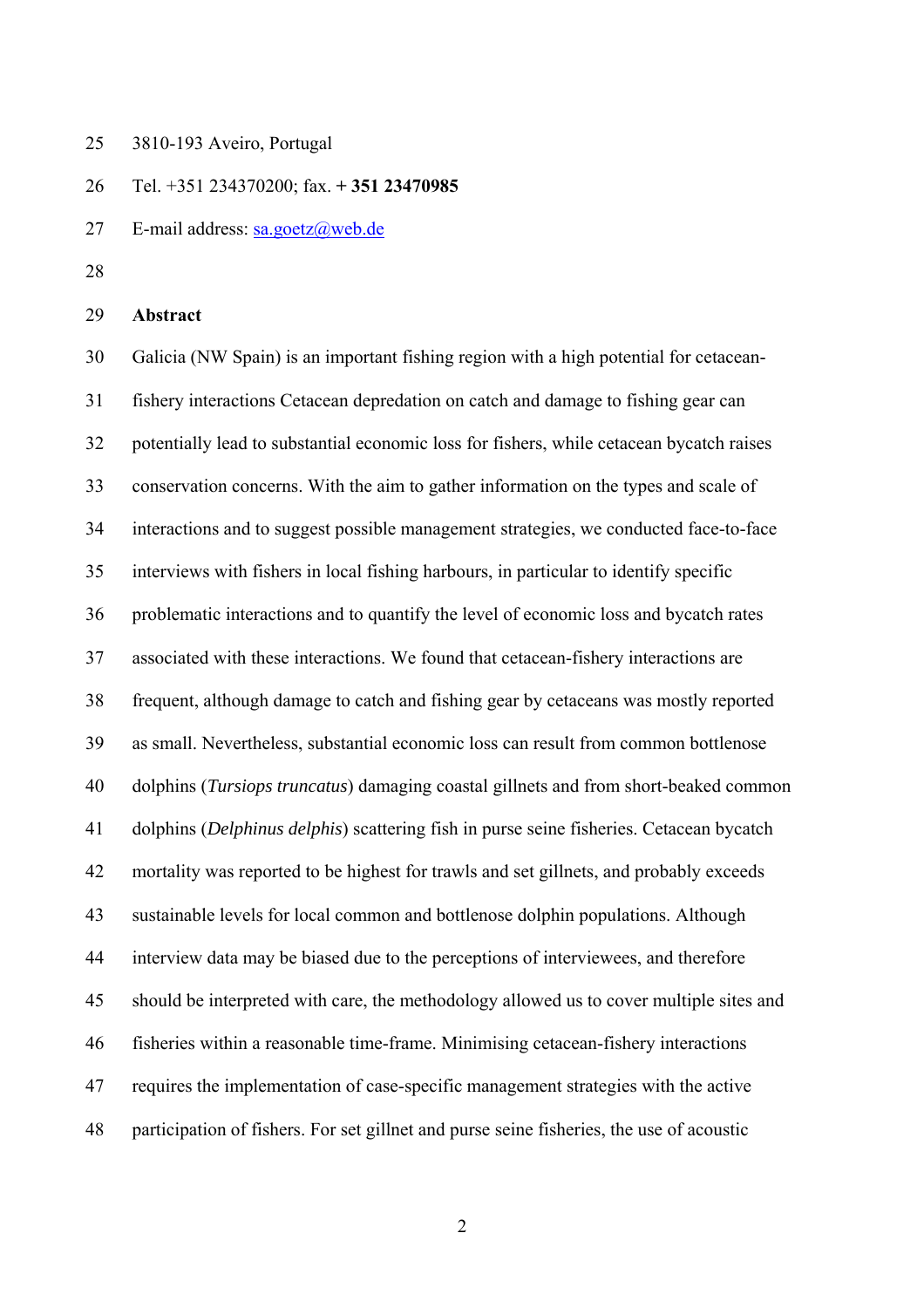| 49 | deterrent devices (pingers) may prevent cetaceans from approaching and getting trapped                |
|----|-------------------------------------------------------------------------------------------------------|
| 50 | in the nets. For trawl fisheries, where bycatch appears to be particularly high at night in           |
| 51 | water depths of 100 - 300 m, possible solutions include the implementation of time/area               |
| 52 | closures and the relocation of some fishing effort to deeper waters.                                  |
| 53 |                                                                                                       |
| 54 | Keywords: cetacean-fishery interactions, depredation, dolphin bycatch, interview                      |
| 55 | survey, fishers' opinions, fisher participation                                                       |
| 56 |                                                                                                       |
| 57 | 1. Introduction                                                                                       |
| 58 | Cetacean-fishery interactions remain a cause for concern, with cetacean bycatch being                 |
| 59 | considered a serious threat to cetacean populations world-wide, particularly if                       |
| 60 | threatened species are affected (IWC, 1994). In addition, damage to fishing gear and                  |
| 61 | loss of catch (although the latter is difficult to prove) can potentially lead to substantial         |
| 62 | economic loss for fishers, especially in areas with acute conflict. Although interactions             |
| 63 | can be beneficial for some fisheries, for instance in purse seining where the presence of             |
| 64 | dolphins is used as a cue to detect fish concentrations (e.g. Allen, 1985), the majority of           |
| 65 | reports describe adverse effects, i.e. catch loss and gear damage through cetacean                    |
| 66 | depredation (Bearzi et al., 2011; Brotons et al., 2008a; Gazo et al., 2008; Gilman et al.,            |
| 67 | 2006; Lauriano et al., 2004; Rocklin et al., 2009; Silva et al., 2011) and scattering of              |
| 68 | fish (Wise et al., 2007). In Mediterranean waters, Bearzi et al. (2011) estimated the                 |
| 69 | mean economic loss of artisanal trammel net fishers as $\epsilon$ 2561 per year and Brotons <i>et</i> |
| 70 | al. (2008a) calculated that trammel net fishers may lose around 5.3% of their total catch             |
| 71 | value due to interactions with cetaceans.                                                             |
|    |                                                                                                       |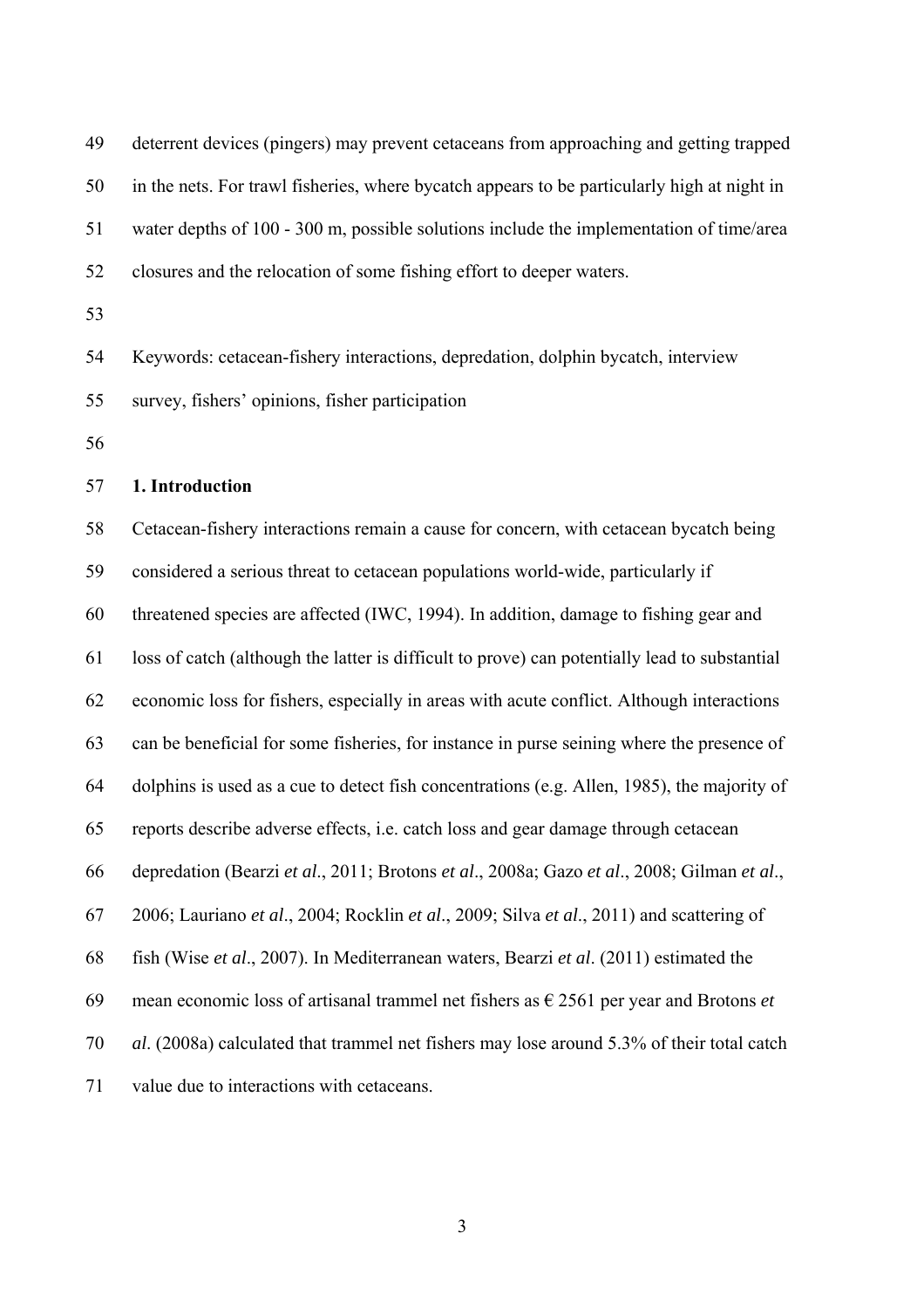| 72 | Galicia (41°48' - 43°47' N), situated in the northwest corner of the Iberian Peninsula          |
|----|-------------------------------------------------------------------------------------------------|
| 73 | (Figure 1), is the most important Spanish fishing region, accounting for almost half of         |
| 74 | the Spanish fleet and landings in 2010-2011 (Galician Institute for Statistics, 2013;           |
| 75 | Spanish Ministry of Agriculture, Food and Environment, 2013). Cetacean-fishery                  |
| 76 | interactions are frequently observed in the region, involving a large variety of gears and      |
| 77 | cetacean species (Aguilar, 1997; Fernández et al., 2011a, 2011b; Fernández Contreras et         |
| 78 | al., 2010; López et al., 2003; Pierce et al., 2010). The short-beaked common dolphin            |
| 79 | (Delphinus delphis) is the most abundant and frequently sighted cetacean species in the         |
| 80 | area, followed by the common bottlenose dolphin (Tursiops truncatus), which mainly              |
| 81 | inhabits the coastal inlets (rias) of South Galicia. Other frequently sighted species           |
| 82 | include long-finned pilot whales (Globicephala melas), striped dolphins (Stenella               |
| 83 | coeruleoalba), harbour porpoises (Phocoena phocoena), Risso's dolphins (Grampus                 |
| 84 | griseus) and other large toothed and baleen whales (López et al., 2002, 2004; Pierce et         |
| 85 | al., 2010; Spyrakos et al., 2011).                                                              |
| 86 | López et al. (2003) suggested that the bycatch mortality of common and bottlenose               |
| 87 | dolphins in Galician waters almost certainly substantially exceeds the maximum                  |
| 88 | bycatch mortality rate (1.7% of the best available population estimate) recommended by          |
| 89 | ASCOBANS <sup>1</sup> . Catch loss and gear damage due to interactions with cetaceans have also |
| 90 | been reported in the area (Aguilar, 1997; López et al., 2003) although, to date, no             |
| 91 | detailed assessment of the extent and negative effects on fisheries has been carried out.       |
| 92 |                                                                                                 |
| 93 | Cetacean conservation on the one hand and the interests of fishers on the other provide a       |

94 classic example of a user-environment conflict (Proelss *et al*., 2011), that requires a

<sup>&</sup>lt;sup>1</sup> ASCOBANS (Agreement on the Conservation of Small Cetaceans of the Baltic, North East Atlantic, Irish and North Seas), United Nations Environment Programme, New York, 17 March 1992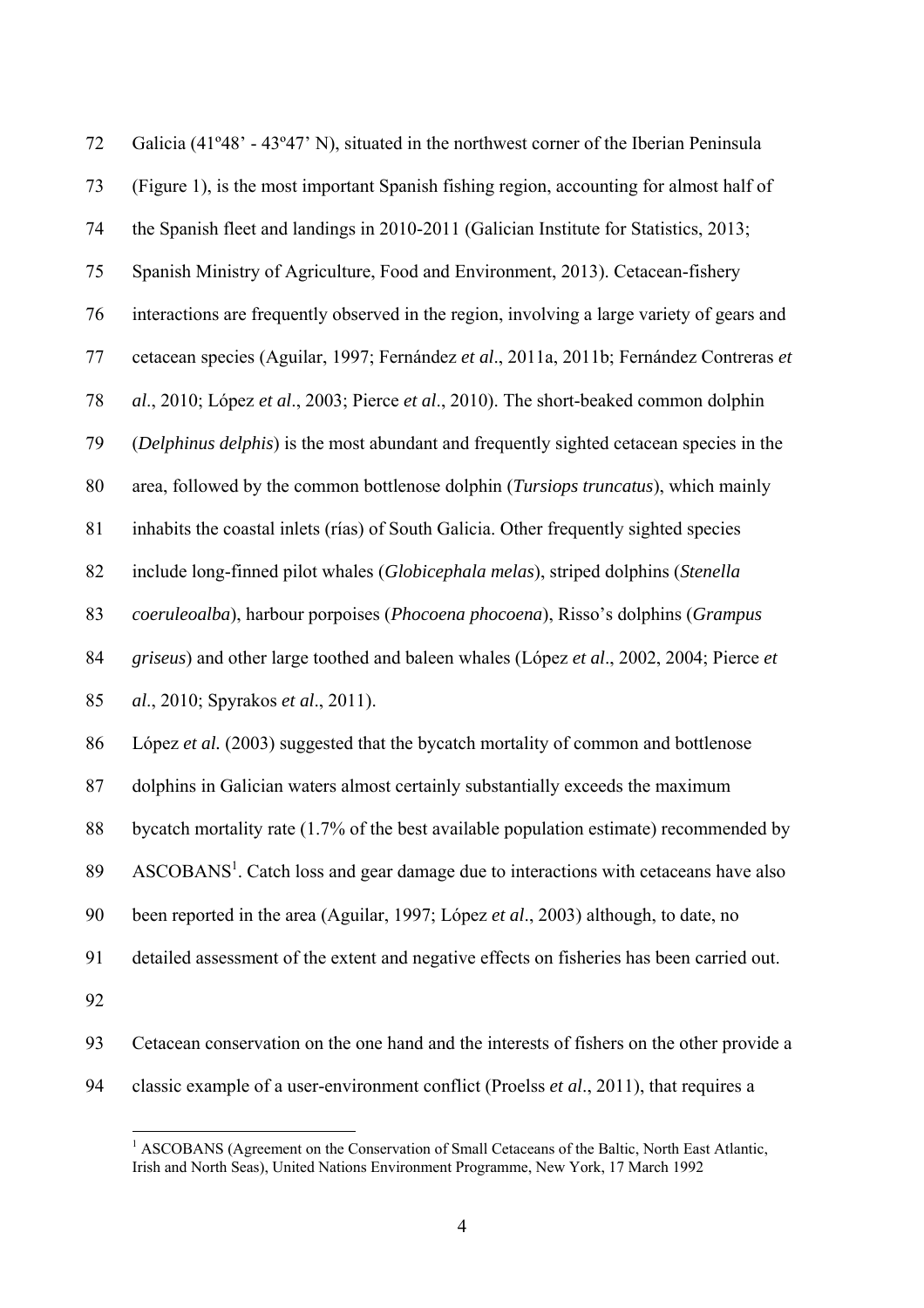95 holistic management approach in order to find an acceptable solution for all parties 96 involved. The first important step for an effective management strategy is the clear 97 identification of specific problematic interactions, i.e. fisheries and/or marine areas in 98 which interactions are most prevalent, and the cetacean species that are most involved. 99

100 We conducted a face-to-face interview survey to collect data on the experiences and 101 opinions of fishers. Apart from making use of fishers' ecological knowledge (FEK) , the 102 co-operation with fishers in scientific research also allows for the establishment of 103 partnerships between scientists and fishers - which is thought to increase data quality, 104 create buy-in among stakeholders and facilitate fishers' support for future management 105 strategies (Johnson and van Densen, 2007).

106

107 As explained above, previous studies of cetacean-fishery interactions in Galician waters 108 mainly focussed on the assessment of cetacean bycatch, while adverse effects on 109 fisheries received little attention. Therefore the main objective of our interview survey 110 was to obtain a holistic view on cetacean-fishery interactions by assessing all types of 111 interactions ("positive" and "negative") as observed by Galician fishers, determining the 112 types of gears and cetacean species most involved, and fishing areas (geographical 113 location, water depth and distance to coast) where these interactions mainly occur. We 114 further wanted to quantify the economic loss and bycatch rates associated with 115 cetacean-fishery interactions and identify which mitigation methods were being applied 116 by fishers. Finally, based on the results, we suggest possible management and 117 mitigation strategies for specific cases.

118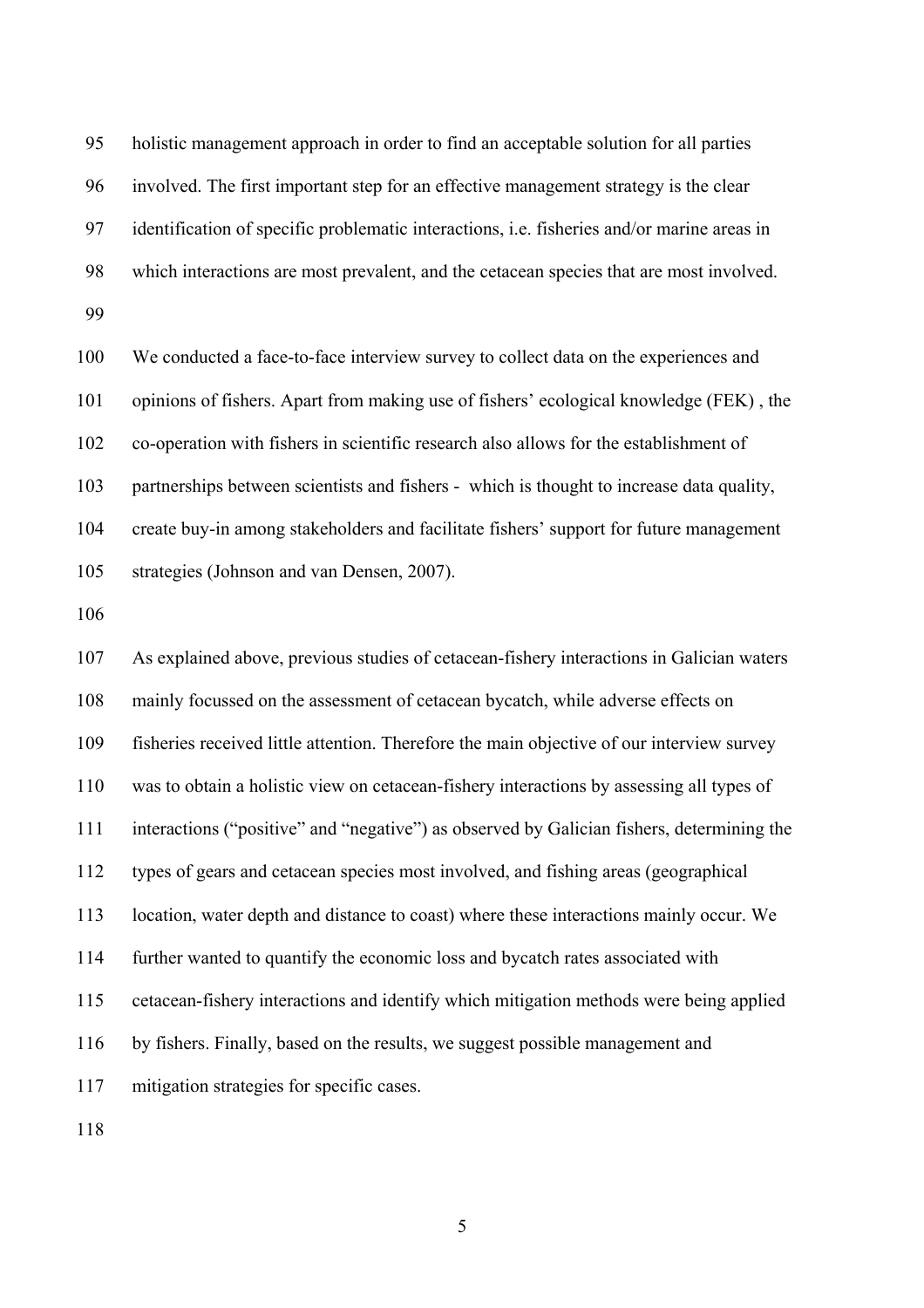#### 119 **2. Methods**

#### 120 **2.1. Study area and local fisheries**

121 Galicia's coastline (about 1200 km in length) is characterized by a series of large,

122 coastal inlets (rías) (Fariña *et al*., 1997) the size and orientation of which affects the

123 frequency and intensity of the seasonal upwelling events which boost this area's

124 productivity. The four Southern rías are much larger and oriented towards the SW,

125 while the Northern rías are smaller and more exposed to the oceanic influence,

126 displaying a variety of orientations (Figueiras *et al*., 2002; ICES, 2011a). Due to these

127 differences, which also condition the human exploitation of the rías, we have divided

128 our study area into two sub-areas (North and South Galicia), Punta Queixal (5 km north

129 of the town of Muros) representing the geographic border between the North and South

130 Galician coasts (Fernández *et al*., 2011a) (Figure 1).

131

132 There are 128 fishing harbours along the Galician coast, with Vigo, Ribeira, A Coruña, 133 Burela and Celeiro being the most important in terms of landings (Galician Ministry of 134 Fisheries, 2013). In 2011, the Galician fleet comprised 4734 boats of which the majority 135 (87.6%) fishes with "minor gears" (small-scale fisheries involving vessels < 12 m) such 136 as pots, artisanal longlines and a large variety of artisanal gillnets (trammel nets, single 137 panel bottom-set gillnets and driftnets), targeting fish, cephalopods, crustaceans and 138 bivalves in coastal waters. A substantial proportion (26.3%) of the small-scale fishing 139 fleet is also engaged in shellfish harvesting (with hand- and boat dredges, rakes or 140 manual collection). Most small-scale fishing boats are polyvalent, i.e. they shift between 141 gears depending on the season.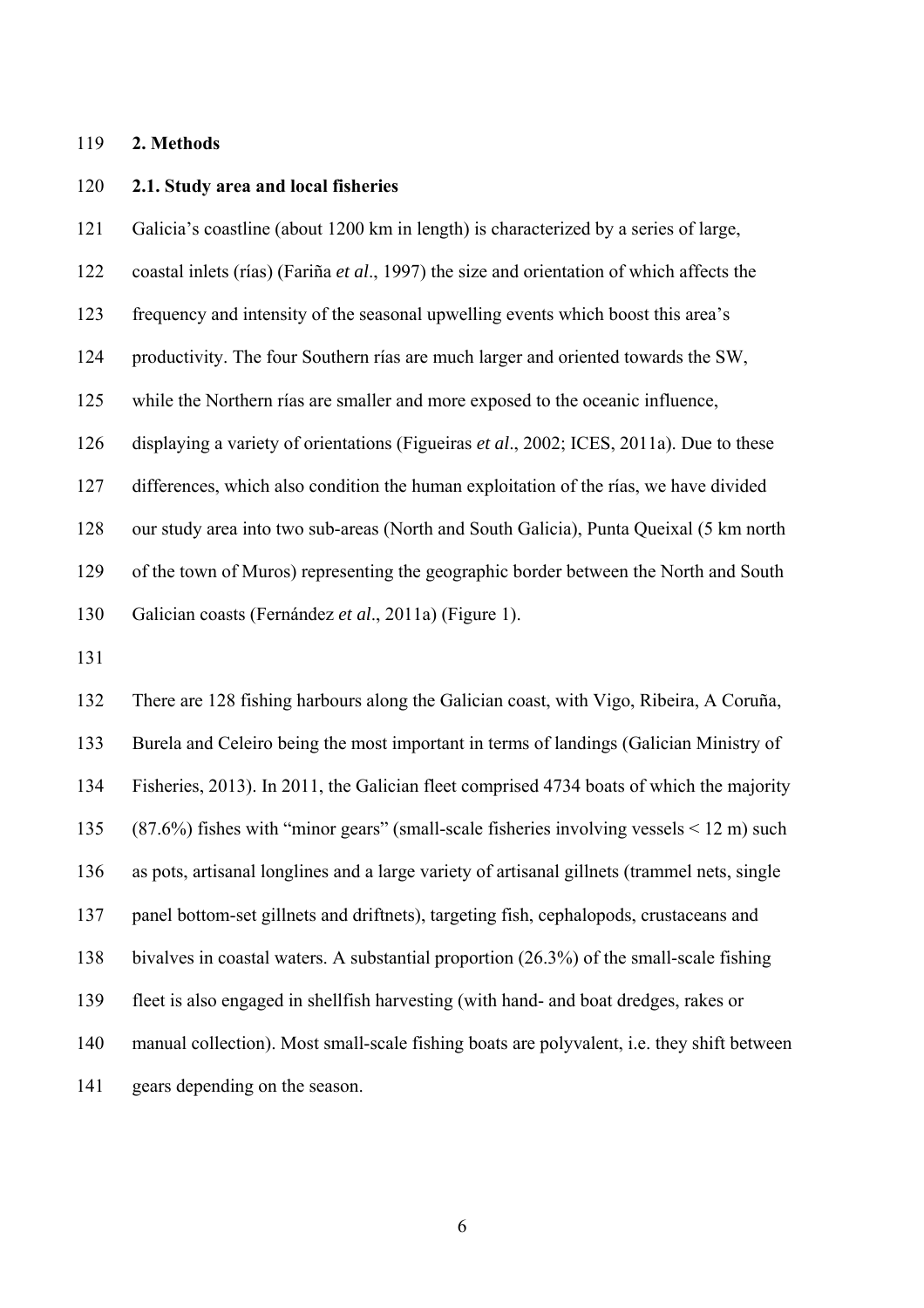142 Littoral, medium- to large-scale fisheries (vessel length  $\geq$  12 m) only account for 12.4% 143 of the Galician fleet. These vessels target shoaling pelagic and demersal species with 144 purse seines, bottom trawls, longlines and large bottom-set gillnets mainly in Galician 145 waters, but also off Asturias, Cantabria, the Basque Country and outside Spanish waters 146 (in the latter case, < 5% of the Galician fleet) (Galician Ministry of Fisheries, 2010, 147 2013).



149 Figure 1. Map of the study area (Galicia, NW Spain). *Black dots* indicate harbours 150 where interviews were conducted.

151

#### 152 **2.2. Interview survey**

153 Interview surveys are increasingly applied in ecology due to being an effective

154 methodology to sample multiple sites and (in the present context) multiple types of

155 fisheries in a comparatively time- and cost-effective way (Moore *et al*., 2010; White *et*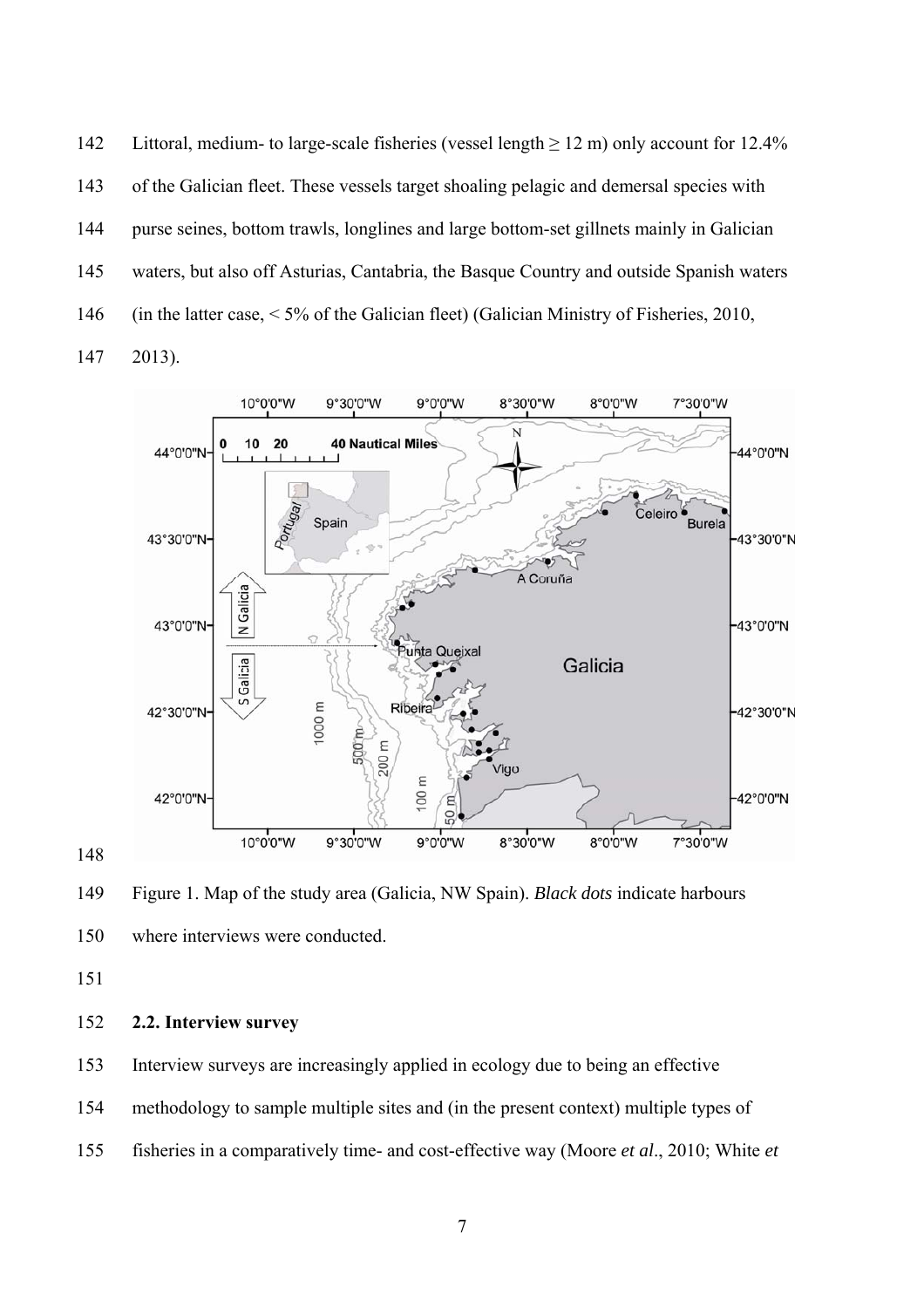156 *al*., 2005), that would not be possible otherwise. Furthermore, interviews offer the 157 possibility to obtain valuable insights into the characteristics of local fisheries and their 158 interactions with the marine environment (Johannes *et al*., 2000), including preliminary 159 data on bycatch rates (e.g. López *et al*., 2003; Moore *et al*., 2010).

160

161 We conducted a face-to-face interview survey in Galician fishing harbours, applying a 162 stratified sampling procedure, with strata based on the type of fishing gear (seven strata, 163 see Tables 1,2). This sampling approach was selected because fishers operating the 164 same gear were assumed to experience similar types of interactions with cetaceans. 165 Fisheries operating outside Spanish waters were not included in order to delimit the 166 study area. Shellfish harvesters operating manual dredges and rakes were also excluded 167 since interactions with cetaceans were assumed to be unlikely. To get a representative 168 sample of Galician fisheries we aimed for a proportional sample, i.e. the sample size 169 (number of vessels) for each stratum being proportional to the overall composition of 170 the sampled fleet. Many harbours in Galicia specialize in certain fishing gears, 171 especially the smaller harbours. Therefore, in order to get sufficient samples for each 172 stratum, we selected harbours (the primary sampling units) according to their 173 representativeness for a certain fishing gear (thus selecting 23 out of 128 harbours) and 174 then sampled boats (secondary sampling units) opportunistically, i.e. we targeted all 175 fishers present and available for interviewing, within the selected harbours (Lauriano *et*  176 *al*., 2009). In order to maximize the number of interviews for each sampling day, timing 177 of interviewing was adjusted to the seasonal and daily routine of the fisheries sampled. 178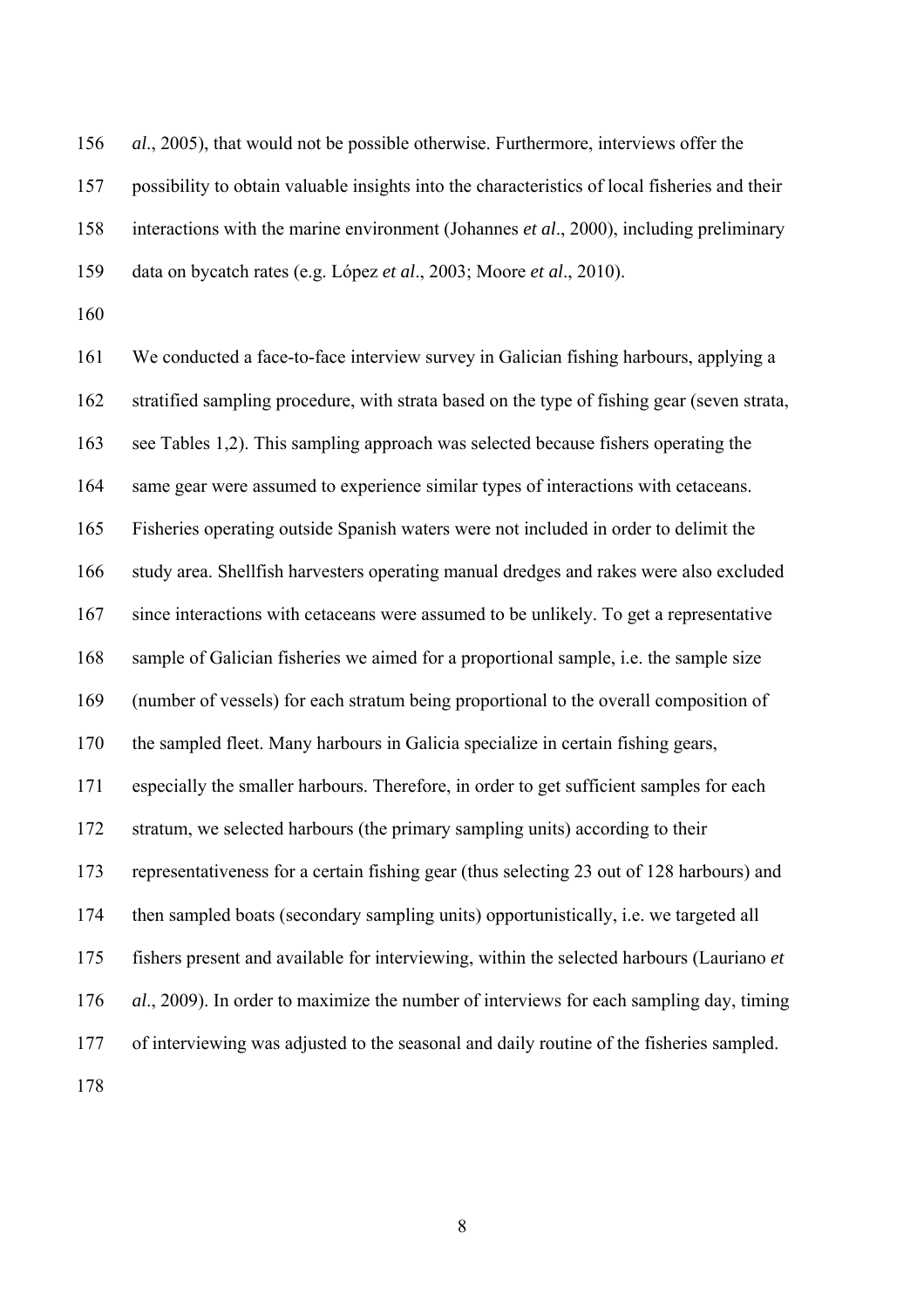179 We designed a structured questionnaire<sup>2</sup> mainly composed of closed-ended questions, 180 making sure all possible answers were covered and allowing for the answer "don't 181 know", following White *et al*. (2005). Since we were also interested in fishers' opinions 182 and suggestions we included some open-ended questions. In order to optimize response 183 rates, we began with "easier", more general, questions, and asked more difficult and 184 open-ended questions towards the end of the interview. The interviews took 15-20 185 minutes and were conducted face-to-face by two interviewers who surveyed fishers - if 186 possible the skippers of the vessels – simultaneously, but separately, in the pre-selected 187 harbours. Only professionally active fishers were interviewed. All interviews were kept 188 anonymous and we assured interviewees that all personal data would be treated as 189 confidential. Prior to the implementation of the survey, the questionnaire was pre-tested, 190 first conducting the interview with colleagues and then with a small number of fishers  $191$  (n = 20). Unclear or ambiguous wording was corrected and sequence of questions was 192 adjusted to improve clarity and flow. The survey collected information about: the 193 interviewee's profile (to determine level of experience), characterization of the fishing 194 activity (gears used, main fishing grounds, target species and amount of catch), attitude 195 towards cetaceans (positive, negative, neutral), cetacean sightings (sighted species), 196 occurrence of positive and negative interactions with cetaceans and non-cetacean 197 species, consequences of these interactions for fisheries (description and level of 198 damage, including catch loss through depredation and scattering of fish, gear damage 199 and associated economic loss) and cetaceans (level of bycatch), mitigation measures 200 employed and suggestions for solutions to avoid interactions. To obtain an overview of 201 cetacean-fishery interactions that also accounts for potential seasonal variations, we

 $\overline{a}$ 

 $2^2$  The questionnaire form used for this article can be found as an online Appendix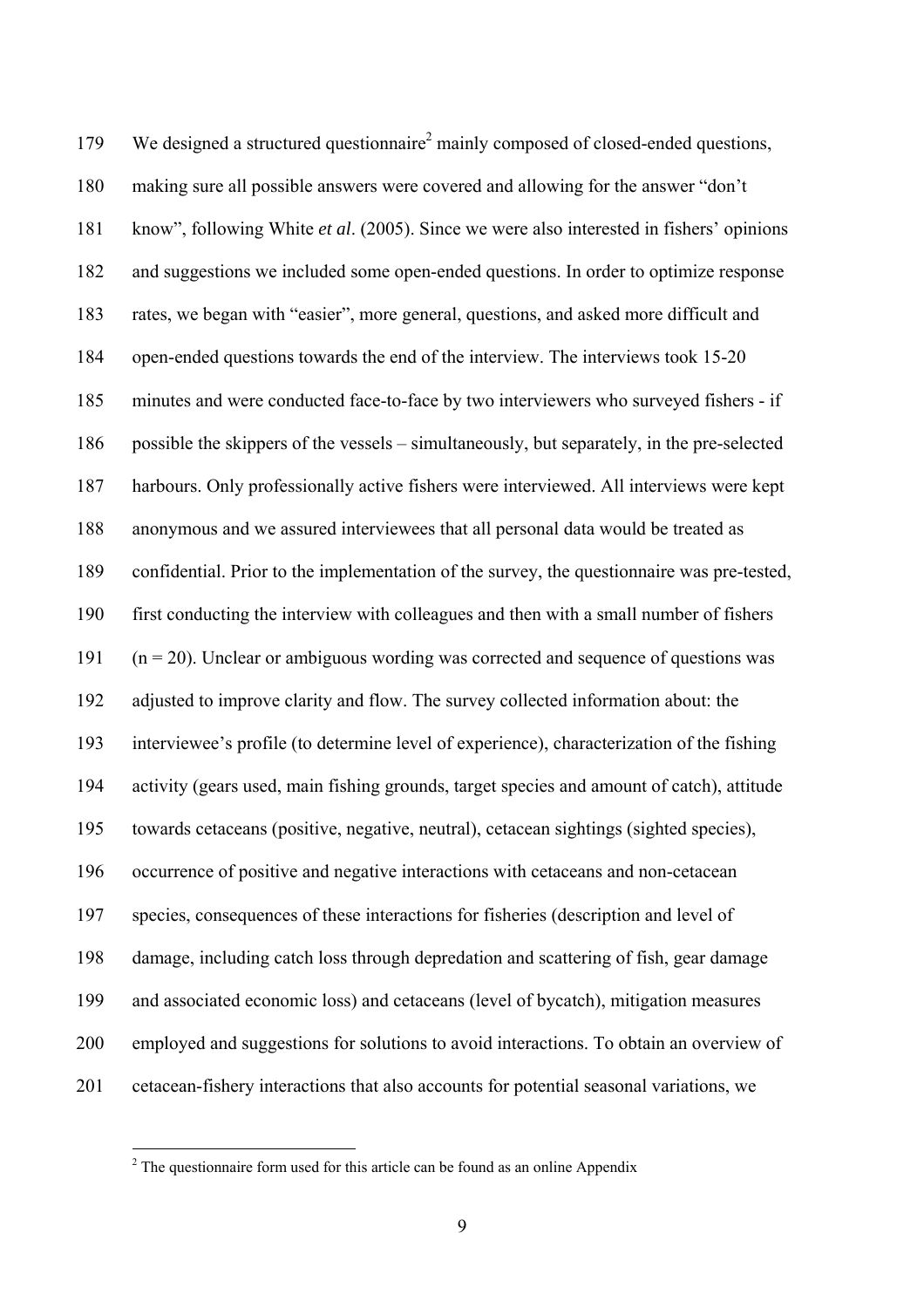202 asked fishers to describe their general experience of such interactions or, in the case of 203 questions that included the estimation of numbers (e.g. catch loss, gear damage and 204 cetacean bycatch), to relate their observations to the last 1-2 years, rather than reporting 205 specific events during their last fishing trip. Catch loss was quantified as the % of total 206 catch lost per depredation/scattering event. Economic loss associated with catch 207 loss/gear damage was quantified as the amount of money (in  $\epsilon$ ) lost per year and 208 bycatch as the number of cetaceans (by species) caught per year (Table 1). When asking 209 about cetacean sightings during the interview, we provided an identification catalogue 210 with colour photographs taken in the area, not labelled with species names, and asked 211 fishers to point to the species seen and indicate the name. Incorrect identification of 212 cetaceans in the catalogue was noted by the interviewer in the questionnaire and all 213 species-related information given in the respective interview was excluded from further 214 analysis.

215 In order to identify the main local fishing grounds, we provided a nautical map for

216 fishers to indicate the approximate geographic location of their usual fishing grounds.

217 At the end of each interview, we asked fishers to give us their general opinion about the

218 factors which most influence the occurrence/level of cetacean interactions with Galician

219 fisheries. In addition, fishers' narratives (e.g. comments and anecdotes) were recorded,

220 when possible. This qualitative information was collected in order to complement and

221 corroborate the results obtained by the quantitative data analysis.

222

#### 223 **2.3. Data analysis**

224 In order to simplify the dataset and to avoid digit preference, the answers to some 225 questions were grouped into categories (Table 1). If a respondent indicated a range of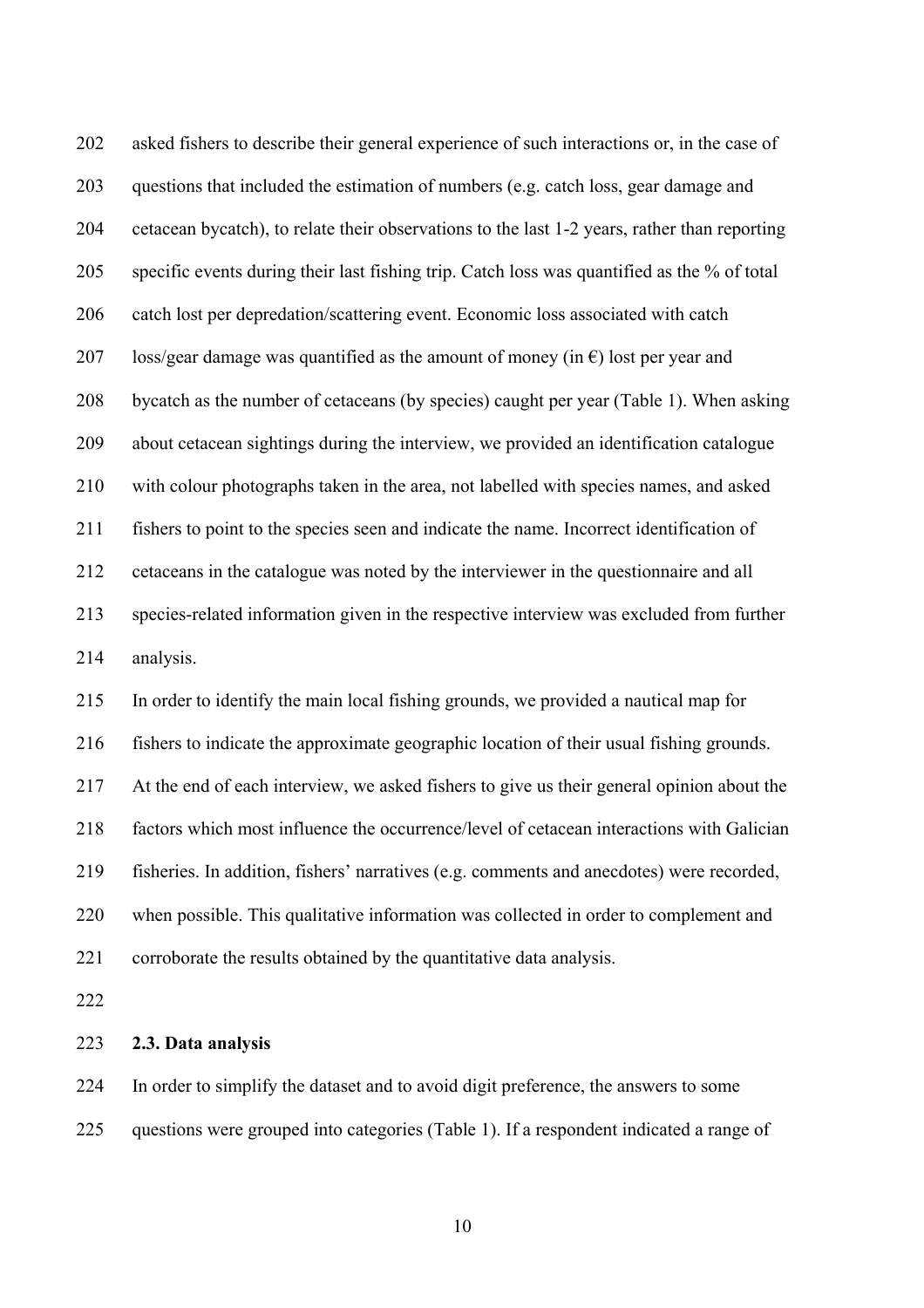226 values, we used the mid-point value. To obtain comparable values for the economic loss 227 associated with catch loss and gear damage for each fishery, we converted the reported 228 monetary loss into the % of gross income (estimated from mean catch volume based on 229 the market price of the main target species) lost per vessel/year. Boats were assigned to 230 North or South Galicia according to the geographical location of their main fishing 231 grounds.

232

233 To check the reliability of answers we compared the answers for the most important 234 questions (e.g. proportion of interviewees that report negative interactions with 235 cetaceans) collected by one interviewer with the answers collected by the other 236 interviewer. Any significant differences might indicate that our results are biased by an 237 interviewer effect, i.e. unintended influence of the interviewee by the interviewer. We 238 also analysed whether the interviewees' work experience and function on-board of the 239 vessel had a significant effect on their ability to correctly identify the cetacean species 240 displayed in the catalogue.

241

242 Since some interviewees operated more than one type of fishing gear, we recorded

243 multiple responses by the same interviewee for all gear–related questions (e.g.

244 occurrence/consequences of interactions with cetaceans and other species, mitigation

245 measures employed) and analysed these responses separately. For analysis that did not

246 include gear type or other gear-related variables (e.g. interviewee's profile, cetacean

247 sightings, factors influencing interactions and suggestions for solution), only one

248 response per interviewee was included.

249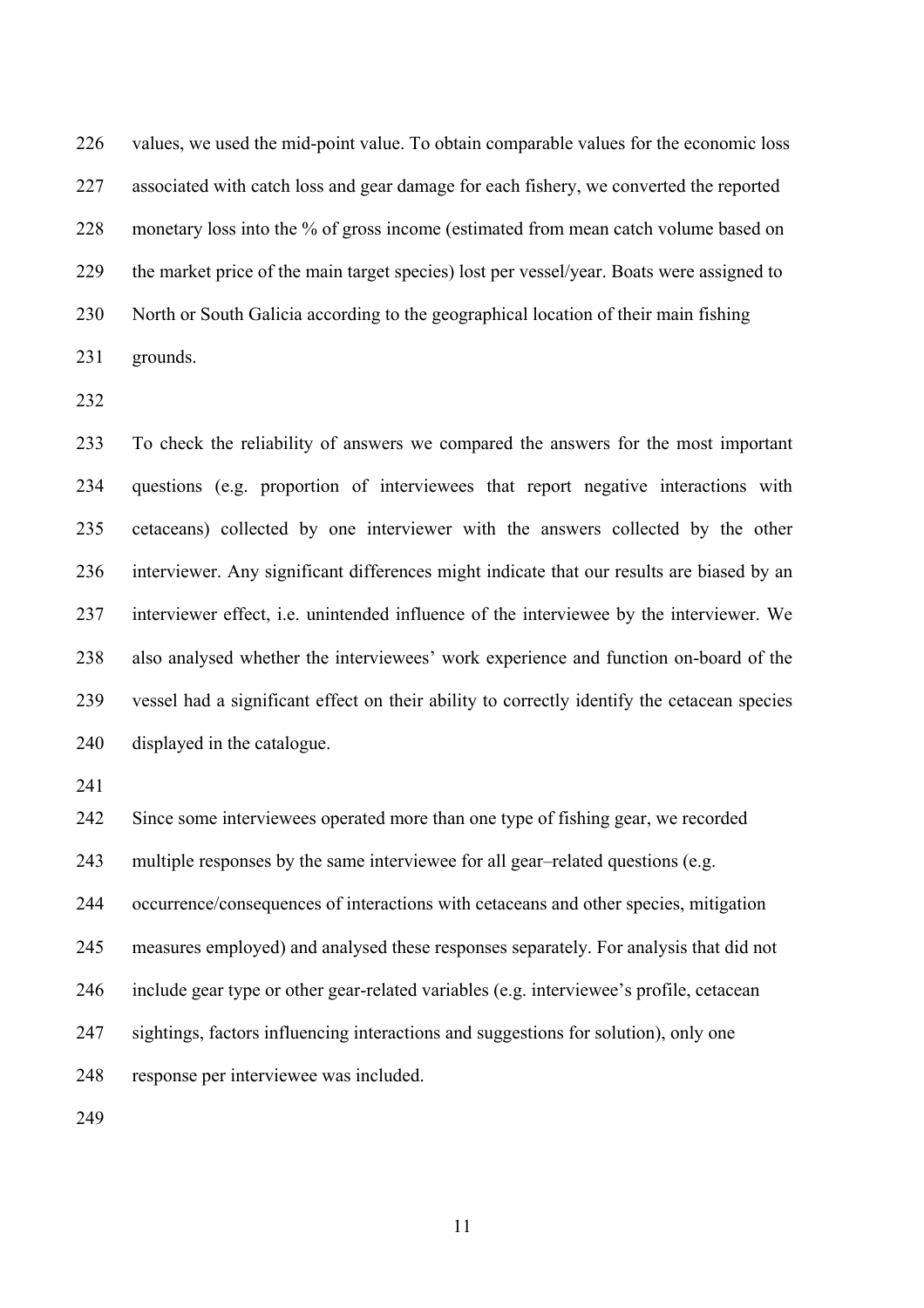250 Since the final number of interviews per stratum (i.e. type of fishing gear) was not 251 exactly in proportion to the relative fleets' sizes, for the purpose of summary statistics, 252 we weighted the strata, adjusting their relative proportion in the sample to their actual 253 proportions in the surveyed fleet (Table 2). For statistical modelling, gear-type is an 254 explanatory variable and no weighting was necessary.

255

256 Generalized linear models (GLM) were used in order to determine which factors are

257 most influential on the frequency of occurrence of cetacean-fisheries interactions, the

258 extent of associated economic loss and the choice of mitigation methods employed

259 (Cameron and Trivedi, 1998; Chambers and Hastie, 1992; White *et al*., 2005).

260 All response variables were binary and a binomial distribution was used with the logit 261 link function if the dataset contained more ones than zeros and the cloglog link function 262 otherwise. We ran a GLM with all relevant covariates, also including interaction terms 263 between variables, using a backward selection procedure. At each step, non-significant 264 variables were dropped (F-Test) and the model was re-run, until all remaining 265 covariates were significant. All variables included in the analysis are listed in Table 1. 266 The variable "harbour" was included into the model to account for any variability 267 between harbours that was independent of gear type. We then validated the final model, 268 checking if the assumptions of homogeneity and independence of residuals were met, 269 also checking for the existence of influential data points. For categorical covariates with 270 more than two categories we created dummy variables, in order to investigate which 271 categories of the covariate are significantly different from each other, and applied a 272 Bonferroni correction for multiple comparisons.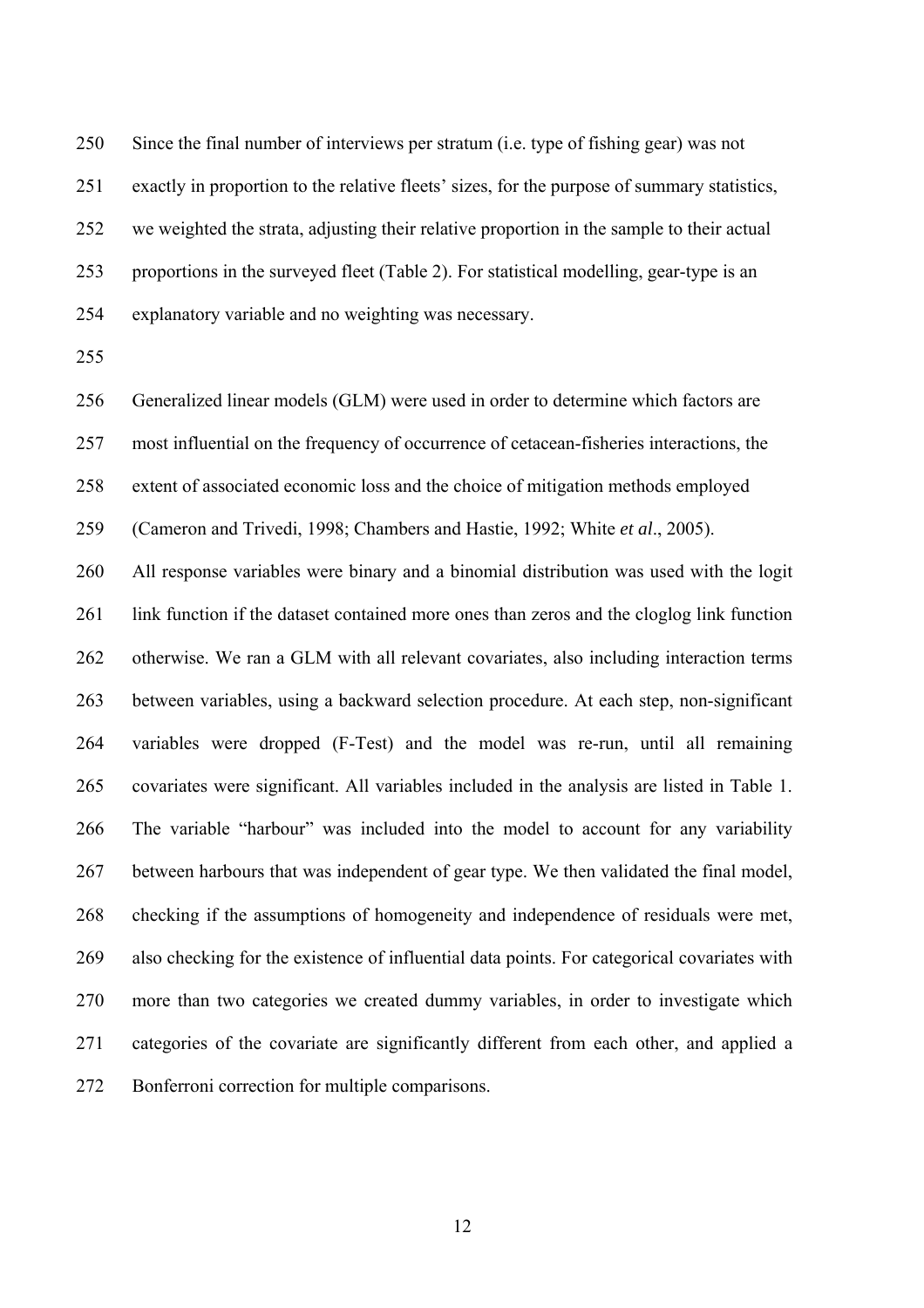| 273 | A rough estimation of fishery-related cetacean mortality in Galician waters was derived      |
|-----|----------------------------------------------------------------------------------------------|
| 274 | by extrapolating the average annual number of dead animals reported by the fisheries         |
| 275 | with highest bycatch in the current interview dataset ( <i>i.e.</i> trawls, trammel nets and |
| 276 | single panel bottom-set gillnets) to the entire Galician trawl and set gillnet fleets,       |
| 277 | accounting for the proportion of each fleet that reports to have bycatch.                    |
| 278 |                                                                                              |
| 279 | Statistical analysis was performed using SPSS Statistics 19 (IBM) and, for modelling,        |
| 280 | Brodgar 2.7.2 (Highland Statistics Ltd.).                                                    |
| 281 |                                                                                              |
| 282 |                                                                                              |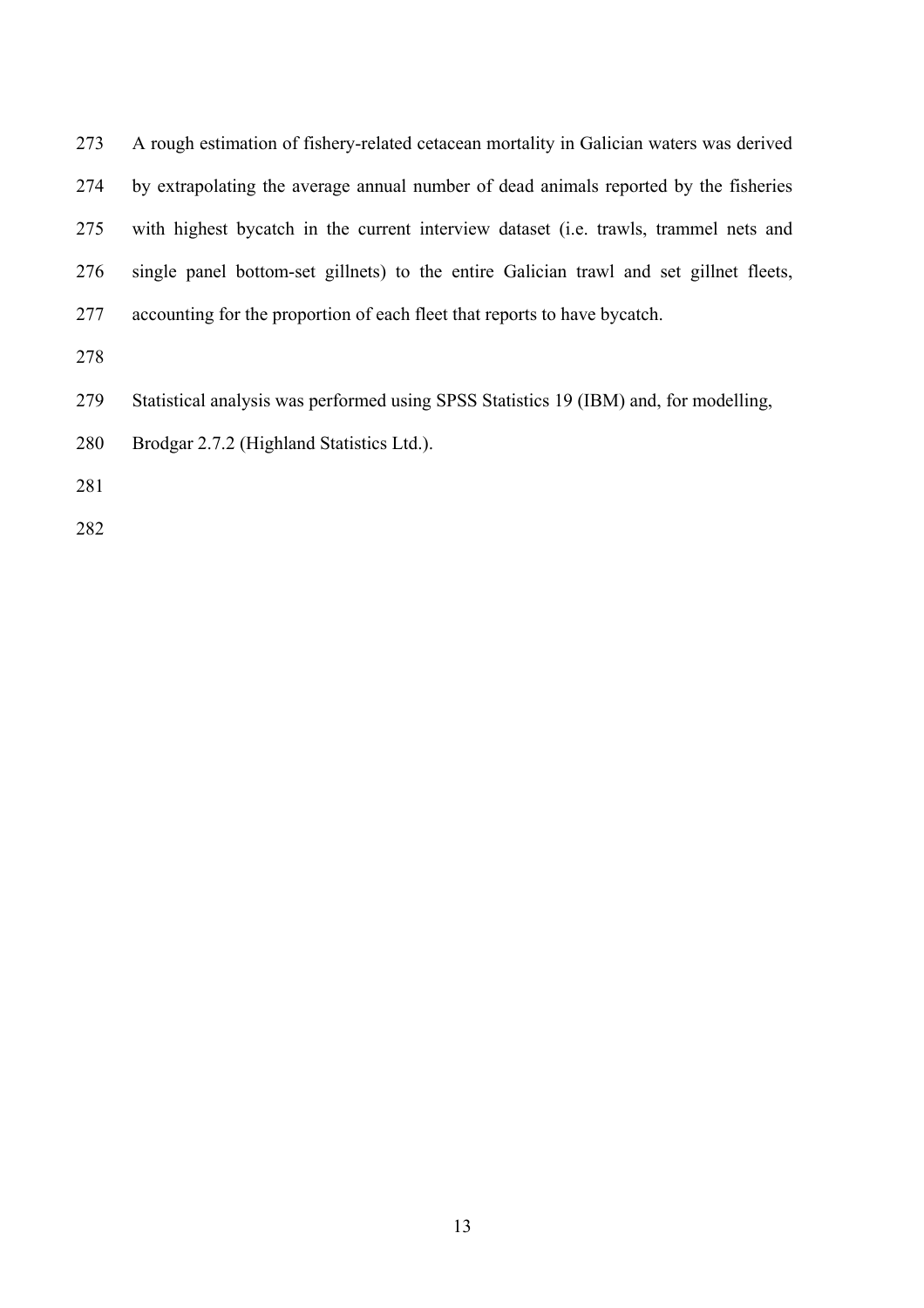|                                            | Variables                   | Description and categories                                                                                      |
|--------------------------------------------|-----------------------------|-----------------------------------------------------------------------------------------------------------------|
|                                            | harbour                     | names of all fishing harbours where interviews were conducted                                                   |
|                                            | fisher work experience      | low (< 5 years), intermediate, high ( $\geq$ 30 years)                                                          |
|                                            | function on board of vessel | skipper, crew member                                                                                            |
|                                            | fishing gear                | pair- and otter trawls <sup>1</sup> , purse seines <sup>1</sup> , surface driftnets <sup>1</sup> , single panel |
|                                            |                             | bottom-set gillnets ("betas" <sup>1</sup> , "volantas" <sup>2</sup> , "rascos" <sup>2</sup> )*, bottom-set tra  |
|                                            |                             | nets, i.e. three panels ("trasmallos" <sup>1</sup> , "miños" <sup>1</sup> )*, bottom longlines <sup>1</sup> ,   |
| Interviewee profile & fishery data         | target species              | European hake (Merluccius merluccius), European conger (Conger                                                  |
|                                            |                             | conger), other large demersal fish, blue whiting (Micromesistius                                                |
|                                            |                             | poutassou), shoaling pelagic species, i.e. sardine (Sardina pilchardus                                          |
|                                            |                             | horse mackerel (Trachurus spp), Atlantic mackerel (Scomber scombl                                               |
|                                            |                             | molluscs (cephalopods & bivalves), crustaceans                                                                  |
|                                            | type of fishery             | vessel length in m: small-scale (< 12m), medium- to large- scale ( $\geq$ 1                                     |
|                                            | mean catch volume           | in kilogram/haul: low (< 100 kg), intermediate, high ( $\geq$ 500 kg)                                           |
|                                            | mean water depth            | in metres: shallow ( $\leq 50$ m), intermediate, deep ( $\geq 100$ m)                                           |
|                                            | mean distance to coast      | in nautical miles: nearshore $(< 12$ nm), offshore $(\geq 12$ nm)                                               |
|                                            | main fishing grounds        | North Galicia (N-Galicia), South Galicia (S-Galicia)                                                            |
|                                            |                             |                                                                                                                 |
|                                            | cetacean sightings          | common dolphin, bottlenose dolphin, striped dolphin, long-finned pi                                             |
| Cetacean sightings &<br>fishers' attitudes | (individuals or groups)     | whale, harbour porpoise, Risso's dolphin, killer whale, sperm whale,                                            |
|                                            |                             | baleen whales                                                                                                   |
|                                            | attitude towards cetaceans  | negative, neutral, positive                                                                                     |
|                                            |                             |                                                                                                                 |

283 Table 1. List of variables used in the analysis with their description and categories.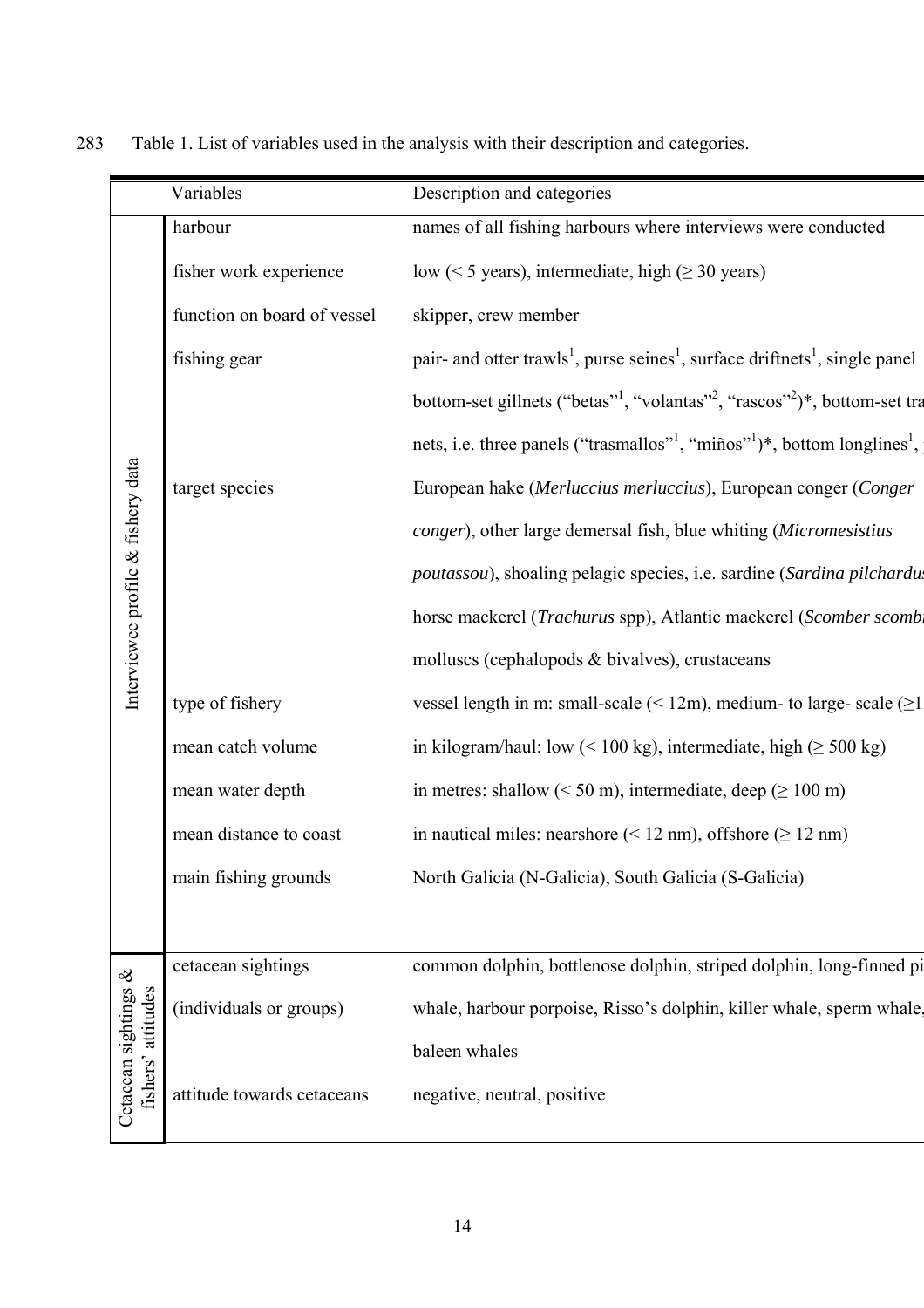|     |              | positive interactions                             | cetaceans indicate fish schools                                           |  |  |  |
|-----|--------------|---------------------------------------------------|---------------------------------------------------------------------------|--|--|--|
|     |              | negative interactions                             | catch damage/loss (depredation & scattering of fish) and gear damage      |  |  |  |
|     |              |                                                   | cetaceans and non-cetacean species, cetacean bycatch                      |  |  |  |
|     |              | approach gear                                     | cetaceans approach gear (or not)                                          |  |  |  |
|     |              | catch (%) loss                                    | % of catch lost per vessel/interaction event: low $(< 10\%$ ), intermedia |  |  |  |
|     | Interactions |                                                   | high $(\geq 50\%)$                                                        |  |  |  |
|     |              | economic $(\epsilon)$ loss                        | % of gross income lost per vessel/year: minimal $($ < 10%), significant   |  |  |  |
|     |              |                                                   | $10\%)$                                                                   |  |  |  |
|     |              | bycatch                                           | occurrence and number of animals caught per vessel/year: minimal (        |  |  |  |
|     |              |                                                   | low (2-10), intermediate (11-30), high ( $>$ 30)                          |  |  |  |
|     |              | mitigation measures                               | change of fishing area, scare cetaceans away, wait until cetaceans lea    |  |  |  |
|     | Mitigation   |                                                   | use of pingers, reduce fishing time, other                                |  |  |  |
| 284 |              |                                                   |                                                                           |  |  |  |
| 285 |              | *different net dimension, mesh size and soak time |                                                                           |  |  |  |
| 286 |              | $\frac{1}{2}$ small-scale/artisanal fisheries     |                                                                           |  |  |  |
| 287 |              | $2$ medium- to large-scale fisheries              |                                                                           |  |  |  |
| 288 |              |                                                   |                                                                           |  |  |  |
| 289 |              |                                                   |                                                                           |  |  |  |

- 285 \*different net dimension, mesh size and soak time
- $286$ <sup> $1$ </sup> small-scale/artisanal fisheries
- 287  $^2$  medium- to large-scale fisheries

288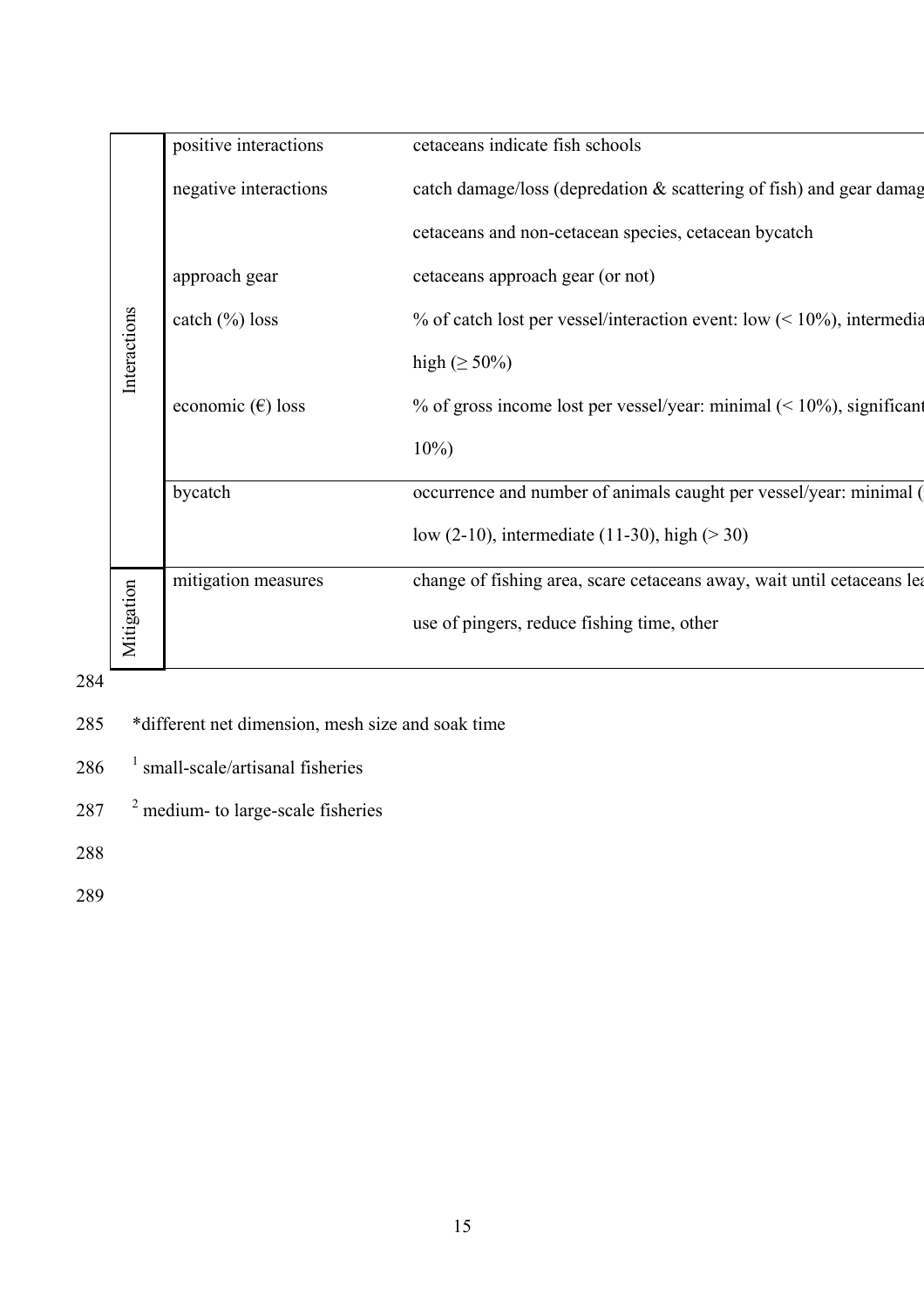290 **3. Results**

291 Between May 2008 and August 2010 we conducted 283 interviews (accounting for 283 292 vessels) in 23 harbours along the Galician coast, covering around 6.3% of the Galician 293 fleet operating in national waters (4450 vessels; Galician Ministry of Fisheries, 2013). If 294 considering only the fleet of interest (excluding shellfish harvesters), interviews covered 295 11.6% of vessels (from a total of 3267). Including multiple responses given by the 296 interviewees who operated more than one type of gear, the total sample size was 330. 297 (Table 2). The response rate was high (97%) with only a few fishers (n = 8) refusing to 298 take part in the survey because they had no time for the interview. There were no 299 significant differences in answers for the most important questions between the two 300 interviewers, suggesting that interviewer effect was negligible. The factor "harbour" 301 was not significant in any of the GLMs, which indicates that our sampling procedure 302 did not introduce notable bias into our data and that there were no differences between 303 harbours not captured by other variables already included in the analysis (e.g. gear type, 304 fishing area).

305

306 **3.1. Characteristics of the sampled fleet** 

307 Fishers interviewed were almost exclusively males (99.3%), between 19 – 65 years of

- 308 age and had a mean working experience of 25 years (SD = 11.45). The majority
- 309 (90.7%) reported family links to fisheries. Most fishers interviewed were skippers
- 310 (73.6%), the remainder being crew members (26.4%).

311

312 Gillnets were the fishing gear most frequently used (trammel nets 22.7%, single panel

313 gillnets 15.8% and driftnets 3%), followed by pots (21.8%), purse seines (17.6%),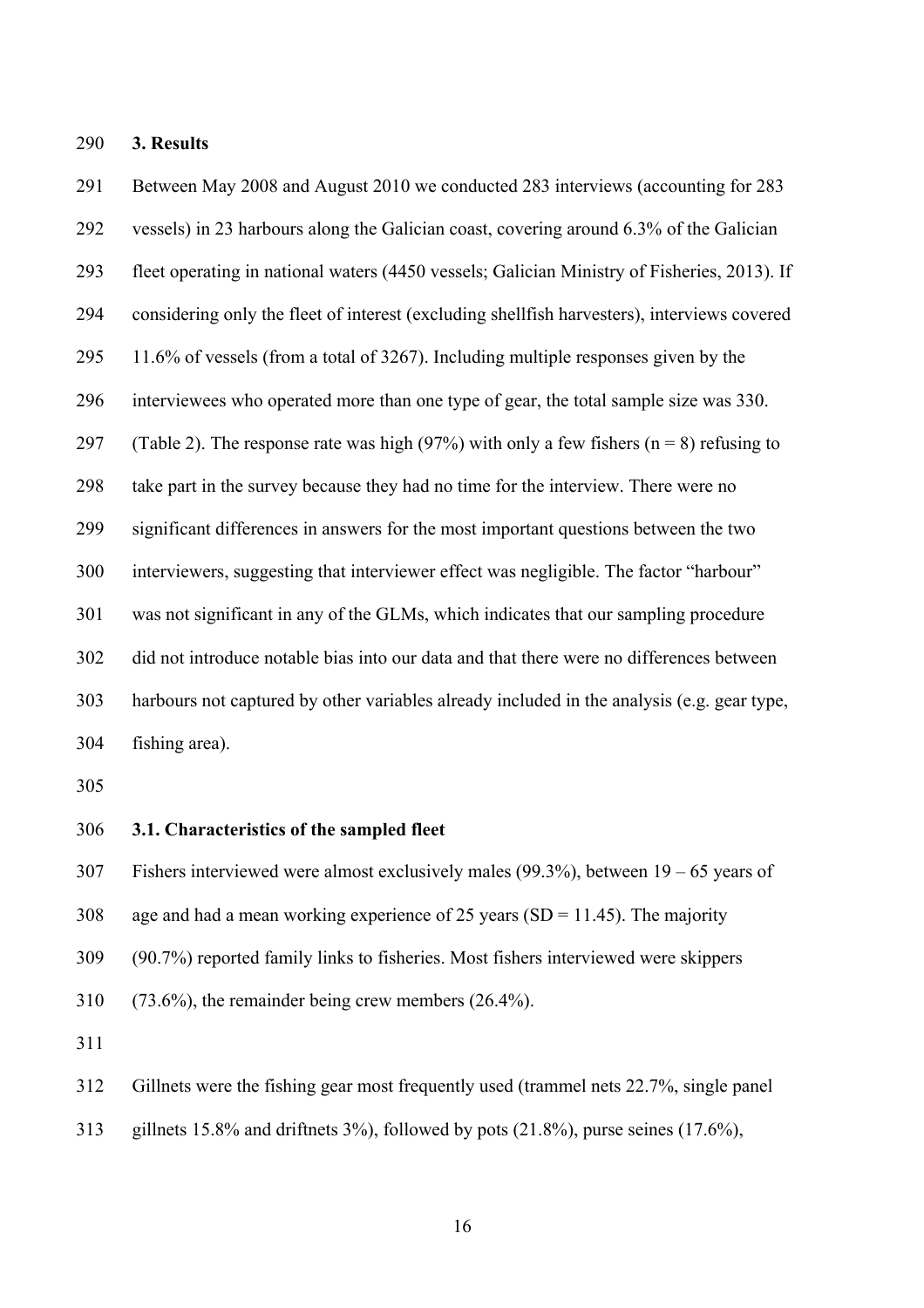| 314 | trawls (otter-trawl $6\%$ and pair-trawl 5.5%) and longlines (7.6%). 63.2% of our                    |
|-----|------------------------------------------------------------------------------------------------------|
| 315 | interviewees were fishing in South Galician waters, 30.3% in North Galicia and the                   |
| 316 | remaining 6.5% along the Asturian, Cantabrian and Basque Country coasts.                             |
| 317 | High catches $(\geq 500 \text{ kg/haul})$ were mostly reported by trawl fishers (blue whiting, large |
| 318 | demersal fish and shoaling pelagic species mainly in deep offshore waters) and purse                 |
| 319 | seiners (shoaling pelagic species in nearshore waters). Fishers operating longlines and              |
| 320 | single panel bottom-set gillnets mostly targeted hake, conger and other large demersal               |
| 321 | fish in nearshore waters and achieved low to intermediate catches $(500\text{kg})$ ., Trammel        |
| 322 | nets, pots and driftnets were mostly set in shallow waters $(50 \text{ m}), achieving small$         |
| 323 | catches $(< 100 \text{ kg})$ ; the former two targeted cephalopods, crustaceans and large            |
| 324 | demersal fish, while the latter caught exclusively shoaling pelagic fish (Table 2).                  |
| 325 |                                                                                                      |
| 326 |                                                                                                      |
| 327 | Table 2. Composition and detailed description of the surveyed fleet (excluding vessels               |
| 328 | fishing outside Spanish waters and shellfish harvesters) and sample, including the                   |
| 329 | number of vessels and percentages of vessels associated with each type of fishery                    |
| 330 | (stratum), and the weighting factors applied in descriptive analysis. Moreover the                   |
| 331 | characteristics of each type of fishery are summarized for the sample. The percentage of             |
| 332 | surveyed vessels within each category is indicated. (SPBG - single panel bottom-set                  |
|     |                                                                                                      |

333 gillnet).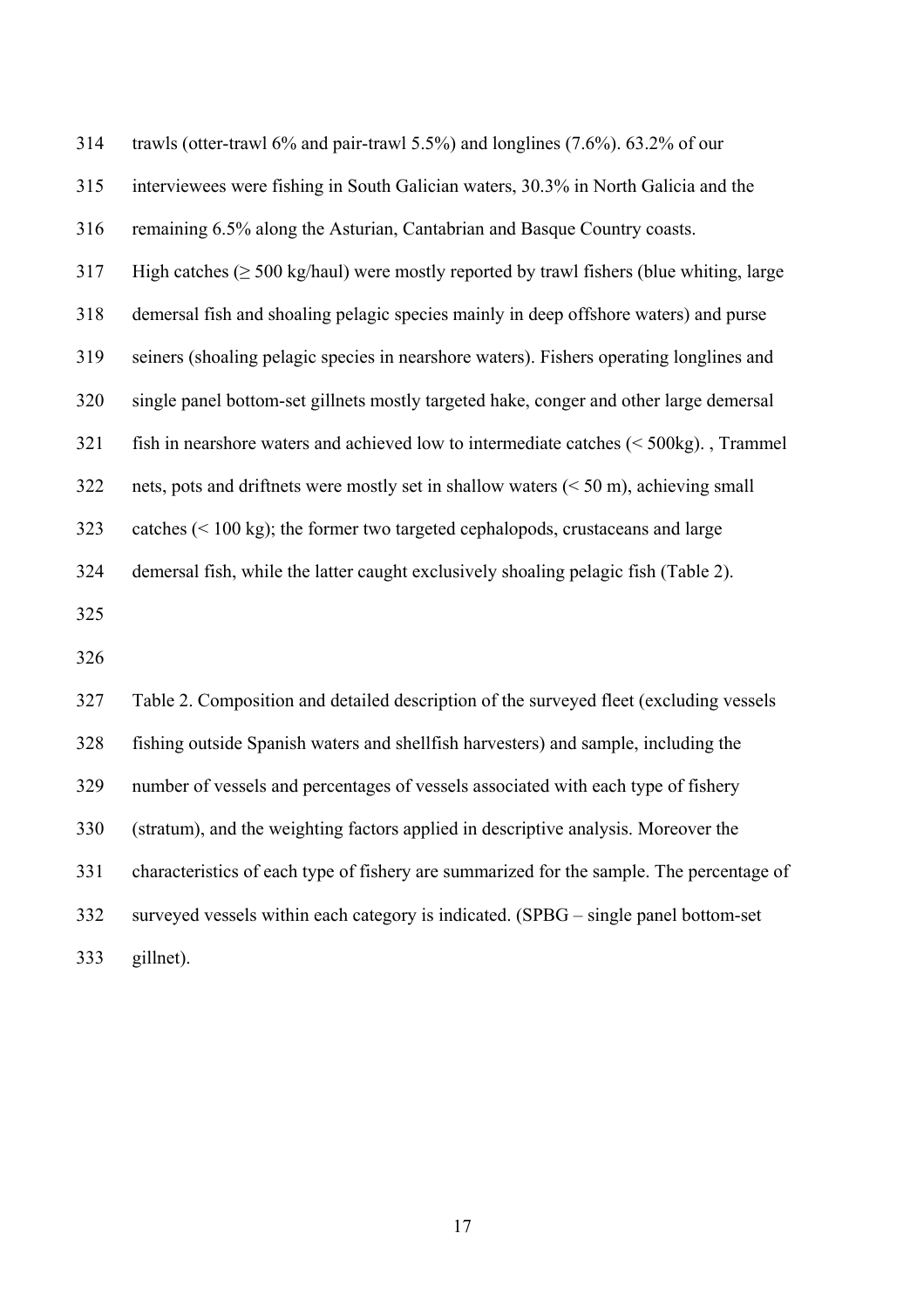|                                               |       |             |             | Type of fishing gear |          |          |       |              |
|-----------------------------------------------|-------|-------------|-------------|----------------------|----------|----------|-------|--------------|
|                                               | Trawl | Purse seine | <b>SPBG</b> | Trammel net          | Driftnet | Longline | Pot   | <b>Total</b> |
| surveyed fleet (N)                            |       |             |             |                      |          |          |       |              |
| number of vessels                             | 84    | 158         | 343         | 701                  | 148      | 762      | 1071  | 3367         |
| $\frac{0}{0}$                                 | 2.6   | 4.8         | 10.5        | 21.5                 | 4.5      | 23.3     | 32.8  |              |
| sample $(n)$                                  |       |             |             |                      |          |          |       |              |
| number of interviews                          | 38    | 58          | 52          | 75                   | 10       | 25       | 72    | 330          |
| $\frac{0}{0}$                                 | 11.5  | 17.6        | 15.8        | 22.7                 | 3.0      | 7.6      | 21.8  |              |
| weighting factor                              | 0.22  | 0.28        | 0.67        | 0.94                 | 1.49     | 3.08     | 1.50  |              |
| type of fishery (vessel length):              |       |             |             |                      |          |          |       |              |
| small-scale $(< 12 \text{ m})$                |       | 6%          | 60%         | 80%                  | 100%     | 60%      | 87%   |              |
| medium- to large-scale $( \geq 12 \text{ m})$ | 100%  | 94%         | 40%         | 20%                  |          | 40%      | 13%   |              |
| mean water depth:                             |       |             |             |                      |          |          |       |              |
| shallow $(< 50 \text{ m})$                    |       | 63%         | 43%         | 68%                  | 92%      | 56%      | 78%   |              |
| intermediate                                  |       | 31%         | 26%         | 29%                  | 8%       | 12%      | 19%   |              |
| deep ( $\geq 100$ m)                          | 100%  | $6\%$       | 31%         | 3%                   |          | 32%      | $3\%$ |              |
| mean distance to coast:                       |       |             |             |                      |          |          |       |              |
| nearshore $(< 12$ nm)                         | 11%   | 100%        | 79%         | 96%                  | 100%     | 84%      | 100%  |              |
| offshore $(\geq 12 \text{ nm})$               | 89%   |             | 21%         | 4%                   |          | 16%      |       |              |
| main target species:                          |       |             |             |                      |          |          |       |              |
| European hake                                 | 11%   |             | 43%         | $1\%$                |          | 23%      |       |              |
| European conger                               |       |             |             |                      |          | 48%      |       |              |
| other large demersal fish                     | 22%   |             | 54%         | 69%                  | $7\%$    | 29%      |       |              |
| blue whiting                                  | 34%   |             |             |                      |          |          |       |              |
| shoaling pelagic fish                         | 33%   | 100%        |             |                      | 93%      |          |       |              |
| molluscs                                      |       |             |             | 17%                  |          |          | 81%   |              |
| crustaceans                                   |       |             | 3%          | 13%                  |          |          | 19%   |              |
| mean catch volume:                            |       |             |             |                      |          |          |       |              |
| low $(< 100 \text{ kg})$                      |       |             | 50%         | 85%                  | 59%      | 29%      | 86%   |              |
| intermediate                                  | 12%   | 13%         | 38%         | 12%                  | 33%      | 63%      | 14%   |              |
| high $(\geq 500 \text{ kg})$                  | 88%   | 87%         | 12%         | 3%                   | $8\%$    | 8%       |       |              |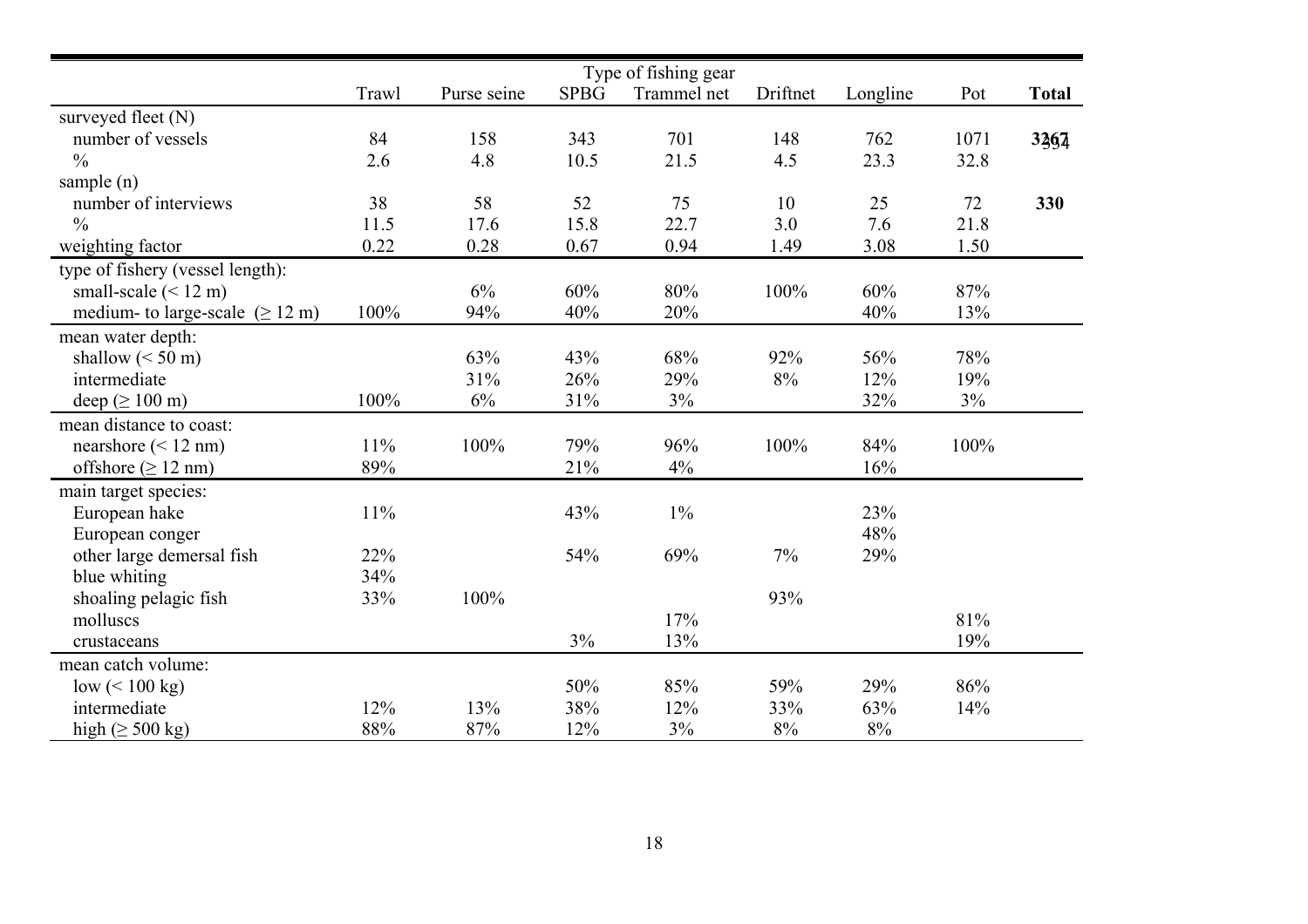335 **3.2. Cetacean sightings: species composition and fishers' attitudes towards**  336 **cetaceans**  337 Based on weighted interview data, the cetacean species most frequently sighted were 338 bottlenose dolphins (40.1% of sightings) and common dolphins (35.4%), followed by 339 non-identified cetaceans (10.8%), harbour porpoises (5.2%), long-finned pilot whales 340 (5%), and striped dolphins (1.8%). Risso's dolphins, sperm whales (*Physeter*  341 *macrocephalus*), killer whales (*Orcinus orca*) and baleen whales were also occasionally 342 sighted (all  $\leq 1\%$ ). 343 344 The majority (73.5%) of fishers were able to identify the common cetacean species 345 correctly, independent of their work experience or their function on-board of the vessel 346 (no significant differences were detected). 347 348 Fishers' attitudes towards cetaceans were mostly neutral (70.6%); they reported that 349 animals do not disturb fishing operations, at least not with their gears, although they 350 acknowledged that they may be problematic for other gears. Negative opinions about 351 cetaceans (17.4% of respondents) were significantly related to catch- and gear damage 352 (Table 3). Fishers with a positive opinion (12%) frequently replied that they like to see 353 cetaceans, because "they break their routine" and that "their presence indicates the 354 presence of fish schools".

355

356 Table 3. GLM results: All response variables followed a binomial distribution (yes/no). 357 Results displayed are as follows: nominal explanatory variables included in the final 358 model, their significance based on  $\chi^2$  tests, with p-value (the significantly different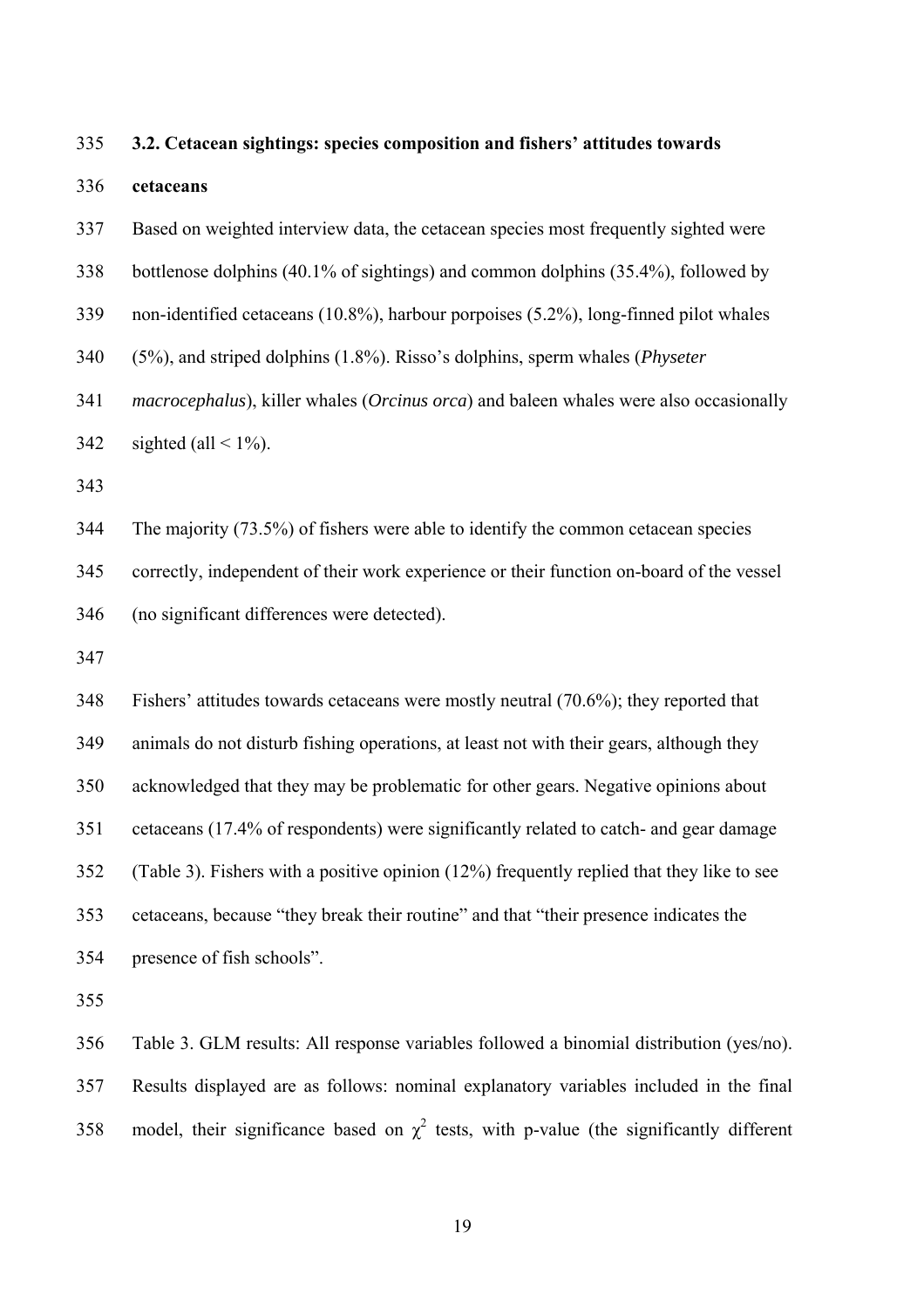- 359 categories of each explanatory variable are specified in the text of sections 3.3 and 3.4),
- 360 the degrees of freedom (d.f.), the number of observations (n) and the overall percentage
- 361 of deviance explained (%dev) by the model.
- 362 Abbreviations: Common dolphin (DDE), bottlenose dolphin (TTR), cetaceans (cet) and
- 363 non-cetacean species (non-cet). For a detailed description of variables see Table 1.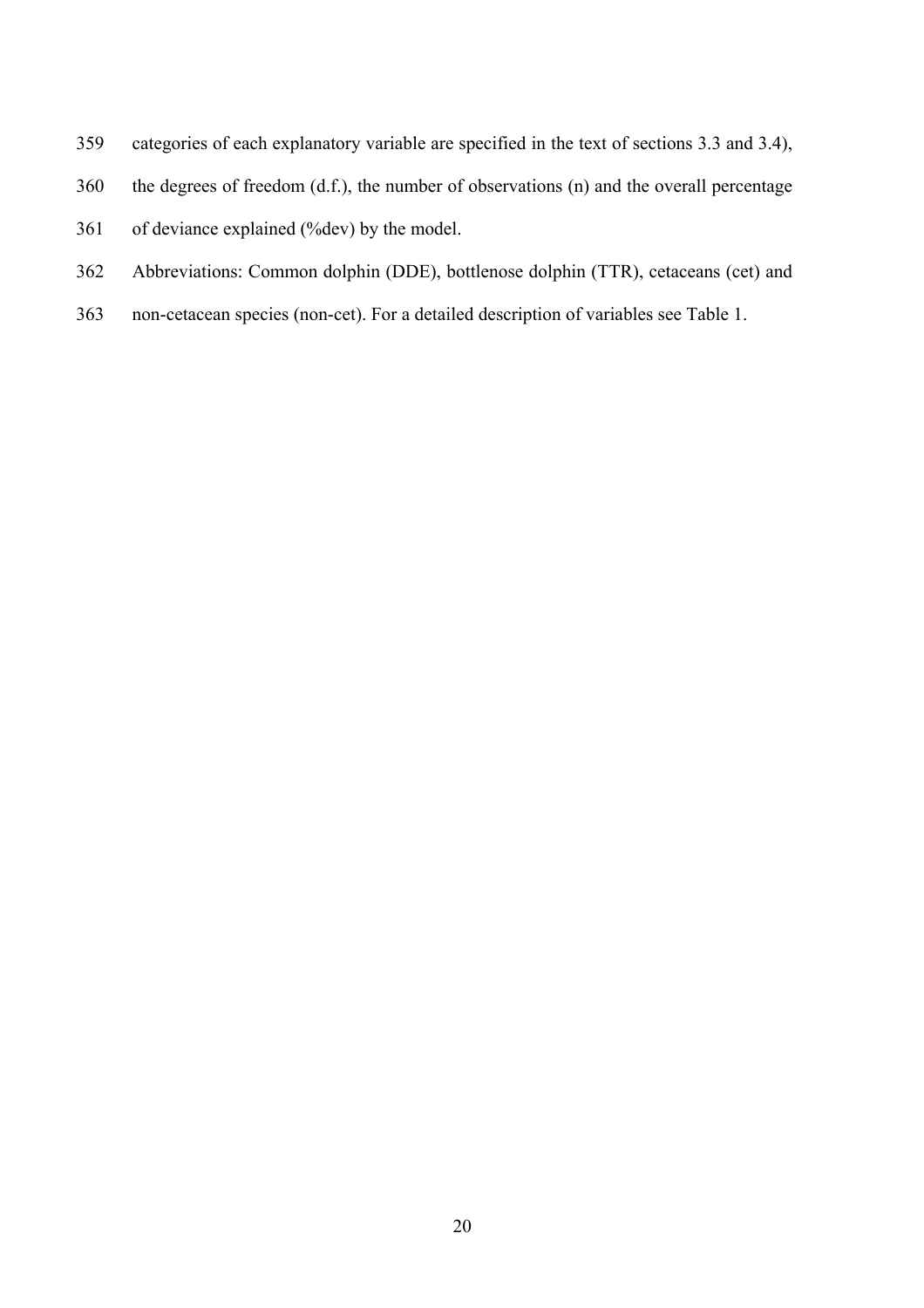| <b>Response variables</b>           | <b>Explanatory variables</b>       | $\chi^2$ | $\mathbf{p}$ | d.f.           | $\mathbf n$ | %dev |
|-------------------------------------|------------------------------------|----------|--------------|----------------|-------------|------|
| negative attitude towards cetaceans | catch and gear damage by cetaceans | 104.23   | ${}< 0.0001$ | $\mathbf{1}$   | 330         | 27.4 |
| positive interactions               | target species                     | 33.91    | ${}< 0.0001$ | 6              | 285         | 24.9 |
|                                     | water depth                        | 9.33     | 0.0049       | $\overline{2}$ |             |      |
|                                     | presence of DDE                    | 3.07     | 0.0798       | $\mathbf{1}$   |             |      |
| cetaceans approach gear             | gear damage                        | 27.22    | ${}< 0.0001$ | $\mathbf{1}$   | 313         | 30.2 |
|                                     | catch damage                       | 7.18     | 0.0074       | $\mathbf{1}$   |             |      |
| cetacean catch damage               | main fishing grounds               | 16.98    | ${}< 0.0001$ | 1              | 267         | 31   |
|                                     | target species                     | 63.39    | ${}< 0.0001$ | 6              |             |      |
| catch damage by DDE                 | catch volume                       | 8.85     | 0.0119       | $\overline{2}$ | 58          | 20.9 |
|                                     | water depth                        | 6.25     | 0.0439       | $\overline{2}$ |             |      |
| catch damage by TTR                 | catch volume                       | 21.45    | ${}< 0.0001$ | $\overline{2}$ | 58          | 26.8 |
| high catch $(\%)$ loss (cet)        | catch volume                       | 36.62    | ${}< 0.0001$ | $\overline{2}$ | 77          | 34.7 |
| non-cetacean catch damage           | catch volume                       | 6.31     | 0.0426       | $\overline{2}$ | 232         | 15.6 |
| catch damage by cephalopods         | target species                     | 20.13    | 0.0012       | 5              | 53          | 30.5 |
|                                     | water depth                        | 12.66    | 0.0018       | $\overline{2}$ |             |      |
| catch damage by sharks              | target species                     | 12.98    | 0.0235       | 5              | 53          | 46.1 |
|                                     | water depth                        | 7.22     | 0.027        | $\overline{2}$ |             |      |
| high catch $(\%)$ loss (non-cet)    | catch damage by crustaceans        | 25.61    | 0.0202       |                | 58          | 22.8 |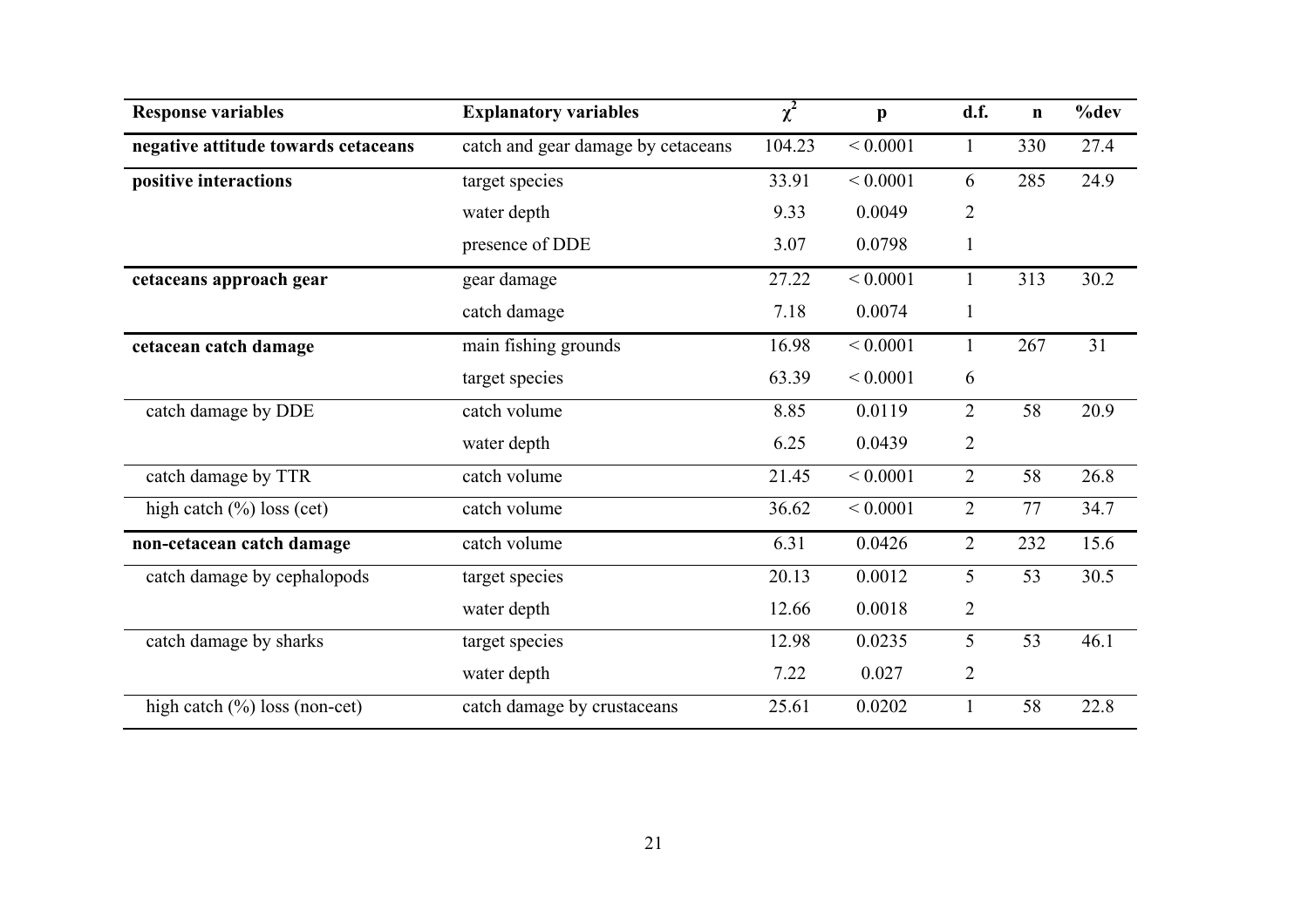| cetacean gear damage                             | fishing gear               | 80.48 | ${}< 0.0001$ | 6              | 229 | 29.3 |
|--------------------------------------------------|----------------------------|-------|--------------|----------------|-----|------|
| gear damage by TTR                               | fishing gear               | 16.13 | 0.0028       | 6              | 66  | 17.7 |
| gear damage by DDE                               | fishing gear               | 14.66 | 0.0119       | 6              | 89  | 12.4 |
| significant economic $(\epsilon)$ loss (cet)     | gear damage by TTR         | 4.5   | 0.034        |                | 73  | 5.98 |
| non-cetacean gear damage                         |                            |       |              |                |     |      |
| gear damage by crustaceans                       | fishing gear               | 15.09 | 0.0099       | 6              | 32  | 41.9 |
| significant economic $(\epsilon)$ loss (non-cet) | gear damage by crustaceans | 7.99  | 0.0047       |                | 29  | 40.8 |
|                                                  | gear damage by conger      | 4.84  | 0.0278       | $\mathbf{1}$   |     |      |
| cetacean bycatch (yes/no)                        | fishing gear               | 62.99 | ${}< 0.0001$ | 6              | 235 | 30.5 |
|                                                  | water depth                | 18.59 | ${}< 0.0001$ | $\overline{2}$ |     |      |
| bycatch of DDE                                   | fishing gear               | 11.41 | 0.0483       | 6              | 83  | 10.5 |
| bycatch of TTR                                   | type of fishery            | 12.04 | 0.0005       |                | 83  | 17.5 |
| mitigation measures (yes/no)                     | gear damage                | 21.16 | ${}< 0.0001$ |                | 316 | 46.1 |
|                                                  | fishing gear               | 35    | ${}< 0.0001$ | 6              |     |      |
|                                                  | catch damage               | 13.69 | 0.0002       |                |     |      |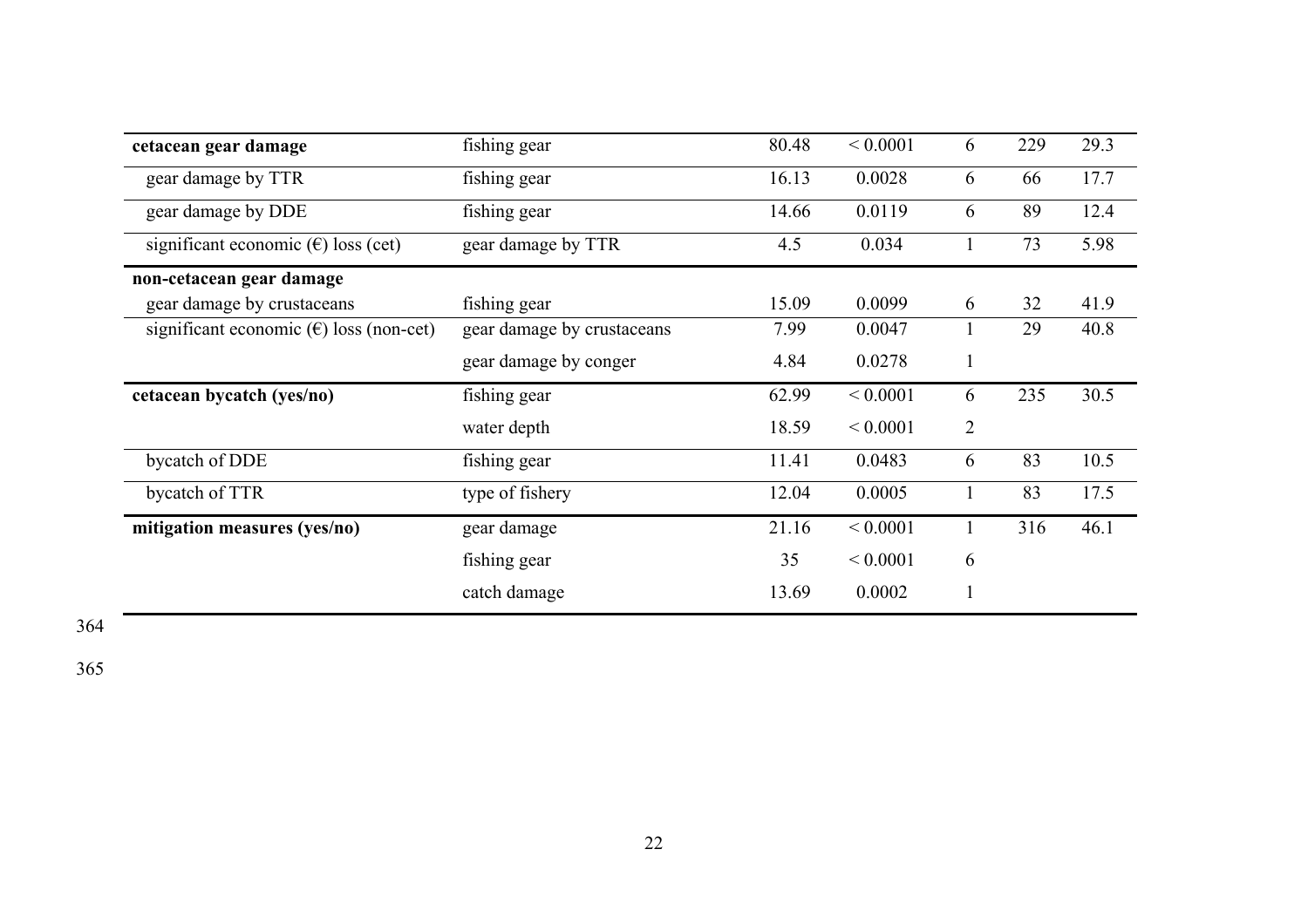| 366 | 3.3. Interactions                                                                              |
|-----|------------------------------------------------------------------------------------------------|
| 367 | Based on weighted data, slightly over one-third (38.6%) of fishers reported having             |
| 368 | interactions with cetaceans, the majority (83.5%) being classified as negative.                |
| 369 |                                                                                                |
| 370 | Positive interactions were mostly associated with common dolphins, primarily because           |
| 371 | dolphins were associated with presence of schools of pelagic species in intermediate           |
| 372 | water depth (Table 3).                                                                         |
| 373 |                                                                                                |
| 374 | Negative interactions comprised damage/loss of catch (depredation and scattering of            |
| 375 | fish; 42.2%), gear damage $(34.3\%)$ and cetacean bycatch $(23.5)$ . In contrast, only $0.5\%$ |
| 376 | of fishers considered bycatch to be their most serious cetacean-related problem.               |
| 377 |                                                                                                |
| 378 | Fishers reported damage to catch and gear caused by cetaceans (52.3% of damage                 |
| 379 | events), but also by other animals (47.7%), such as bony fish (conger), elasmobranchs          |
| 380 | (blue shark, Prionace glauca; shortfin mako, Isurus oxyrinchus), cephalopods (common           |
| 381 | octopus, Octopus vulgaris; European squid, Loligo vulgaris; common cuttlefish Sepia            |
| 382 | officinalis), crustaceans (green crab, Carcinus maenas; parasitic isopods Cymothoa             |
| 383 | spp.; lobster, <i>Homarus</i> spp), starfish and seagulls (Figure 2a,b).                       |
| 384 |                                                                                                |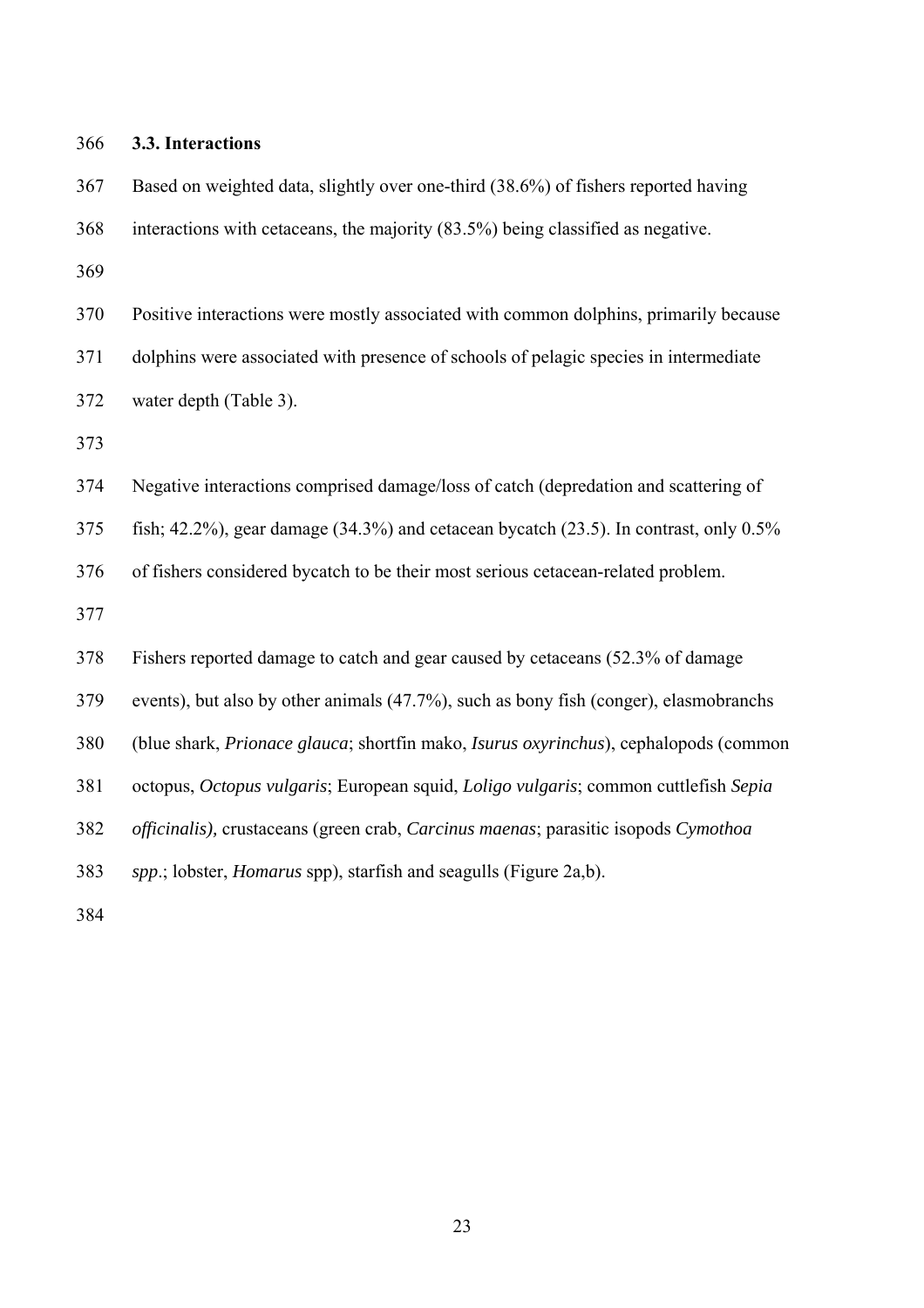

387 Figure 2. Contribution of cetacean (*grey*) and non-cetacean species (*black*) to



390 Cetaceans as well as non-cetacean species were described to feed on catch or bait

- 391 trapped in the gear (depredation). Fishers reported being able to identify which group
- 392 was responsible for depredation, either through direct observation or based on the nature
- 393 of the damage. They mentioned that cetaceans normally tear the body of the fish,
- 394 leaving characteristic bite marks and often just the fish head in the nets, whereas sharks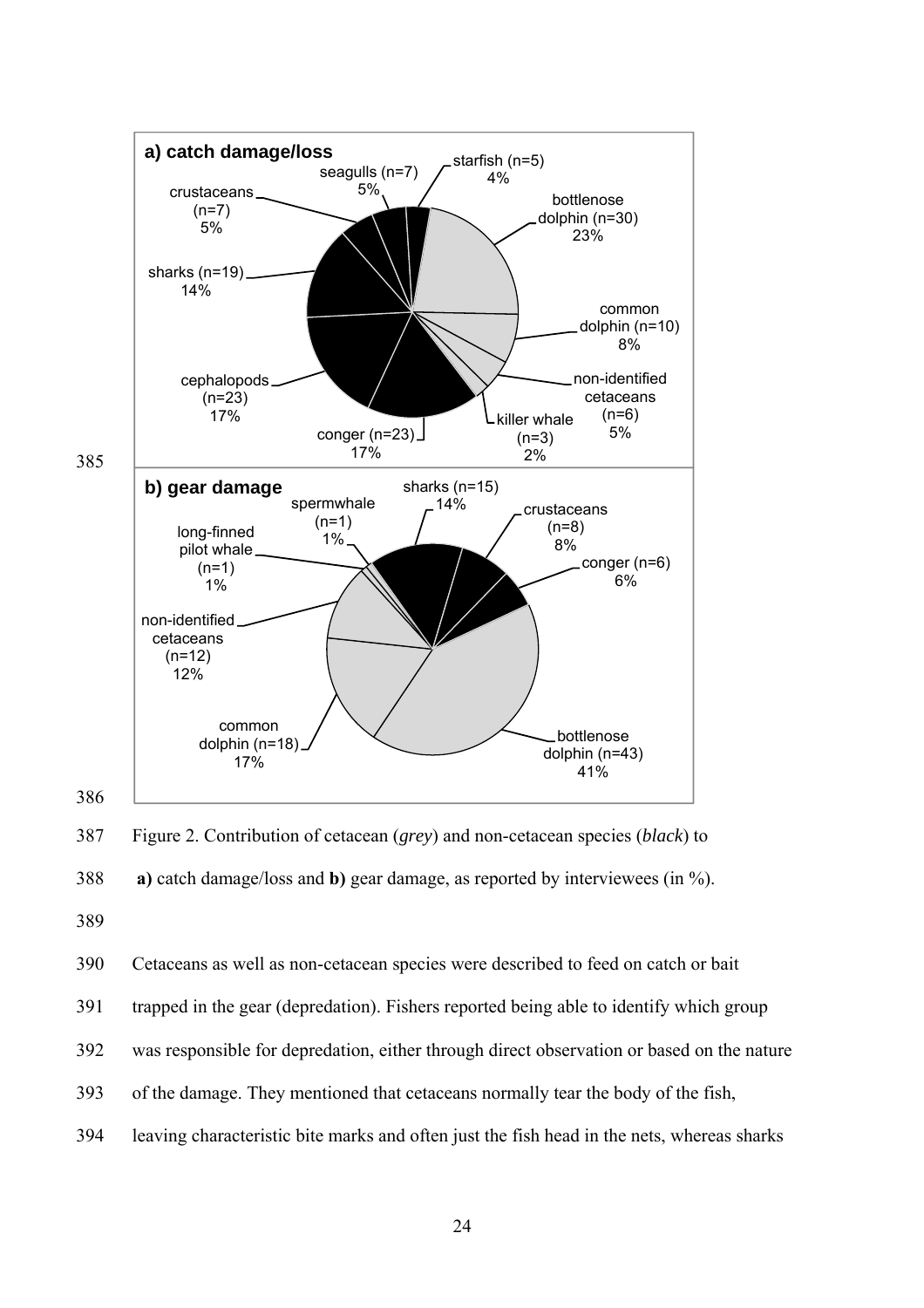395 typically bite the fish in half leaving clean borders. The presence of several small bites 396 on the fish body indicate depredation by conger, cephalopods and crustaceans. While 397 the latter frequently bite small holes into the nets during feeding, cetaceans and sharks 398 may tear medium-sized to large holes into the nets when they remove fish. Fishers 399 reported that large sections of the nets may also be torn if cetaceans accidentally get 400 entangled in static nets. In purse seine fisheries, cetaceans were frequently observed to 401 scatter fish before the net was pursed, while in trawl fisheries they occasionally twisted 402 the gear, resulting in catch loss.

403

404 The reported contribution of cetaceans (mainly bottlenose dolphin, followed by 405 common dolphin) to catch damage/loss was considerably lower than the contribution of 406 non-cetacean species (conger, cephalopods, sharks and crustaceans) (36.8% and 63.2%, 407 respectively; Figure 2a), while damage to gear was reported as being more frequently 408 caused by cetaceans than by non-cetacean species (72.1% and 27.9%, respectively; 409 Figure 2b). Cetaceans were sighted close to the gear in the majority of cases when catch 410 damage/loss (89.6% of cases) and gear damage (90%) occurred (Table 3). Longlines 411 and pots were the only gears that were not affected by any type of interactions with 412 cetaceans.

413

414 Significantly higher rates of catch damage/loss caused by cetaceans were reported by 415 fishers operating in South Galicia and targeting shoaling pelagic species (Table 3).

416

417 Bottlenose dolphin was the main species associated with depredation on catch (61.4% 418 of all reported depredation events), preying primarily on small catches, while common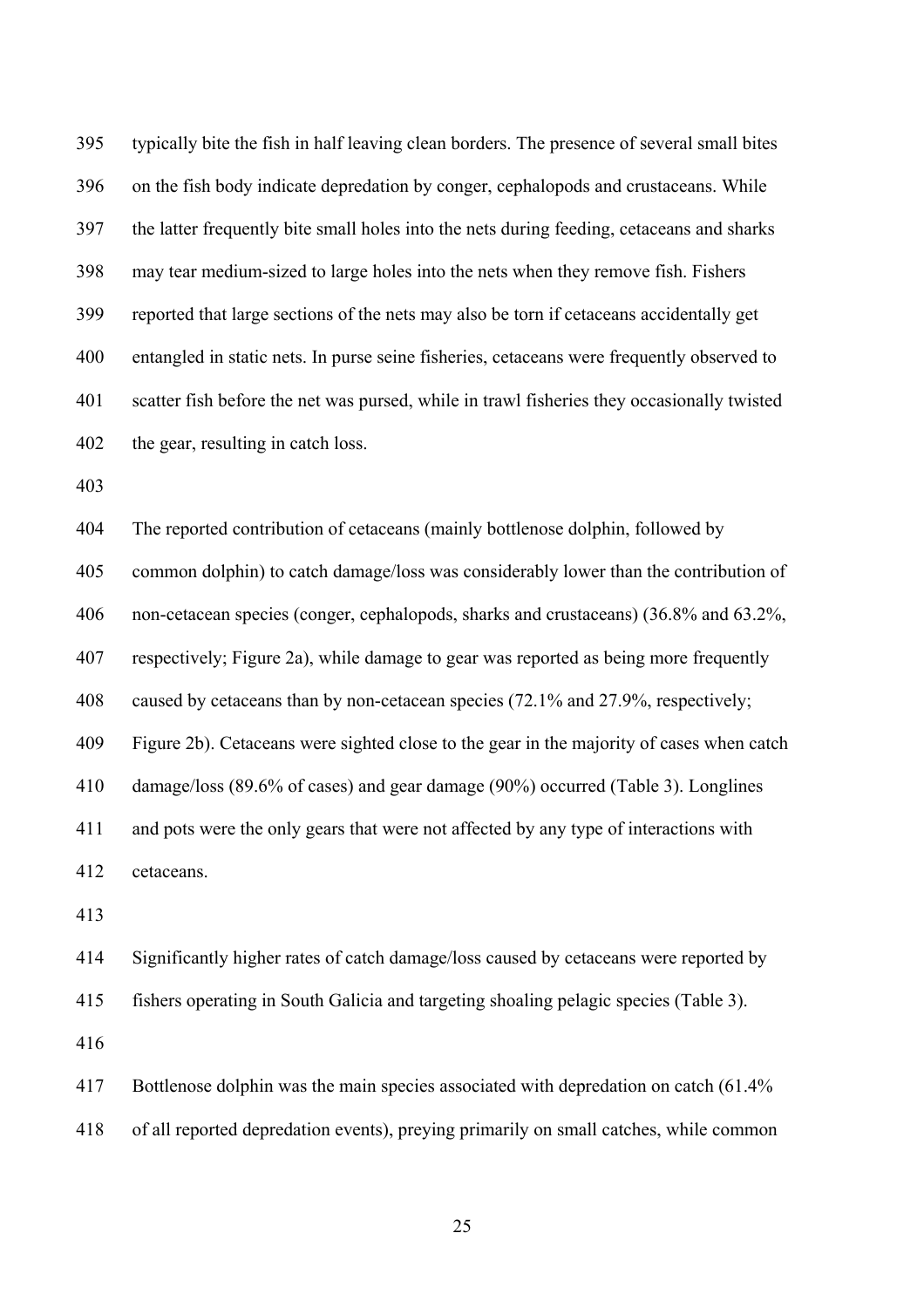419 dolphin was reported to be most likely to scatter fish (50% of scattering events) in 420 intermediate water depth, predominantly interfering with fisheries achieving large 421 catches (Table 3).

422

423 The reported occurrence of gear damage by cetaceans was significantly higher for 424 artisanal driftnets (100% of the driftnet users reported gear damage; n=15) than for all 425 other gears. Single panel bottom-set gillnets also had a relatively high proportion of 426 damage by cetaceans (54.3% of single panel bottom-set gillnet users), while there were 427 no reports of damage to pots (Table 3).

428 Damage to gear caused by bottlenose dolphin was observed mainly in driftnets and set 429 gillnets, while common dolphin caused net damage mostly in trawls and purse seines 430 (Table 3).

431

432 Catch loss per vessel/interaction event was classified as low (<10% of total catch) by

433 42.6% of the fishers who had reported catch damage. 41.9% of interviewees reported

434 high catch loss (≥50% of total catch), frequently mentioning that it is not unusual to lose

435 the whole catch when cetaceans interfere with the fishing operation. This was

436 significantly linked to fisheries with high catches (Table 3). Purse seine fishers

437 estimated that losing the whole catch during a fishing operation is equivalent to a

438 monetary loss of 3500 - 6000 Euros per event.

439 The annual economic loss associated with catch damage caused by cetaceans was,

- 440 however, mostly (77.7% of catch damage reports) reported to be minimal (< 10% of
- 441 gross income) (Figure 3). In only 22.3% of cases, economic loss was reported to be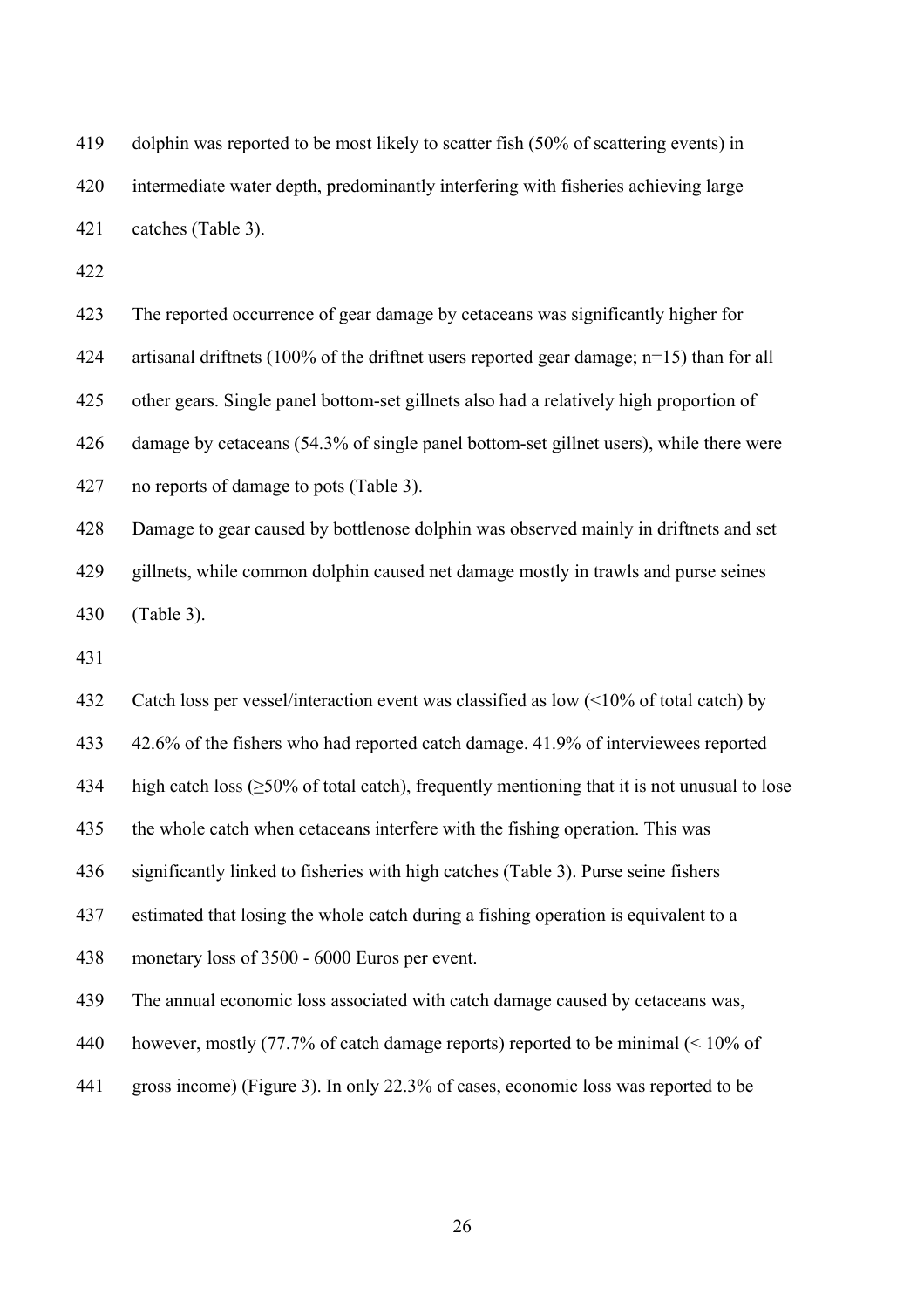442 significant ( $\geq 10\%$  of gross income), over half (57.1%) of these cases relating to catches



443 of shoaling pelagic species.



445 Figure 3. The contribution (in %) of cetaceans and non-cetacean species to catch 446 damage/loss (a total of 97 interviewees reported catch damage). The level of economic 447 loss (as % of gross income lost per vessel/year) associated with cetacean and non-448 cetacean catch damage is also illustrated, *grey* referring to minimal (<10%) and *black* 449 referring to significant  $(\geq 10\%)$  economic loss.

450

451 Economic loss associated with gear damage by cetaceans was mainly reported to be

452 minimal (72.9% of gear damage reports; Figure 4). Significant economic loss (27.1%)

453 was strongly related to gear damage by bottlenose dolphins (Table 3). Although fishing

454 gear was not significant in our model, high economic loss was a lot more common in

455 coastal gillnets (93.8% of cases) than other gears.

456

457 Depredation by non-cetacean species was reported to be mainly associated with low 458 catches, octopus mostly preying on catches of crustaceans in deep waters and sharks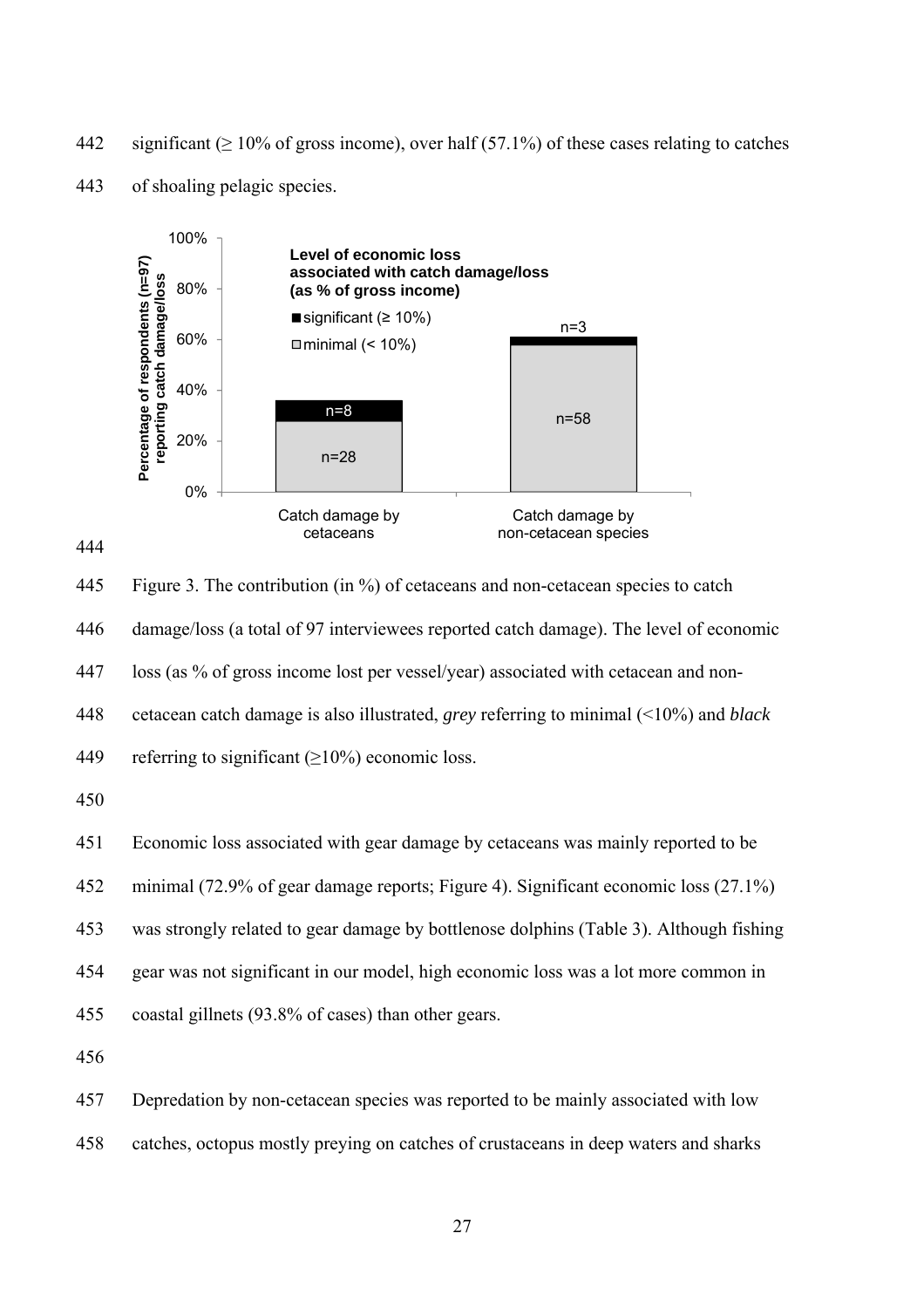- 459 preying on hake in intermediate water depth, while gear damage was mainly associated
- 460 with crustaceans damaging pots (Table 3).
- 461 Economic loss associated with depredation and gear damage by non-cetacean species
- 462 was reported to be significant in only 4.9% (n=3) and 12.9% (n=4) of interaction events
- 463 with these species, respectively (Figures 3,4). The main non-cetacean species causing
- 464 significant catch and gear damage were conger (44.4% of these cases) and crustaceans
- 465 (33.3%; Table 3), cephalopods (21.1%) and starfish (10.5%).



467 Figure 4. The contribution (in %) of cetaceans and non-cetacean species to gear damage 468 (a total of 90 interviewees reported gear damage). The level of economic loss (as % of 469 gross income lost per vessel/year) associated with cetacean and non-cetacean gear 470 damage is also illustrated, *grey* referring to minimal (<10%) and *black* referring to 471 significant  $(\geq 10\%)$  economic loss.

#### 473 **Estimated versus perceived loss**

474 At the end of each interview, fishers who reported suffering catch and/or gear damage

475 by cetaceans were asked if they perceived this damage as problematic, i.e. significant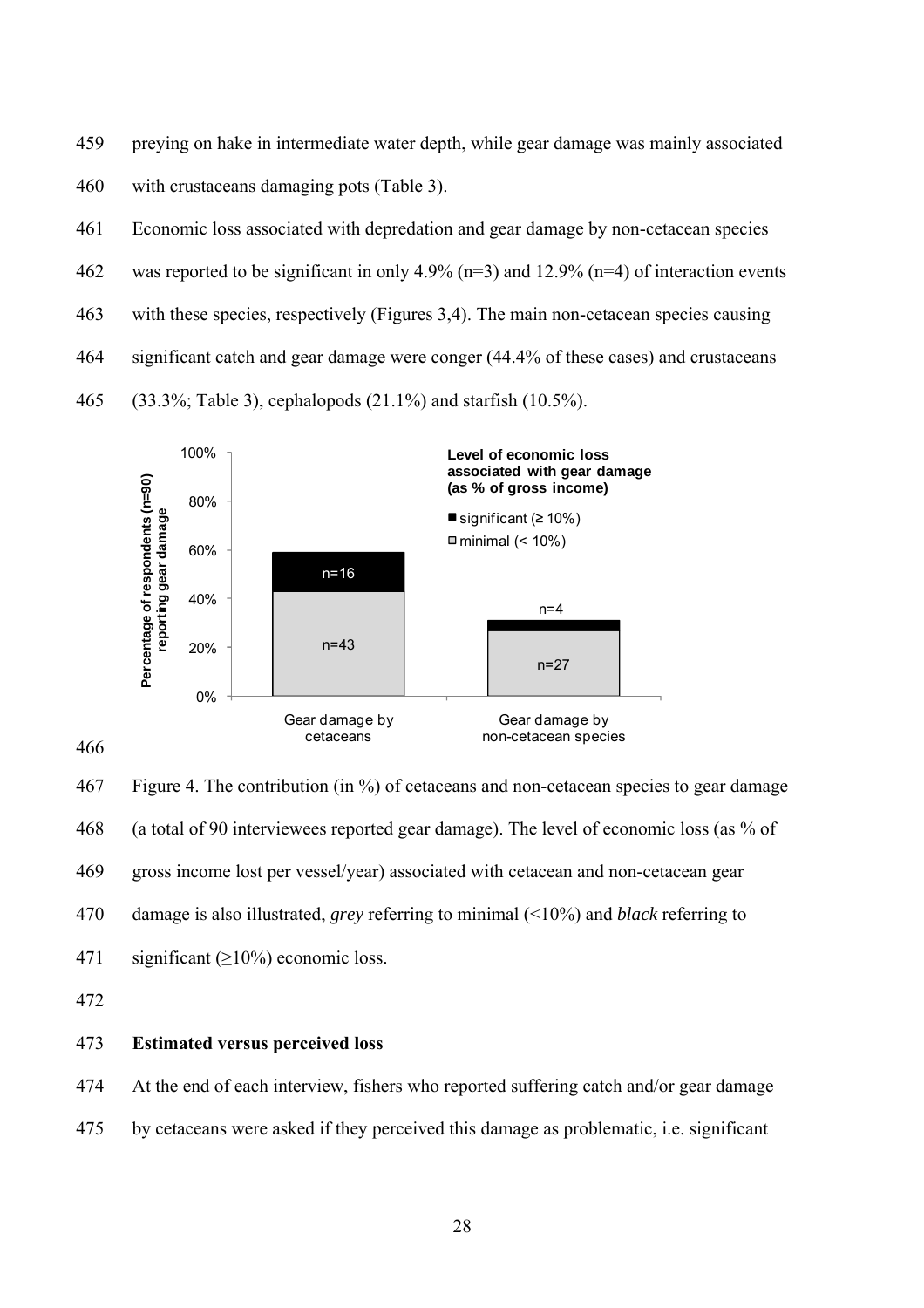| 476 | for their activity, 62.5% of fishers answered "yes". This percentage markedly exceeds |
|-----|---------------------------------------------------------------------------------------|
| 477 | the proportion of interviewees whom we estimated to suffer significant economic loss. |
| 478 |                                                                                       |

479 **Cetacean bycatch** 

480 One-fifth (20.2%) of fishers reported incidental bycatch of cetaceans, mainly in trawls, 481 purse seines, trammel nets (trasmallos and miños) and single panel bottom-set gillnets 482 (betas and volantas), identifying common dolphin as the species most frequently 483 bycaught (53.3%), followed by non-identified cetaceans (23.3%) and bottlenose dolphin 484 (18.3%). Pilot whale, striped dolphin and harbour porpoise represented only 5.1% of 485 bycatch reported during interviews (based on weighted data). Almost half (49%) of the 486 interviewees who reported cetacean bycatch, declared that they catch fewer than 10 487 animals per year, 44.4% had minimal bycatch ( $\leq 1$  animal/year) and only 6.6% said that 488 bycatch was high (> 30 animals/year). In our model, the probability of cetacean bycatch 489 was highest for trawls, purse seines and trammel nets, and generally increased with 490 increasing water depth (Table 3). Cetacean bycatch reported by trawlers (mainly of 491 common dolphins) was concentrated in waters of 100 - 300 m depth, while for trammel 492 nets and purse seines bycatch mainly occurred in shallower waters (< 100m). Bycatch in 493 single panel bottom-set gillnets occurred mainly between 50 – 300 m without any clear 494 trend (Figure 5). Bycatch of bottlenose dolphins was significantly related to small-scale 495 fisheries (Table 3). According to fishers, animals encircled in purse seines usually 496 survived, either by escaping unaided or being helped to escape by the lowering of the 497 corkline.

498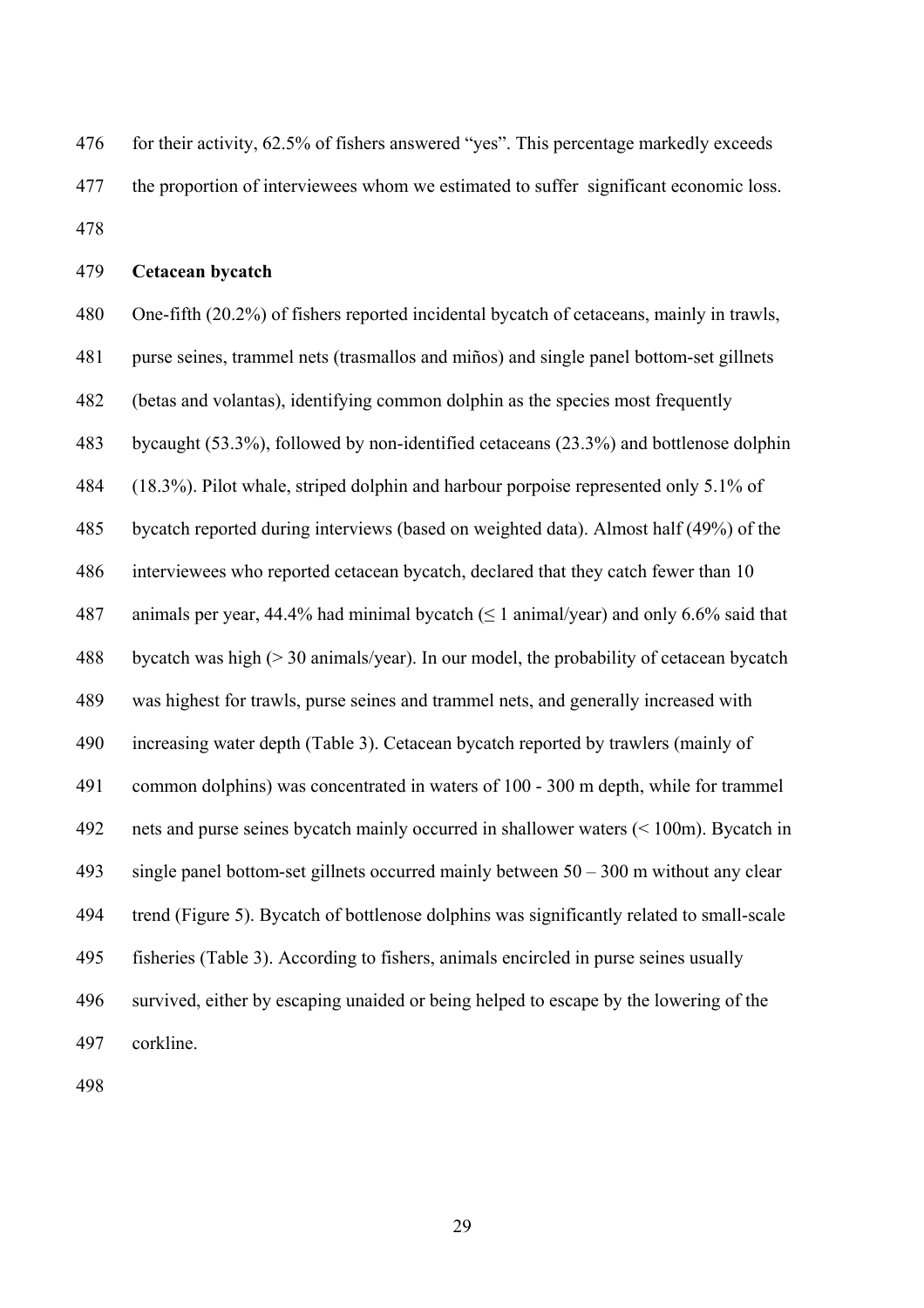499 Of those fishers reporting any bycatch, trawl fishers reported catching 12 animals per 500 year on average, and fishers operating fixed gillnets reported catching two (trasmallos 501 and volantas) or three (miños and betas) animals per year on average. To estimate total 502 bycatch by the whole Galician trawl and set gillnet fleets, we first calculated the number 503 of boats within each sector which would have bycatch (68.4% of 84 trawls, 30% of 363 504 trasmallos, 54.5% of 39 volantas, 52.4% of 338 miños and 25% of 301 betas), and then 505 multiplied these numbers with the average annual bycatch number of each sector. 506 Summing up all products, this would give a total estimate of 1707 cetaceans killed by 507 Galician fisheries each year (159 common dolphins, 136 bottlenose dolphins, 73 long-508 finned pilot whales, 40 harbour porpoises and 1299 non-identified cetaceans).



509

510 Figure 5. Reported depth distribution (mean fishing depth in m) of fishing activity and 511 occurrence of cetacean bycatch for trawls, set gillnets (trammel nets and single panel 512 bottom-set gillnets - SPBG) and purse seines. The bars represent the number of 513 interviews in each depth category. The proportions of interviews reporting cetacean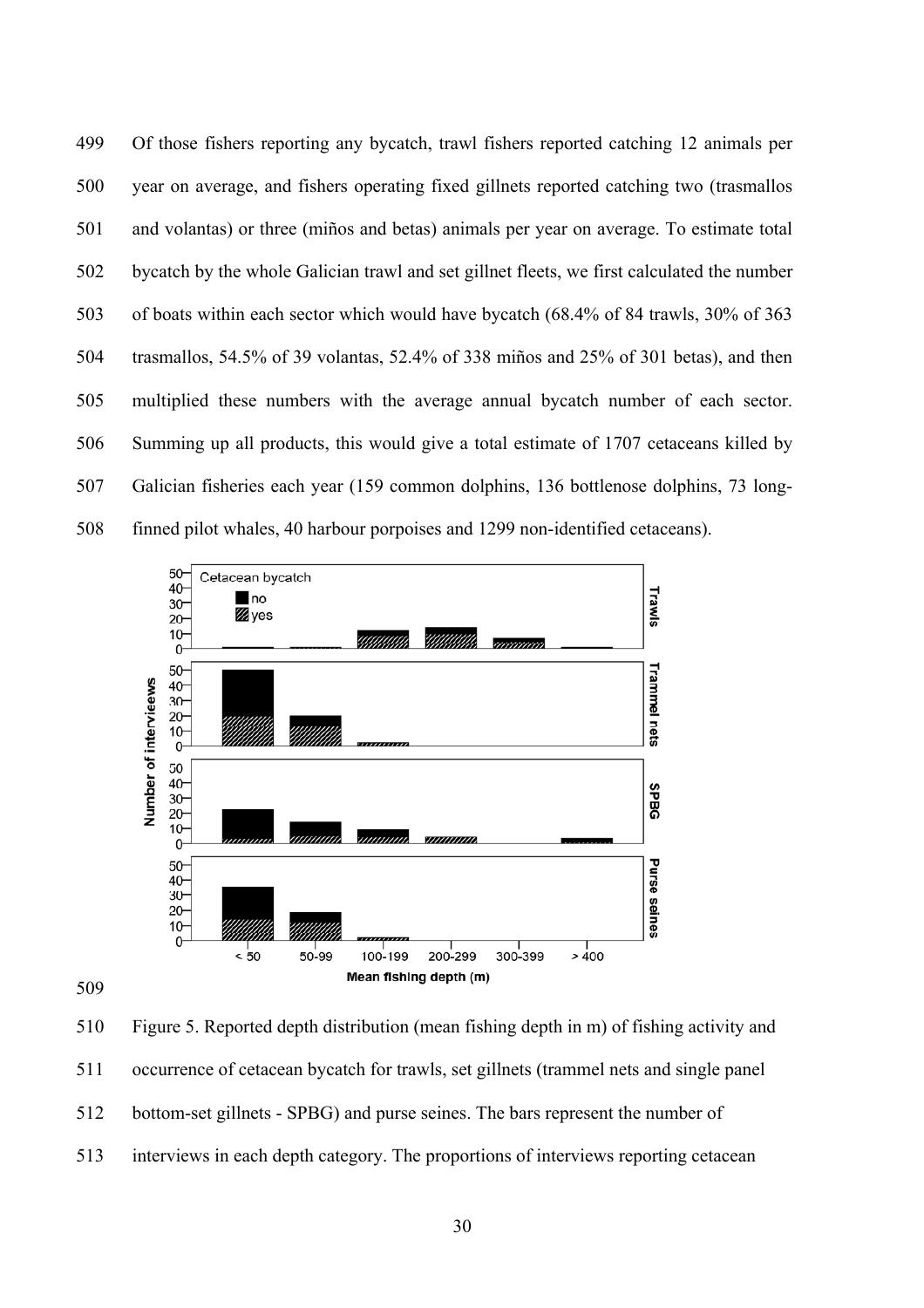514 bycatch are highlighted with diagonal white stripes, while the proportions of interviews 515 with no bycatch reports are highlighted in black.

516

#### 517 **3.4. Mitigation measures**

518 Almost half (42.6%; weighted percentage) of the interviewees who reported negative 519 interactions also reported the application of mitigation. The main measure was to 520 navigate to alternative fishing grounds away from the cetaceans (44.4% of fishers that 521 used mitigation measures). Another strategy was scaring the cetaceans away from the 522 vessel (28.8%), for instance by making noise, using firecrackers, throwing stones at the 523 animals or hosing them with seawater. Some fishers mentioned that they postpone the 524 fishing operation until the cetaceans leave the area (16.4%) and very few interviewees 525 reported that they reduce the fishing/soak time (7.1%) or use pingers (3.3%) to avoid 526 interactions. 527 Mitigation measures were used significantly more frequently by fishers suffering gear 528 and catch damage, compared to those suffering no damage, particularly by those using 529 driftnets and purse seines (Table 3), and when scattering of fish was reported as the

530 main problem.

531

#### 532 **3.5. Influential factors and fishers' suggestions for solutions**

533 When asking fishers about the most important factors influencing the amount of

534 interactions with cetaceans, they indicated that the type of fishing gear used was the

535 most influential factor (56.6%). Gillnets were identified as the most problematic gear.

536 Another factor frequently indicated was the catch target species (22%), namely when

537 fishing for shoaling pelagic species. 8.1% of interviewees believed that season was also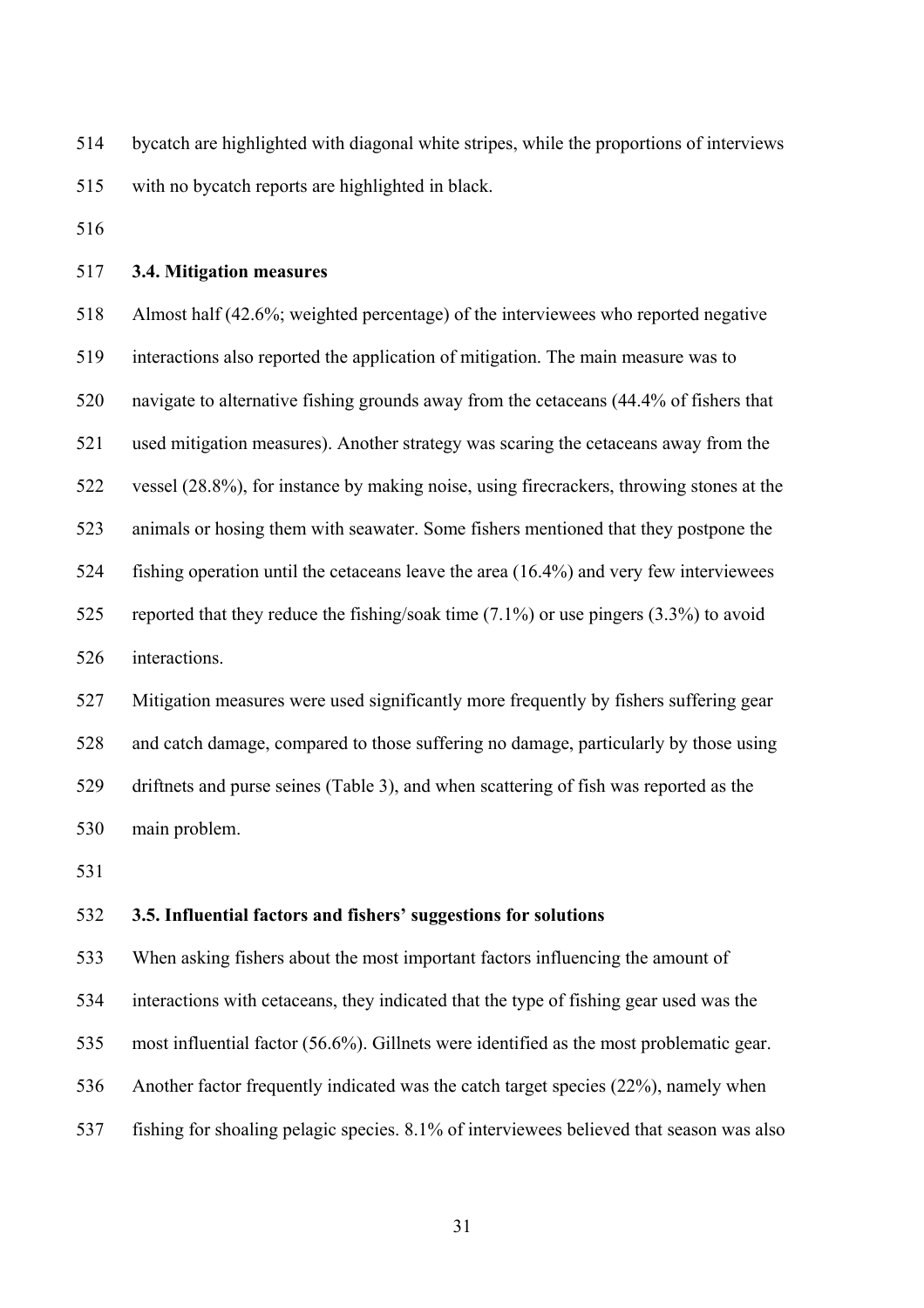| 538 | an important factor, with interactions occurring more frequently in summer and spring    |
|-----|------------------------------------------------------------------------------------------|
| 539 | and 6.8% mentioned that fishing area may be influential, interactions occurring more     |
| 540 | frequently nearshore than offshore. Other factors mentioned ( $\leq$ 5 %, in each case)  |
| 541 | included fishing time/duration, weather, water depth, cetacean behaviour, moon cycle     |
| 542 | and resource availability.                                                               |
| 543 |                                                                                          |
| 544 | Relatively few fishers (15.7%) provided suggestions about how to solve the problem of    |
| 545 | cetacean-fisheries interactions. Suggestions included measures to benefit fisheries and  |
| 546 | cetaceans in approximately equal proportions. The former ranged from deterring           |
| 547 | cetaceans from approaching the gear (for instance with acoustic deterrent devices) and   |
| 548 | financial compensation, to a few rather extreme suggestions, namely the hunting and      |
| 549 | deliberate killing of cetaceans reduce the local population.                             |
| 550 |                                                                                          |
| 551 | Measures to benefit cetaceans mainly comprised the prohibition of fishing gears with     |
| 552 | high bycatch levels, a large-scale reduction of fishing effort and the establishment of  |
| 553 | cetacean conservation areas, where fishing is restricted. The need for alternative       |
| 554 | "cetacean friendly" fishing methods and more environmental education was also            |
| 555 | emphasized.                                                                              |
| 556 |                                                                                          |
| 557 | 4. Discussion                                                                            |
| 558 | 4.1. Cetacean species sighted and their interactions with fisheries                      |
| 559 | Quantitative analysis as well as qualitative information provided by Galician fishers    |
| 560 | suggests that the occurrence/level of cetaceans' interactions is primarily influenced by |
|     |                                                                                          |

561 the type of fishing gear, target species and fishing area. Coastal demersal gillnet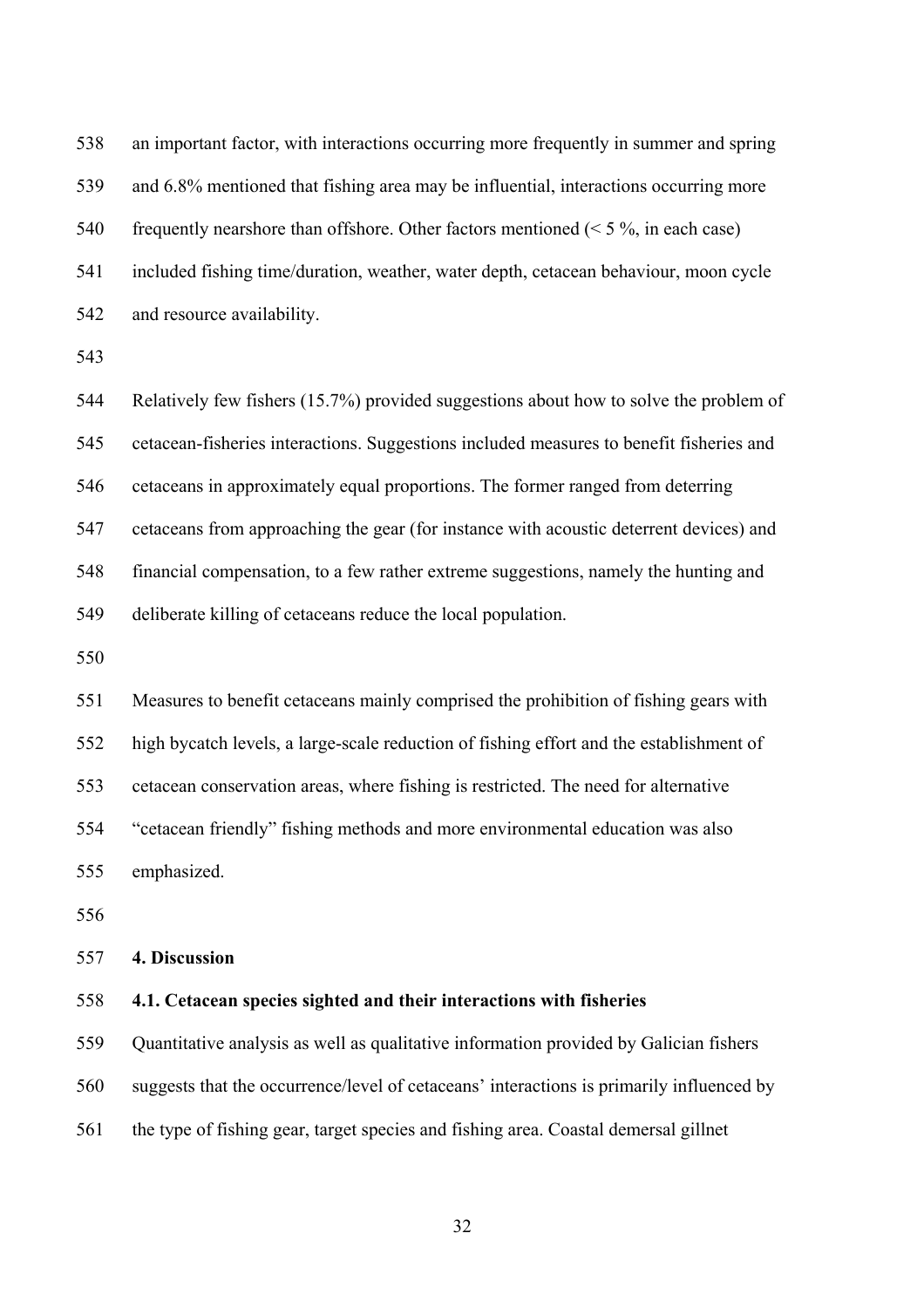562 fisheries and purse seine fisheries for shoaling pelagic species are the main fisheries 563 affected by catch/gear damage, while offshore trawling causes the highest cetacean 564 bycatch mortality.

565

566 The cetacean species sighted by the respondents and their relative frequency of

567 occurrence are consistent with those previously described by other authors for the North

568 West Iberian Peninsula using a variety of methods, including sightings from vessels and

569 from the coast, and interviews (Aguilar, 1997; López *et al*., 2002, 2003, 2004; Pierce *et* 

570 *al*., 2010; Spyrakos *et al*., 2011).

571 As in several similar studies, bottlenose dolphin was reported to be the species most

572 strongly associated with depredation and gear damage, particularly for set gillnets

573 (Aguilar, 1997; Bearzi *et al*., 2011; Brotons *et al*., 2008a; Lauriano *et al*., 2004, 2009;

574 López *et al*., 2004; Rocklin *et al*., 2009). Common dolphins were also frequently

575 mentioned to interact with the fishing activity, but primarily with purse seines.

576 Although the report of interaction frequency was generally high in our survey, the

577 majority of interviewees had a neutral or positive attitude towards cetaceans and the

578 economic loss resulting from negative interactions was mainly classified as low. This

579 contrasts with the perception of fishers affected by catch loss and gear damage who

580 mostly classified cetacean-fishery interactions as "problematic". This discrepancy

581 between the estimated and the perceived impact of cetacean-fishery interactions, which

582 was also observed by Silva *et al*. (2011) and Wise *et al*. (2007), may be linked to the

583 fact that fishers who frequently experience negative interactions with cetaceans might

584 tend to exaggerate the real economic impact in order to draw attention to their situation

585 or may perceive the interviews as an opportunity to influence decision-making with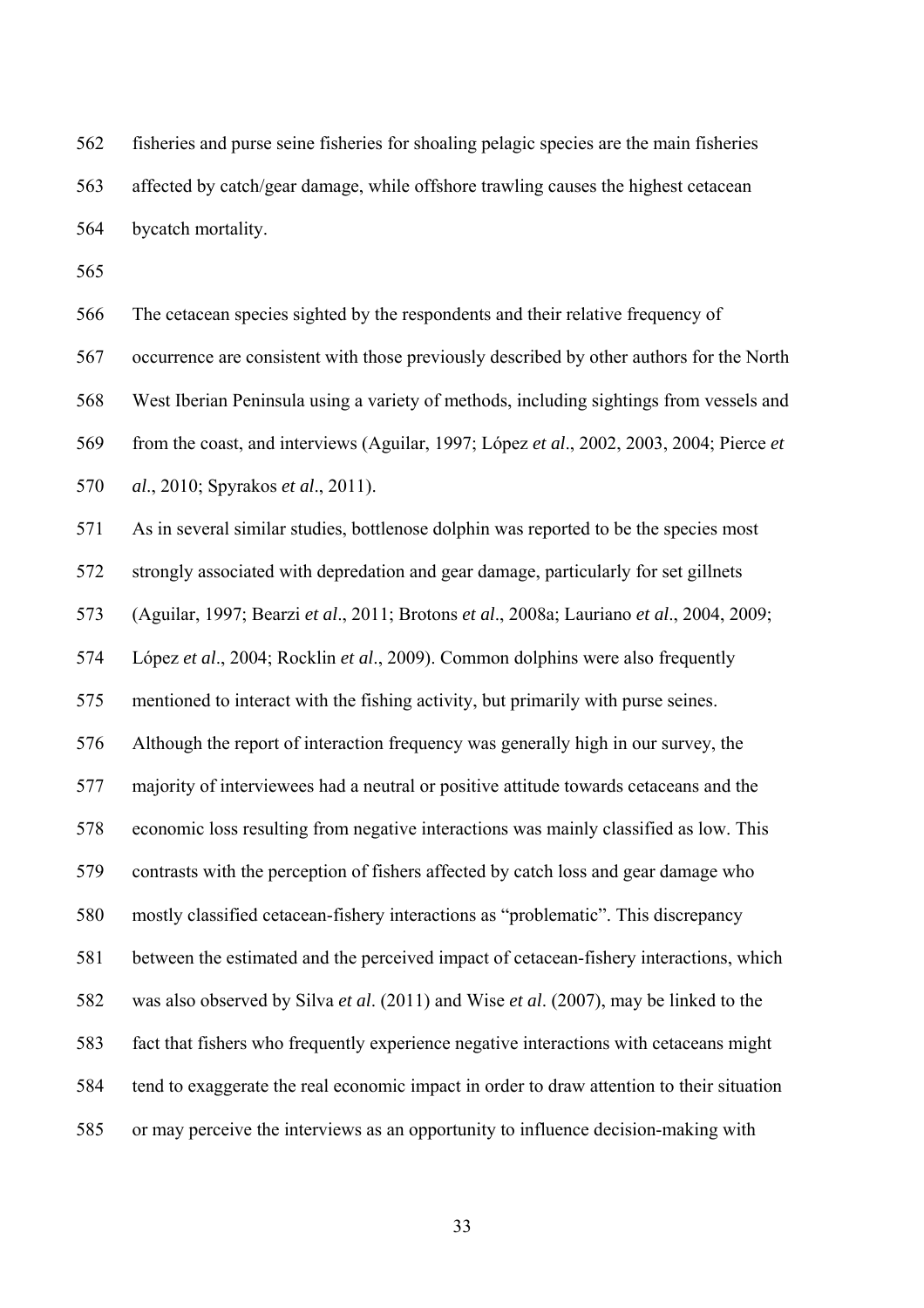586 respect to governmental monetary compensations for catch loss and gear damage 587 (Bearzi *et al*. 2011). In contrast, cetacean bycatch that was reported by almost one-588 quarter of fishers, was rarely considered a serious problem, most likely because (apart 589 from occasional gear damage) bycatch did not have a direct negative impact on fishers' 590 profit and/or because fishers may be afraid of the implementation of bycatch reduction 591 measures that restrict their activity.

592

593 However, there were two circumstances where dolphins were reported to have a 594 significant negative impact on fisheries: interactions between purse seiners and common 595 dolphins and interactions between bottlenose dolphins and coastal gillnets. Purse seine 596 fisheries target sardine, one of the main prey species of common dolphins in Galician 597 waters (Méndez Fernández *et al*., 2012; Santos *et al*., 2013). They frequently use 598 observations of dolphins as a cue for the presence of a large fish school, although, in 599 contrast, some interviewees indicated that if dolphins are in an area, they avoid it. 600 Fishers reported that dolphins cause scattering or sinking of entire fish schools, 601 frequently leading to the complete loss of the catch for the affected haul. Such 602 occurrences are plausible and are probably directly linked to the fish school's awareness 603 of the presence of a predator (Wise *et al*., 2007). Nevertheless, due to the low frequency 604 of interactions and stable catch rates, Wise *et al*. (2007) concluded that small cetaceans 605 are not harmful to purse seine fisheries in Portuguese waters. Our study, however, 606 indicates that catch may be significantly reduced if cetaceans interact during purse 607 seining. In fishing areas with high dolphin abundance such interactions are likely to 608 occur and associated economic losses may therefore be substantial.

609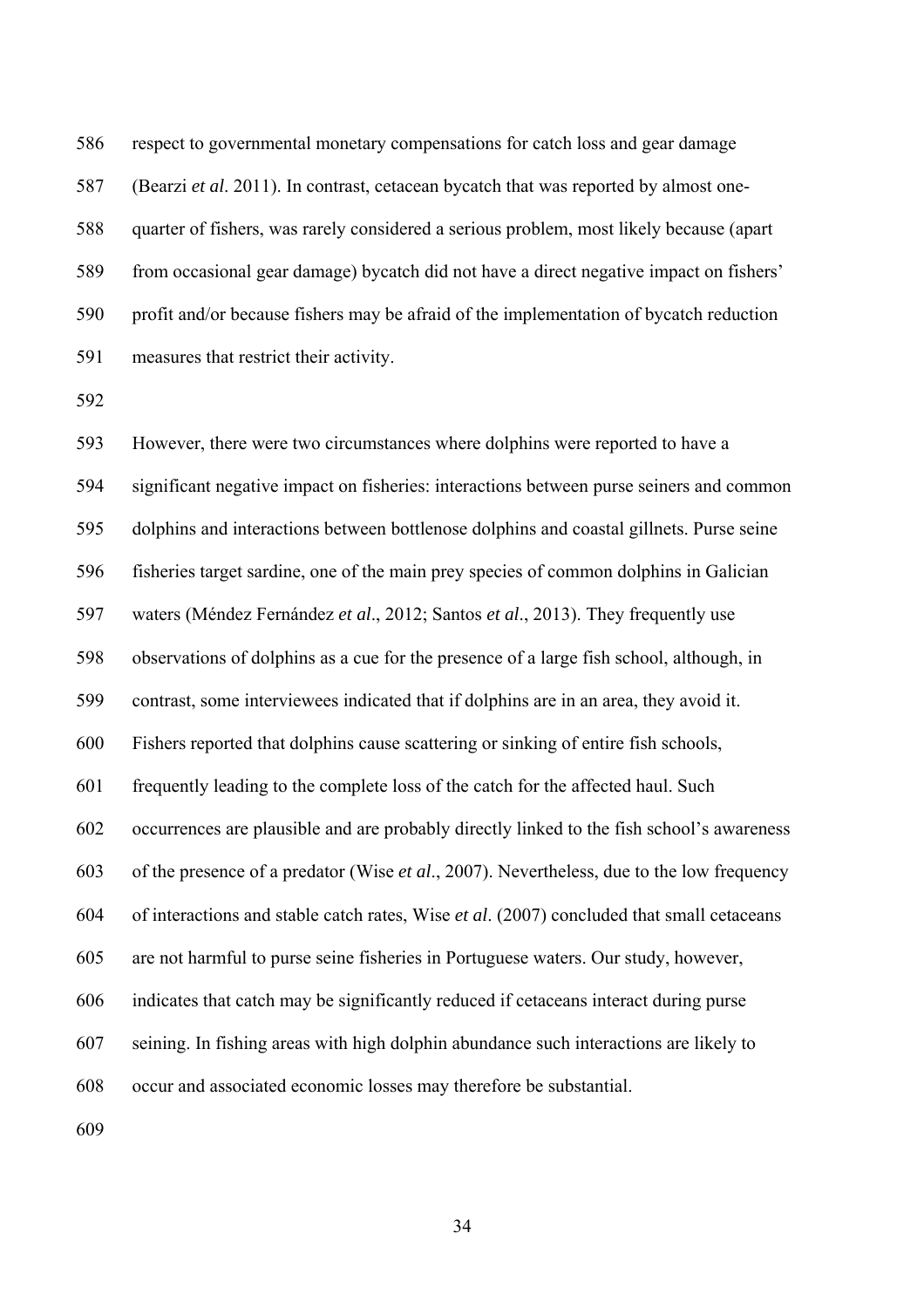610 Gear damage by bottlenose dolphins in particular was considered to be a problem for 611 fishers who target shoaling pelagic species with artisanal surface driftnets and hake and 612 other large demersal fish with single panel bottom-gillnets inside the South Galician 613 rías. Both types of fish are important in the diet of bottlenose dolphins (Santos *et al*., 614 2007). As the dolphins attempt to remove fish trapped in the nets, they frequently tear 615 large holes in the net (Brotons *et al*., 2008a). Fishers also indicated that dolphins 616 sometimes get entangled in the gear and damage larger sections of the net. Fishers 617 mentioned that net repair is too expensive and that they usually continue using the 618 damaged gear (which becomes ineffective, reducing catch) until the end of the fishing 619 season before replacing it. 620 In contrast, fishers reported that depredation on catch by bottlenose dolphins occurred 621 less frequently than gear damage by the same species in set net fisheries. This may

622 indicate that dolphins mainly prey on fish in the water column and only occasionally 623 take fish from nets as an additional food source, which was also hypothesized by 624 Rocklin *et al*. (2009).

625

626 It was not only cetaceans that were reported to interact with fisheries: damage of catch 627 by crustaceans, cephalopods, conger and sharks was more frequently reported than 628 damage by dolphins in coastal small-scale net fisheries. Cephalopods were mentioned to 629 consume all the shellfish from gillnets and pots and leave only the shells, while 630 crustaceans and conger were reported to cause significant monetary loss (although only 631 occasionally). It is therefore important to note that non-cetacean predators can also 632 contribute substantially to catch loss and gear damage (Bearzi *et al*., 2011; Rocklin *et*  633 *al*., 2009). The types of catch and gear damage described by our interviewees were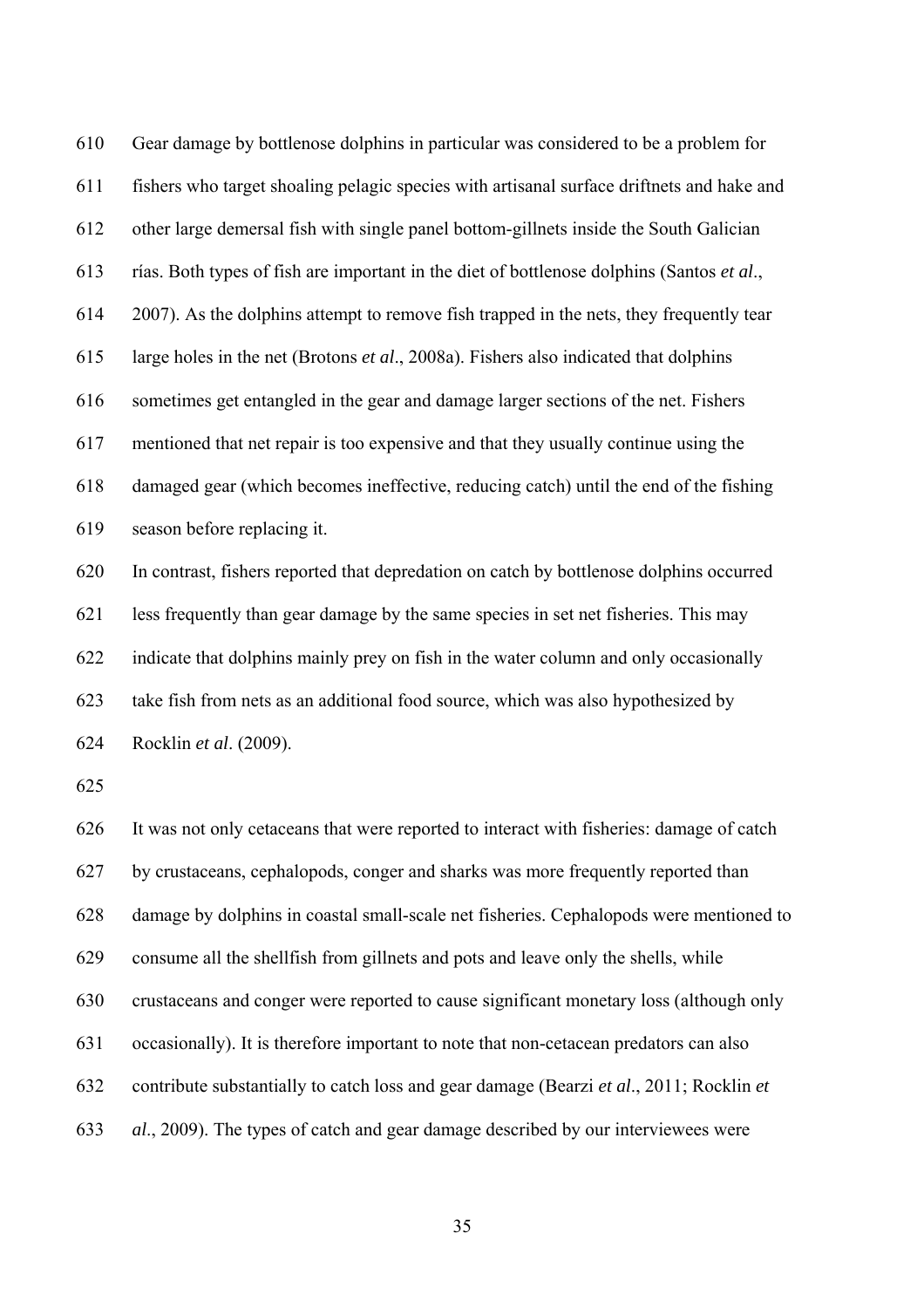634 consistent with those reported by similar studies (Brotons *et al*., 2008a; Gazo *et al*. 635 2008; Gönerer and Özdemir, 2012; Secchi and Vaske, 1998) and we are therefore 636 confident that fishers were able to identify types of damage correctly. However, it is 637 possible that, since dolphins were more visible to fishers than other predatory species, 638 some damage to catch and gear attributed to dolphins may be caused by other species. 639 Seasonal or spatial variation in fish abundance or catchability, as well as oceanographic 640 conditions, may be also responsible for reduced catches (Lauriano *et al*., 2004). Gear 641 damage may also arise when the nets get caught on the seafloor or collect marine debris, 642 as mentioned by some interviewees.

643

644 Galician fishers also reported occurrence of cetacean bycatch, which was classified as 645 particularly high for trawls, purse seines and trammel nets, mainly affecting common 646 dolphins. This is consistent with the findings of Aguilar (1997), Fernández Contreras *et*  647 *al*. (2010) and López *et al*. (2003) for the same area. The high bycatch frequency of 648 common dolphins in trawl nets is probably linked to the fact that pair-trawlers off 649 Galicia usually operate in water depths between 125 and 700 m, mainly targeting blue 650 whiting, horse mackerel, Atlantic mackerel and hake (Fernández Contreras *et al*., 2010), 651 which overlaps with both important prey species of common dolphins and the range of 652 water depths over which the species occur (López *et al*., 2004; Pierce *et al*., 2010; 653 Santos et al., 2013). Purse seines can be considered to have a low impact on cetacean 654 mortality due to the high survival rate of encircled dolphins (Aguilar, 1997; Hamer *et*  655 *al*., 2008; Wise *et al*., 2007). 656 In contrast, bottlenose dolphins and harbour porpoises, due to their generally more

657 coastal distribution in Galician waters (López *et al*., 2004; Pierce *et al*., 2010), are more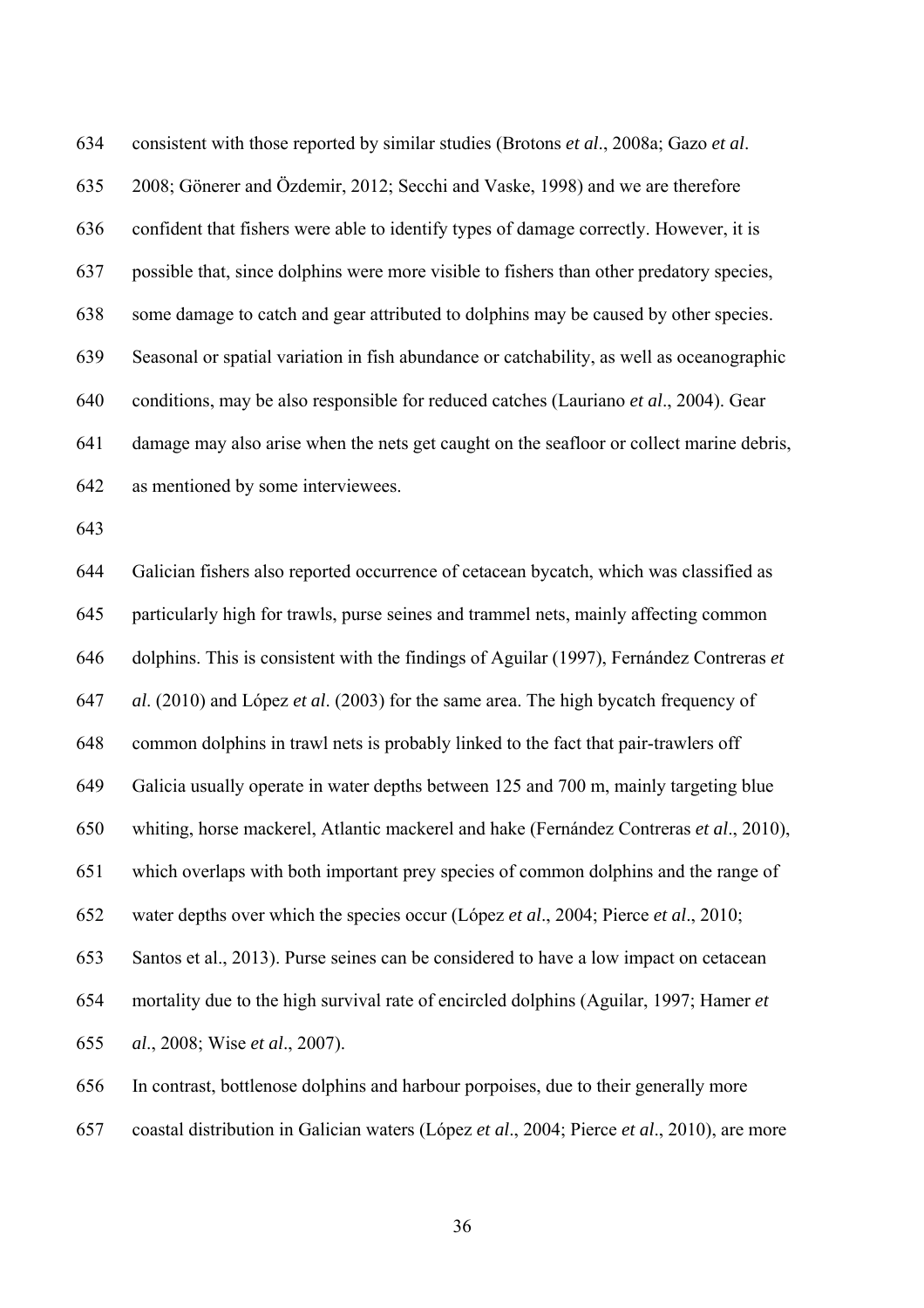658 likely to interact with set gillnets. Nevertheless, the reported bycatch rate of these

659 species was relatively low when compared to common dolphins in trawls. Buscaino *et* 

660 *al*. (2009) and Cox *et al*. (2003) both pointed out that bottlenose dolphins frequently

661 interact with gillnets, but rarely get entangled.

662 Although the bycatch rates reported by Galician fishers may seem to be moderate

663 (mostly < 10 animals per year), it has to be considered that coastal gillnet fisheries make

664 up a large proportion of the Galician fleet and that the sum of animals killed by this

665 fishery may actually be considerable. Our preliminary estimate of fishery-related

666 cetacean mortality for trawls and set gillnets is 1707 animals per year (of which 159 are

667 common and 136 bottlenose dolphins); see Read *et al*., In Prep, for a more detailed

668 examination of likely bycatch rates based on the interview data. This total estimate is

669 almost double that derived by López *et al*. (2003), who estimated that 917 cetaceans

670 (trawls and gillnets being responsible for 90.3% of bycatch, i.e. 828 cetaceans) are

671 killed by fisheries in Galician waters each year (including approximately 690 common

672 and 48 bottlenose dolphins in trawls and gillnets only), based on interview data from the

673 late 1990s. It is however difficult to compare the two sets of figures due to the much

674 higher proportion of non-identified cetaceans in the present dataset. In addition, survey

675 designs, including detailed content of the questionnaires, were different.

676 Based on results from the SCANS II survey (SCANS-II, 2008), Santos *et al.* 677 (submitted) estimated that the common dolphin population in Galicia and adjacent 678 Northern Spanish waters was around 7050, which compares to an estimate of 8140 for 679 Galicia, from opportunistic surveys, used by López *et al.* (2003). Similarly, using 680 SCANS II results, the bottlenose dolphin population of the North West Iberian 681 Peninsula, excluding animals in the coastal rías, is probably around 3000; López *et al.*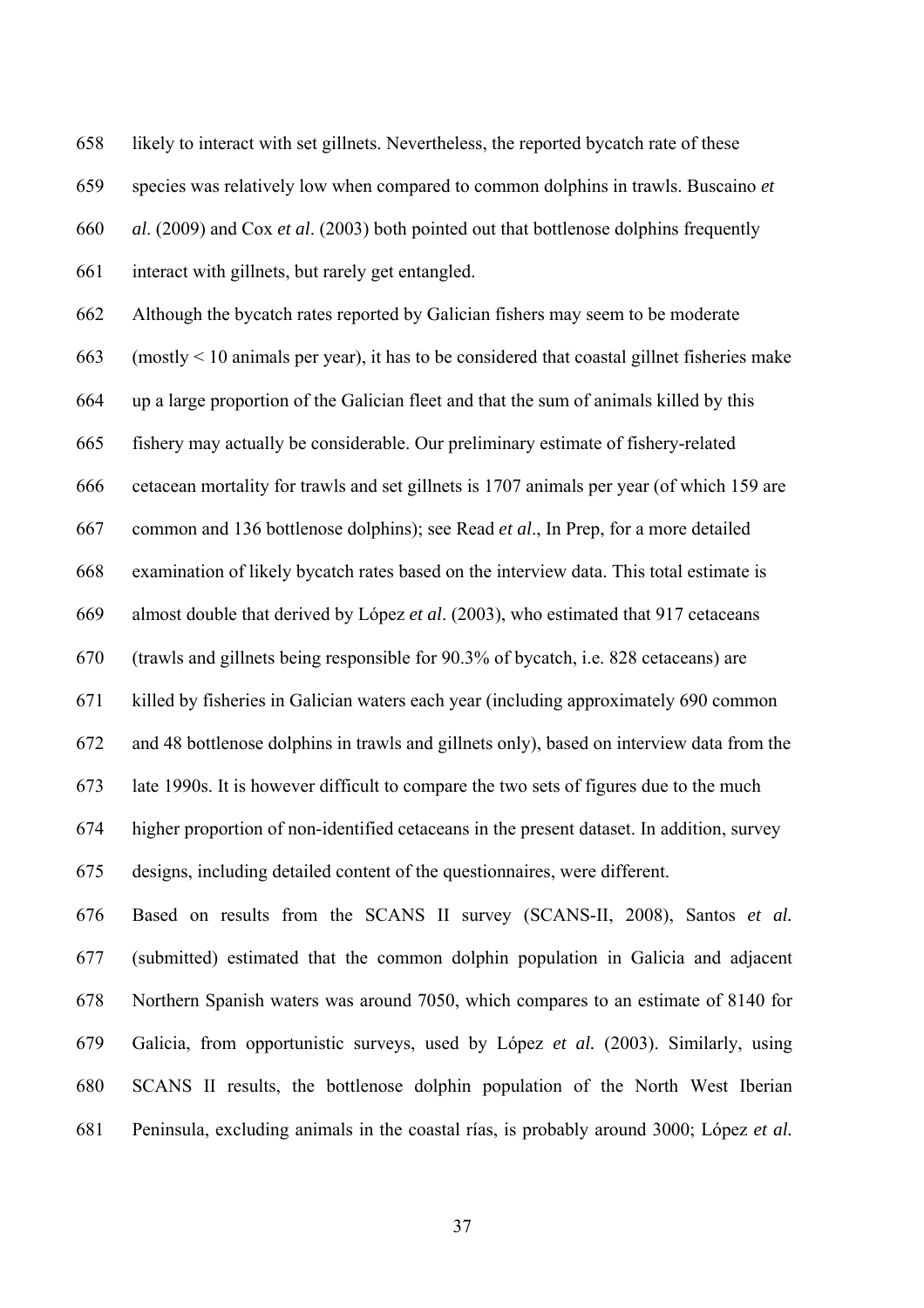682 (2003) quoted a figure of 660 animals for Galician waters including the rías. Even 683 selecting the smallest bycatch estimates and the largest population size estimates from 684 these given above, the annual bycatch rates for common dolphin (159/8140 or 2.0%) 685 and bottlenose dolphin (48/3000 or 1.6%) are close to the limit of 1.7% recommended 686 by ASCOBANS, and other combinations of these figures would yield annual bycatch 687 rates of over 10% for common dolphins and over 20% for bottlenose dolphins. 688 Moreover, analysis of stranded animals in Galicia suggests that fishery-related mortality 689 rates of harbour porpoise may be unsustainable (Read *et al*., 2012).

690 Based on the present study, there is cause for concern in the case of both common and

691 bottlenose dolphins. Given the limitations of interviews as a means to collect reliable

692 quantitative data, we believe that a new study of cetacean bycatch in Galicia, based on

693 on-board observation, is urgently needed.

694

### 695 **4.2. Mitigation measures and possible management strategies**

696 Interviewees frequently mentioned that "interactions are natural and we have to accept

697 them" and the majority offered no suggestions about solutions. Nevertheless, a number

698 of fishers provided constructive, feasible ideas.

699 Avoidance of fishing areas where dolphins are present was the most frequently

700 mentioned strategy for all types of fisheries. However, due to the substantial overlap

701 between cetacean feeding areas and preferred fishing grounds, the avoidance strategy

- 702 obviously has its limitations. Technical solutions, such as acoustic deterrent devices,
- 703 were mentioned by a few affected fishers.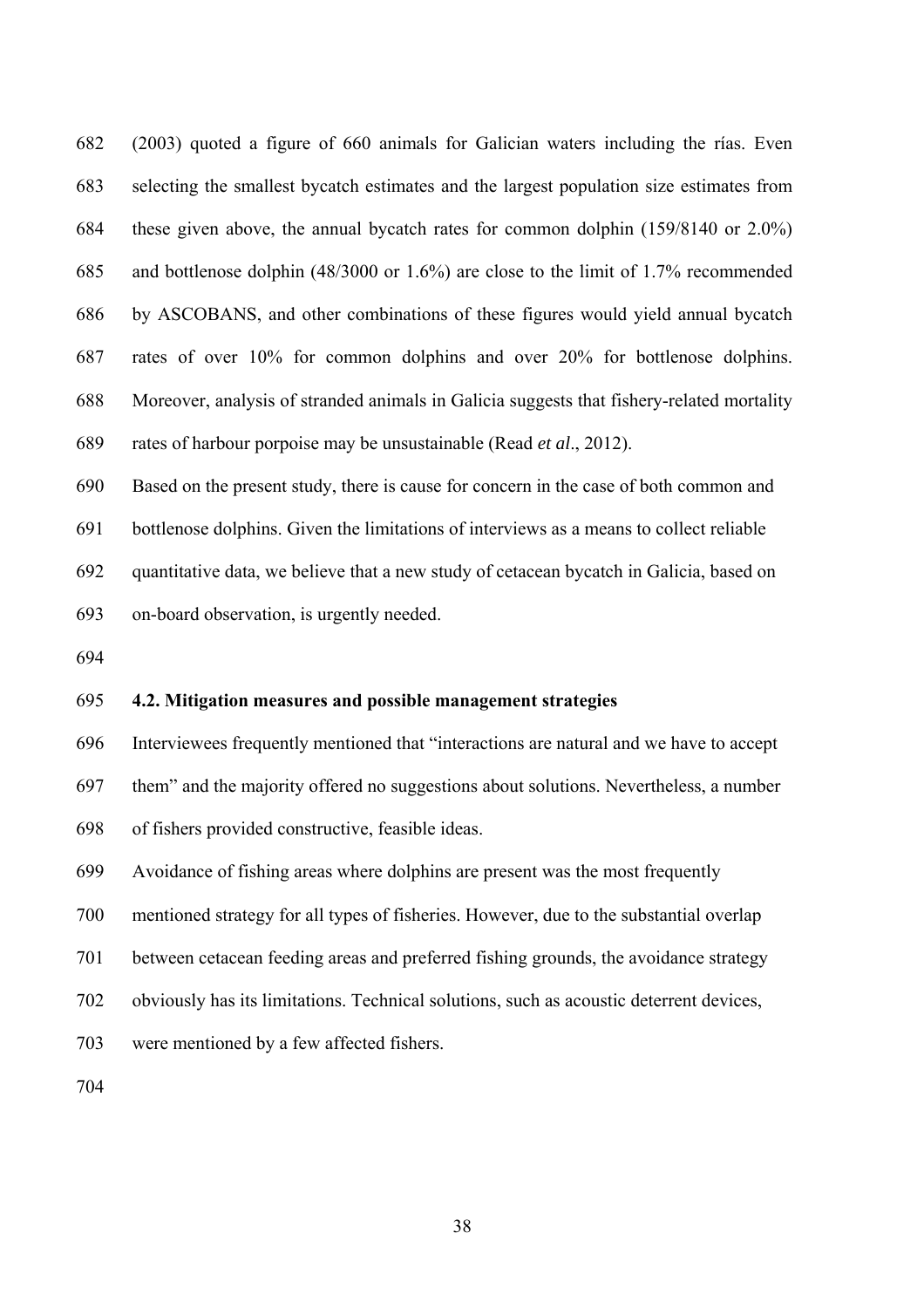705 In our study we were able to identify three specific problematic cetacean-fishery 706 interactions, each of which is likely to need a case-specific management strategy. For 707 set gillnets, which are mostly used inside the South Galician rías, the goals are to reduce 708 bycatch of bottlenose dolphins as well as damage to gear, while in purse seine fisheries 709 common dolphins need to be deterred from approaching the nets in order to avoid 710 scattering of fish. The use of pingers, which are low-intensity acoustic signal generators 711 emitting mid to high frequency sounds, designed to prevent small cetaceans from 712 approaching fishing gear (Reeves *et al*., 2001), represent a possible solution, at least for 713 static gears. The devices can be relatively easily attached to nets, although operational 714 issues have been reported, including pinger breakages and interference with fishing 715 operations (e.g. Northridge, 2011; Dawson *et al.*, 2013). Numerous trials showed that 716 pingers can be effective in reducing damage caused by, and bycatch rates of, bottlenose 717 dolphins (e.g. Brotons *et al*., 2008b; Buscaino *et al*., 2009; Gazo *et al*., 2008; Gönerer 718 and Özdemir, 2012; Leeney *et al*., 2007; Read and Waples, 2009) and common dolphins 719 (Barlow and Cameron, 2003; Carretta and Barlow, 2011), although there are also 720 studies that could not demonstrate any obvious aversive reactions of common dolphins 721 to pinger sounds (e.g. Berrow *et al*., 2008; Sagarminaga *et al*., 2006). McPherson *et al.*, 722 (2004) reported that pingers are not effective in reducing bottlenose dolphin 723 entanglement in gillnets and that the dolphins sometimes behaved aggressively toward 724 pingers, repeatedly attacking them. All of the above-mentioned trials were based on 725 fixed gears. For mobile gears like trawls, the high level of associated noise means that 726 pingers are unlikely to be effective: additional noise is unlikely to enhance detection of 727 the gear (thus permitting avoidance) or act as a deterrent. Operation of a purse seine is 728 perhaps not as noisy as trawling but in addition to the main vessel, motor launches may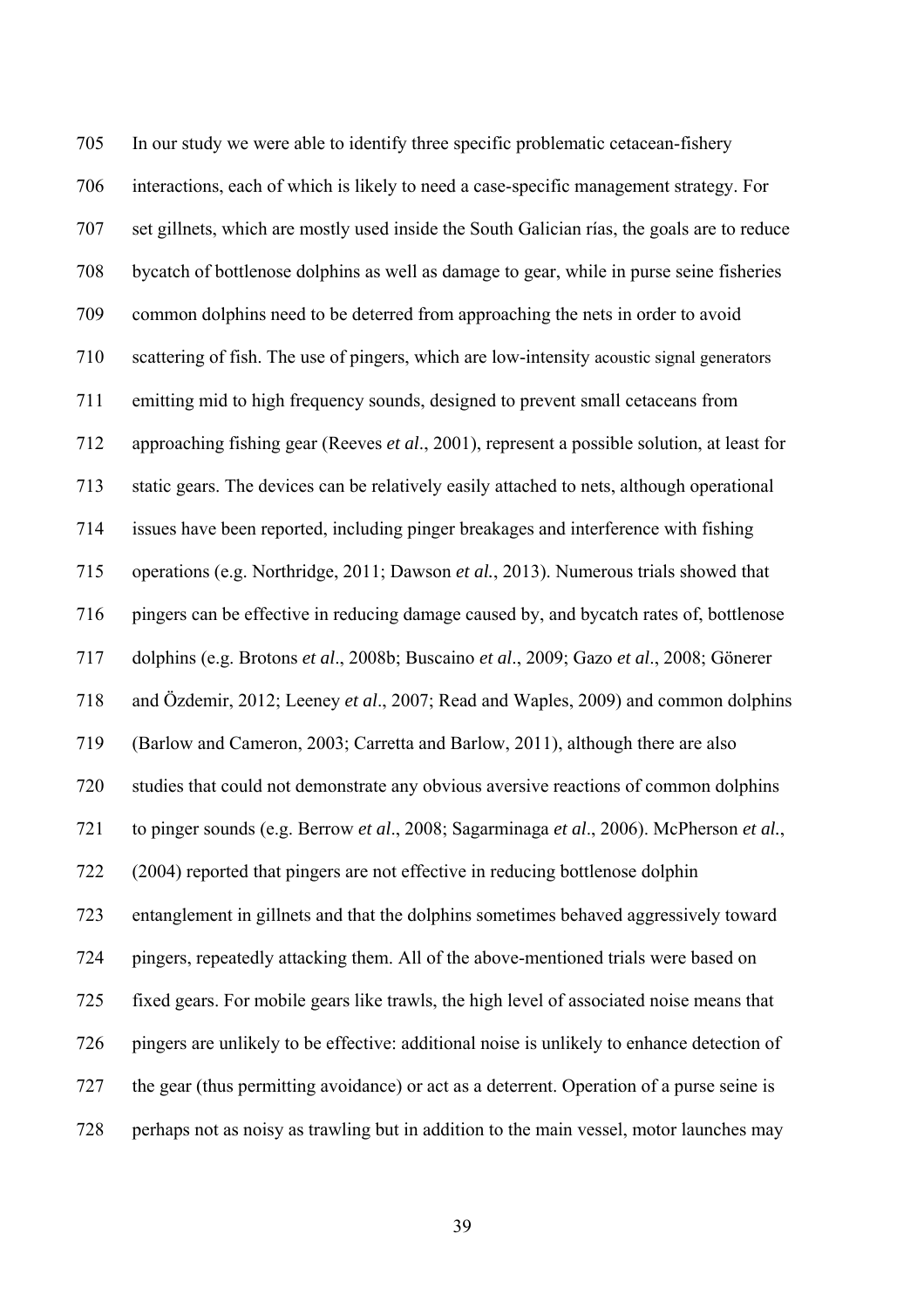729 be deployed to help herd the fish into the net (e.g. ICCAT, 2008) so pingers may not be 730 effective.

731 Even in the case of static gear, the long-term effectiveness of pingers is still 732 controversial since especially bottlenose dolphins may potentially habituate to the 733 pinger sounds and consequently start to ignore them or even become attracted to them 734 (e.g. Cox *et al*., 2003; Northridge *et al.*, 2003). For common dolphins, however, no such 735 effect was detected by Caretta and Barlow (2011), who conducted a long-term study 736 over 19 years. The likelihood of habituation may be minimized by using responsive 737 pingers that only activate when receiving cetacean clicks (Leeney *et al*., 2007) or by 738 periodically modifying pinger emission frequencies (Gazo *et al*., 2008). Furthermore it 739 is essential to ensure that the signal does not affect the fishery target species in order to 740 avoid negative impacts on catch rates. Since pingers are relatively expensive and may 741 not be affordable for small-scale fishers, governmental subsidies for the acquisition of 742 pingers could be needed.

743 The possibility of avoiding fishing grounds with high cetacean abundance should be 744 explored. Although it may not be viable if dolphins favour the areas with highest fish 745 abundance, there may be differences between species and size classes targeted by 746 fisheries and those preferred by dolphins which would permit some spatial separation. 747

748 For trawl fisheries, the mitigation of dolphin bycatch is the main objective. There are 749 certain operational factors that can influence bycatch: incidental capture is more likely 750 to occur in shallow waters (< 300m) and during nocturnal fishing (Fernández Contreras 751 *et al*., 2010; López *et al*., 2003; Morizur *et al*., 1999). Interviewees reported that most 752 dolphins were captured in water depths between 100 and 300 m. Time/area closures can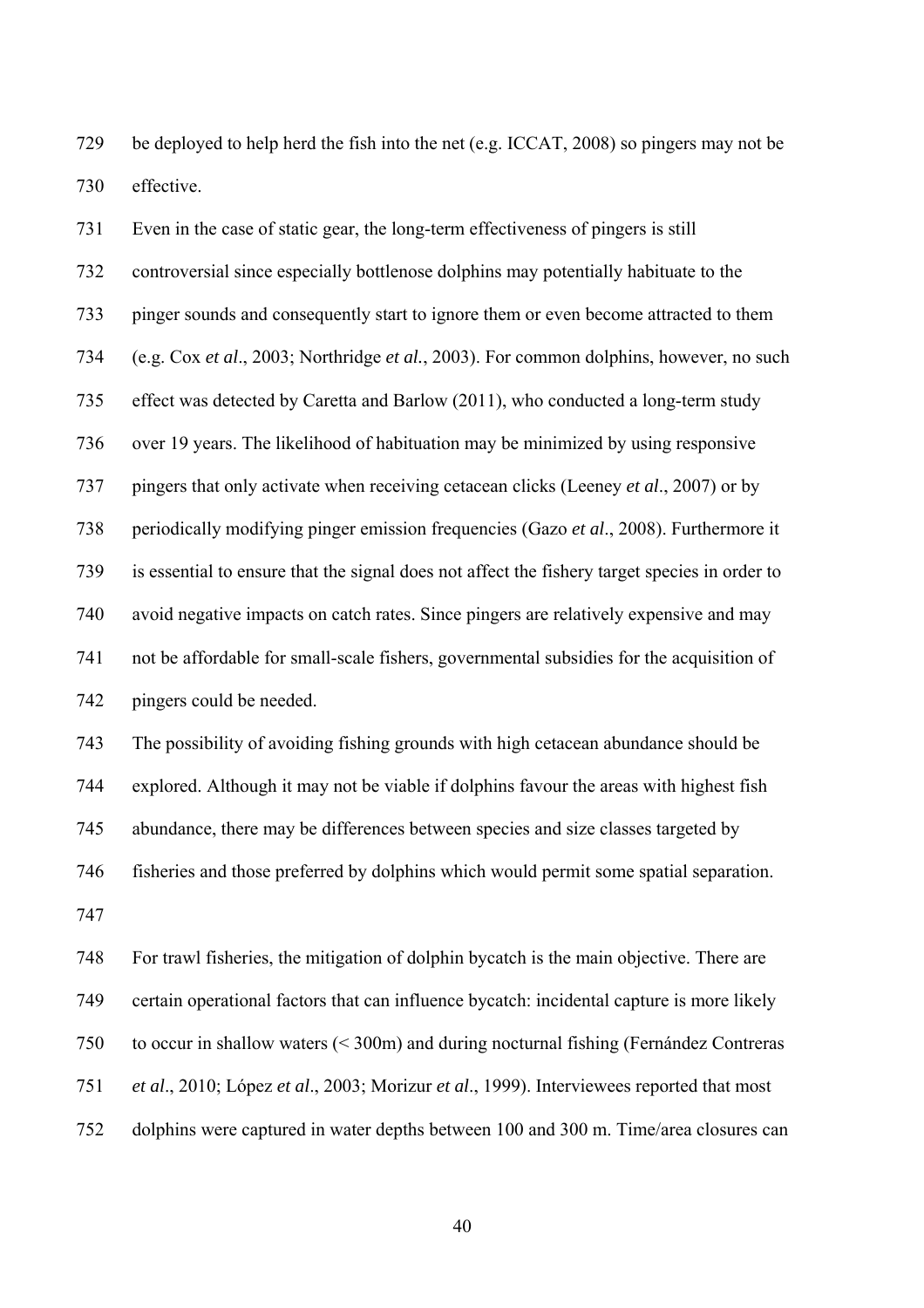753 be effective when patterns of bycatch are predictable in time and space (Murray *et al*., 754 2000), and therefore the relocation of some trawling effort to waters deeper than 300 m 755 and imposition of limits on trawling in waters shallower than 250m, as suggested by 756 Fernández Contreras *et al*. (2010), combined with a reduction of nocturnal trawling 757 (López *et al*., 2003) could dramatically reduce cetacean bycatch in Galicia. However, 758 since few of the fishers interviewed fished in deeper waters, we cannot be sure that 759 cetacean bycatch rates of trawlers in deeper waters would be lower. The impact of any 760 measures designed to reduce bycatch clearly needs to be monitored, preferably using 761 on-board observers.

762

#### 763 **4.3. The suitability of interview surveys to assess cetacean-fishery interaction**

764 Our qualitative research results are in accordance with quantitative findings for the area 765 (Aguilar, 1997; Fernández Contreras *et al*. 2010; López *et al*., 2002, 2003, 2004; Pierce 766 *et al*., 2010; Spyrakos *et al*., 2011), showing that fishers' ecological knowledge can 767 serve as a useful data source that may also be valuable for wildlife management 768 (Johannes *et al*., 2000). Nevertheless, information based on reports from fishers (like all 769 interview data) may be potentially influenced by the opinions, perceptions and personal 770 interests of the interviewees (Bearzi *et al*., 2011). Therefore the damage and bycatch 771 rates indicated by our interviewees should be interpreted with care as economic loss 772 may be overestimated, while bycatch rates are likely to be underreported by fishers.

773

774 Nevertheless, interview surveys can be particularly useful where extensive scientific 775 studies may be impractical or financially unfeasible (Johannes, 1998), as it is the case 776 for cetacean-fishery interactions that usually occur in remote locations over a wide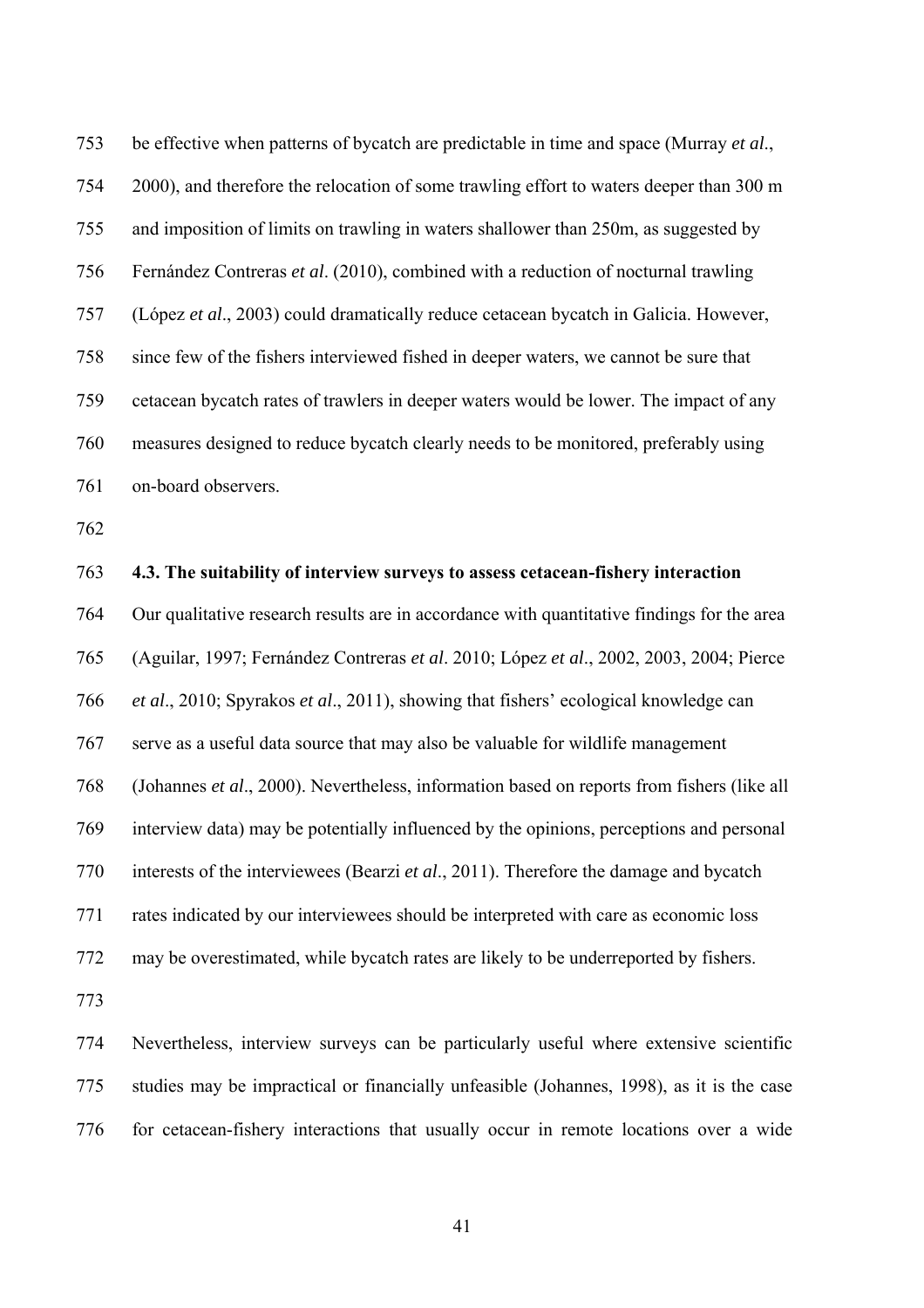777 geographic area. Interview surveys are clearly less costly and time-consuming than on-778 board sampling and allow for a wide geographic coverage and sampling of multiple 779 gears at the same time (White *et al*., 2005). In our study we covered more than 5% of 780 the fishing fleet of interest, which is in accordance with the minimum sample size 781 recommended for interview surveys by Czaja and Blair (2005). Furthermore, by 782 applying a stratified sampling strategy (Moore *et al*., 2010; White *et al*., 2005), we 783 ensured the sample was reasonably representative of the entire Galician fleet, covering 784 all types of fisheries operating in coastal and offshore waters that are possibly affected 785 by interactions with cetaceans.

786 The assessment of cetacean-fishery interactions only by on-board observers would be 787 financially and logistically unfeasible. Based on a fleet size of 3267 vessels fishing 5 788 days a week, around 42 610 observer days, would be needed every year to monitor 5% 789 of the fleet activity, i.e. requiring 163 full-time observers. Clearly, this is a maximum 790 estimate (some vessels probably fish fewer days per week or only during certain 791 seasons) and observations could be focused on those fishing activities most likely to 792 generate interactions with cetaceans. López *et al.* (2003) estimated that a minimum of 793 between 500 and 2000 observer trips per year would be needed to quantify cetacean 794 bycatch in Galician fisheries. Nevertheless, the need for additional data sources is 795 apparent. For routine monitoring, some combination of vessel-based observations by 796 trained observers in a small fraction of the fleet, interview surveys and (as recently 797 trialled in several studies, see ICES, 2011b) on-board video cameras may provide the 798 best solution.

799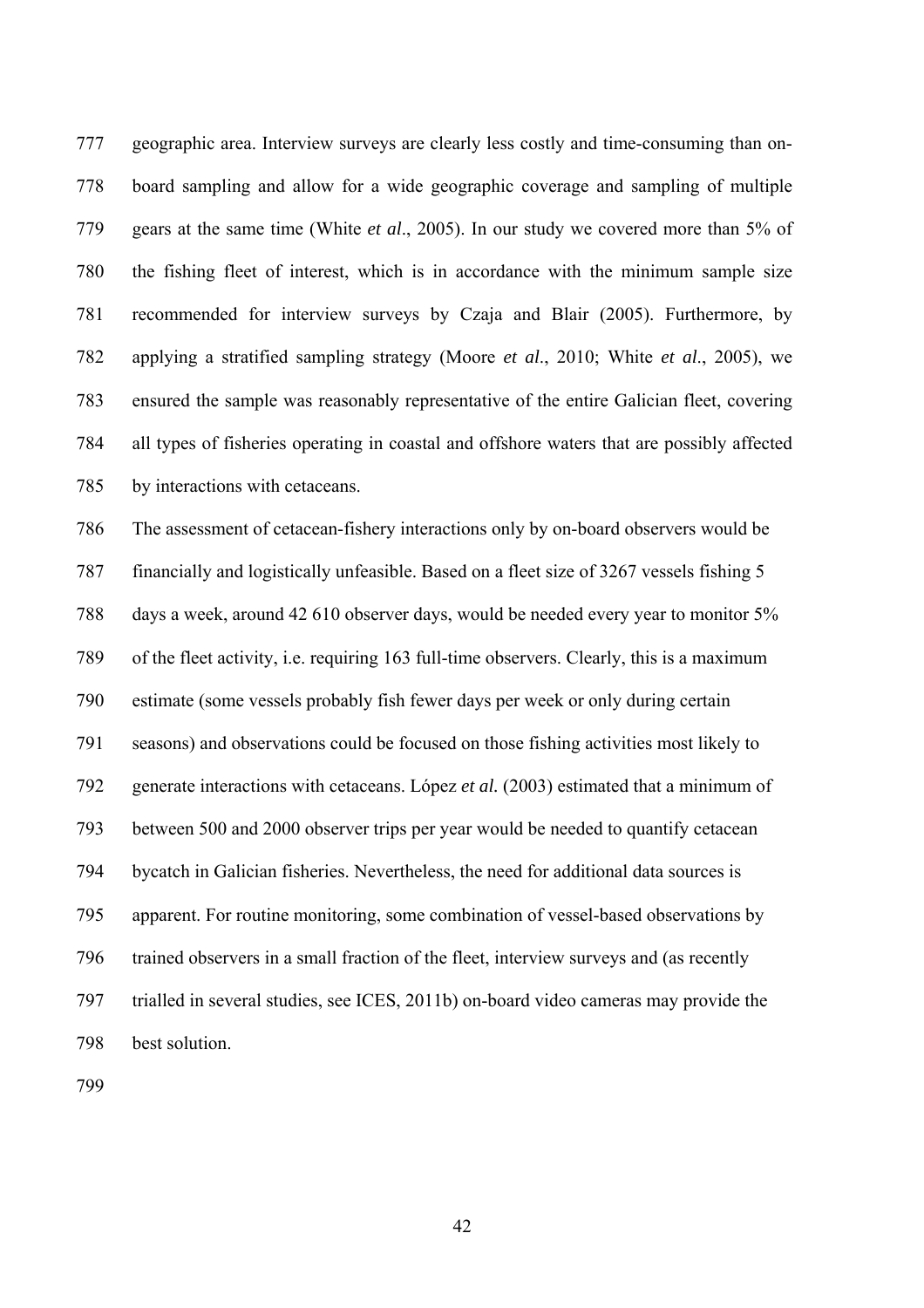800 We chose face-to-face interviews because, in contrast to telephone or postal surveys, 801 they create more confidence between interviewer and respondents, allowing for good 802 quality of recorded responses, a high response rate and, consequently low non-response 803 bias (i.e. difference in the answers of respondents from the potential answers of those 804 who did not answer; Czaja and Blair, 2005; Lien *et al*., 1994; White *et al*., 2005). A 805 common point of criticism of this methodology is the interviewer effect, i.e. the 806 unintended influence on the interviewee through the interviewer (Czaja and Blair, 807 2005). In our survey we did not detect such an effect.

808

#### 809 **5. Conclusions**

810 The data derived from our interview survey indicate that cetacean-fishery interactions 811 are frequent in Galicia, although negative consequences for fishers and cetacean bycatch 812 levels were mostly classified by fishers as low to moderate. Nevertheless some 813 interactions may lead to serious conservation and/or economic problems. Our 814 preliminary calculations suggest that bycatch rates for both common dolphin and 815 bottlenose dolphin are likely to be unsustainable. It is therefore essential to improve the 816 situation of affected fisheries and cetacean populations through the implementation of 817 appropriate management plans, the success of which largely depends on fishers' 818 willingness to cooperate, apart from legal enforcement and monitoring (Campbell and 819 Cornwell, 2008). There are many cases where cetacean bycatch levels have been 820 successfully reduced with the direct co-operation of fishers (IWC, 1994). Fishers have 821 expertise with fishing gears and should therefore be involved in the creation and trial of 822 new gear technologies. Their active participation into dolphin watching activities, as 823 well as the promotion of eco-labelling of fish and fishery products could even help to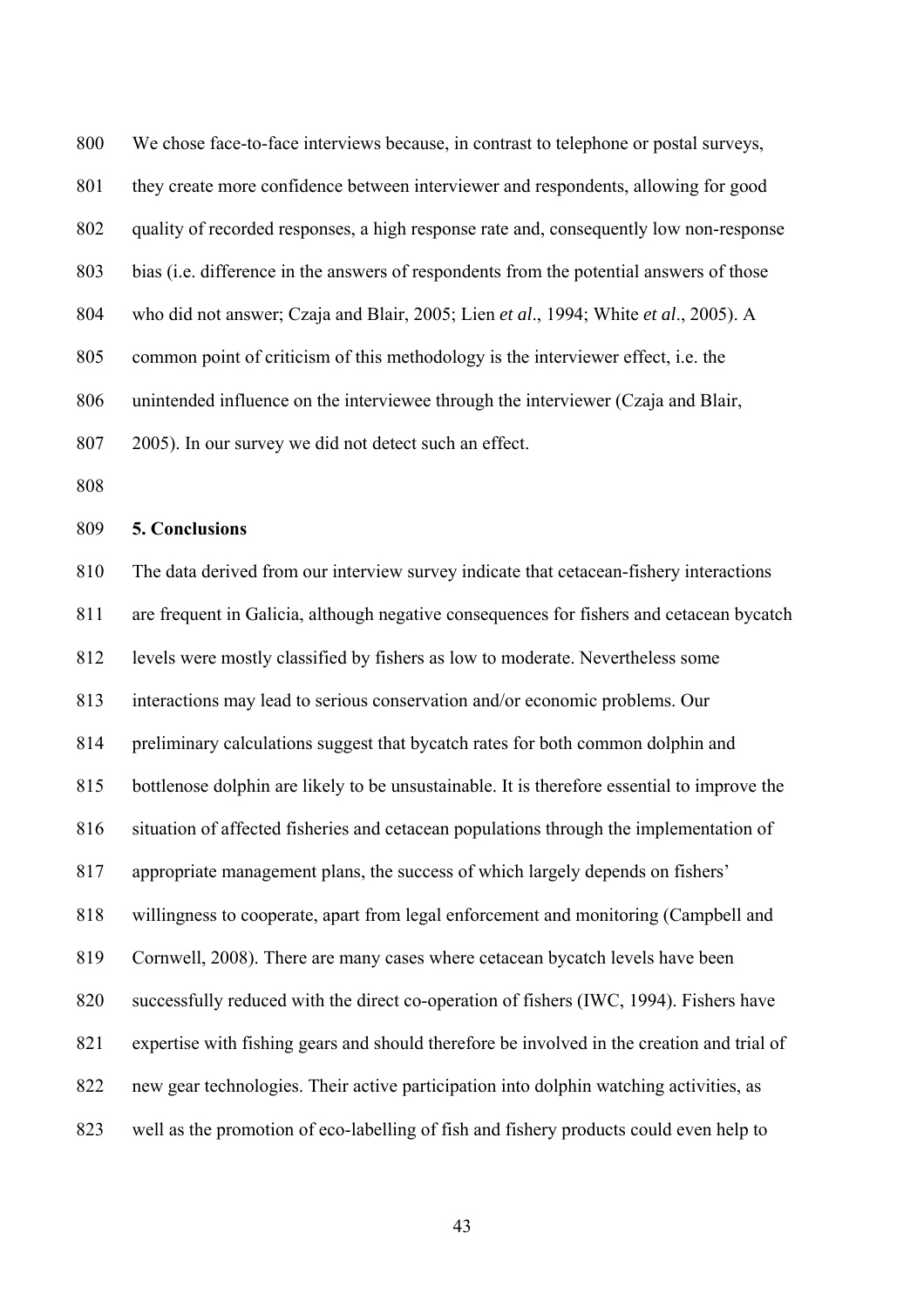| 824 | improve earnings (e.g. Salomon et al., 2011). If the large scale use of pingers is         |
|-----|--------------------------------------------------------------------------------------------|
| 825 | considered as a management option, long-term scientific trials need to be conducted to     |
| 826 | determine which type of pinger is most effective and least likely to cause habituation in  |
| 827 | dolphins. It could also prove useful to put cameras on nets to verify the cetacean species |
| 828 | that cause damage to gear, at what point during fishing activities bycatch occurs, and     |
| 829 | how many fish are actually removed or damaged, in order to direct research and             |
| 830 | mitigation measures on a more species- and gear-specific basis.                            |
| 831 |                                                                                            |
| 832 | <b>Supplementary material</b>                                                              |
| 833 | The following supplementary material is available at ICESJMS online: Questionnaire         |
| 834 | form used for the interview survey (translated into English).                              |
| 835 |                                                                                            |
| 836 | Acknowledgements                                                                           |
| 837 | We wish to express our gratitude to all Galician fishers that took part in the survey for  |
| 838 | sharing their time and information with us. We would also like to thank Baltasar Patiño,   |
| 839 | for logistical support, Juan Santos and Edward Morgan, for assisting with the interviews   |
| 840 | and Julio Martínez Portela for suggestions on the manuscript.                              |
|     |                                                                                            |
| 841 |                                                                                            |
| 842 | The study was funded by the EC projects MEXC-CT-2006-042337 and MEST-CT-                   |
| 843 | 2005-020501), the German Academic Exchange Service (DAAD) and the Fundação                 |
| 844 | para a Ciência e a Tecnologia (FCT). MBS participation was part of the EU FP7 grant        |
| 845 | MYFISH (no. 289257) and the LOTOFPEL project (Plan Nacional de $I + D + I$ , CTM           |
| 846 | 2010-16053).                                                                               |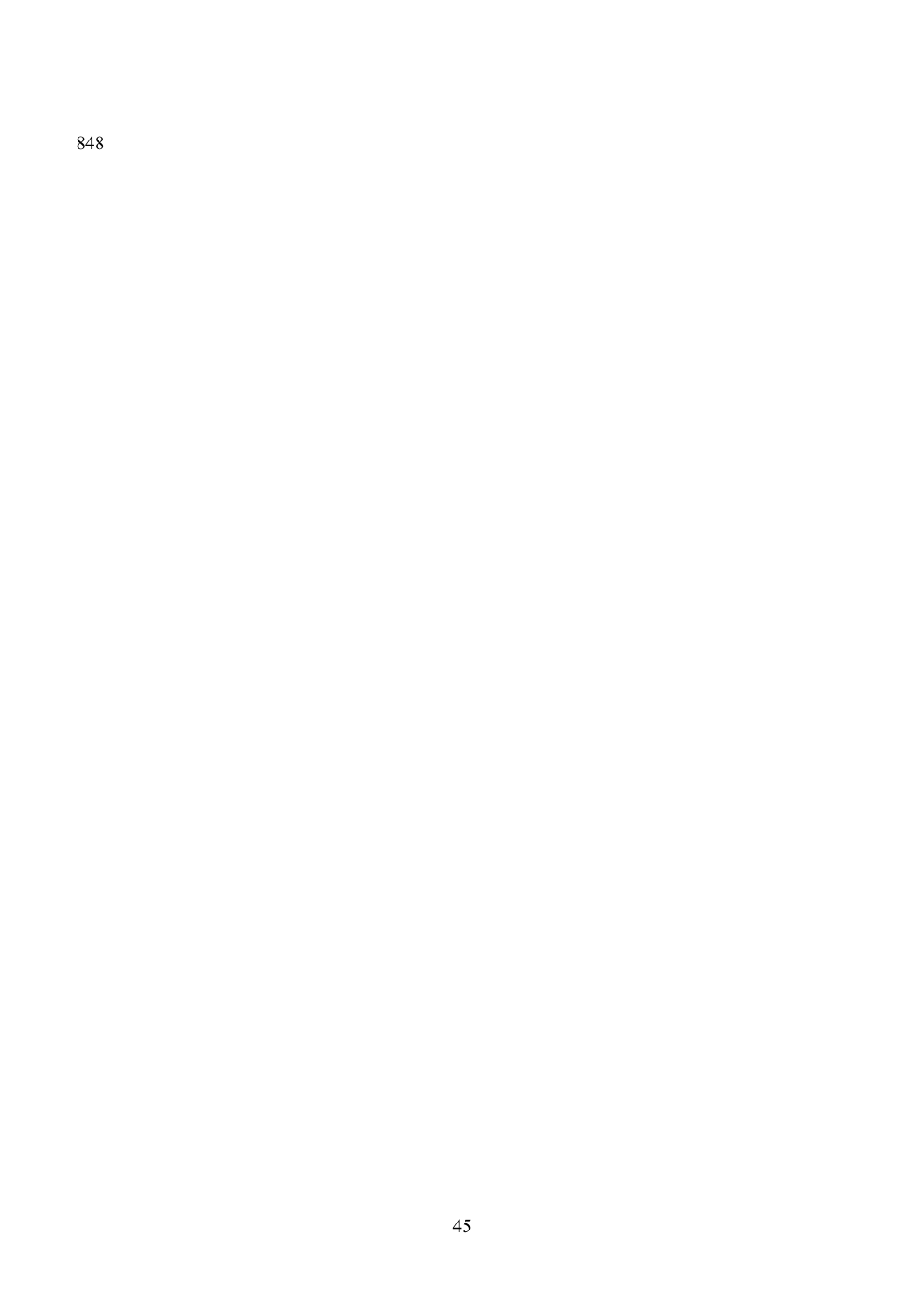| 849 | <b>References:</b>                                                                       |
|-----|------------------------------------------------------------------------------------------|
| 850 | Aguilar, A. 1997. Inventario de los cetáceos de las águas atlánticas peninsulares:       |
| 851 | aplicación de la directiva 92/43/CEE. Memoria Final. Departamento de Biología            |
| 852 | Animal (Vert.), Facultad de Biología, Universitat de Barcelona. 189 pp.                  |
| 853 |                                                                                          |
| 854 |                                                                                          |
| 855 | Allen, R. L. 1985. Dolphins and the purse-seine fishery for yellowfin tuna. In Marine    |
| 856 | Mammals and Fisheries, pp 236-252. Ed by J. H. Beddington, R. J. H. Beverton, and        |
| 857 | D.M. Lavigne. George Allen & Unwin, London. 376 pp.                                      |
| 858 |                                                                                          |
| 859 | Barlow, J., and Cameron, G. A. 2003. Field experiments show that acoustic pingers        |
| 860 | reduce marine mammal bycatch in the California drift gill net fishery. Marine Mammal     |
| 861 | Science 19: 265-283.                                                                     |
| 862 |                                                                                          |
| 863 | Bearzi, G., Bonizzoni, S., and Gonzalvo, J. 2011. Dolphins and coastal fisheries within  |
| 864 | a Marine Protected Area: mismatch between dolphin occurrence and reported                |
| 865 | depredation. Aquatic Conservation: Marine and Freshwater Ecosystems 21: 261-267.         |
| 866 |                                                                                          |
| 867 | Berrow, S., Cosgrove, R., Leeney, R. H., Obrien, J., Mcgrath, D., Dalgard, J., and Gall, |
| 868 | Y. L. 2008. Effect of acoustic deterrents on the behaviour of common dolphins            |
| 869 | (Delphinus delphis. Journal of Cetacean Research and Management 10: 227-233.             |
| 870 |                                                                                          |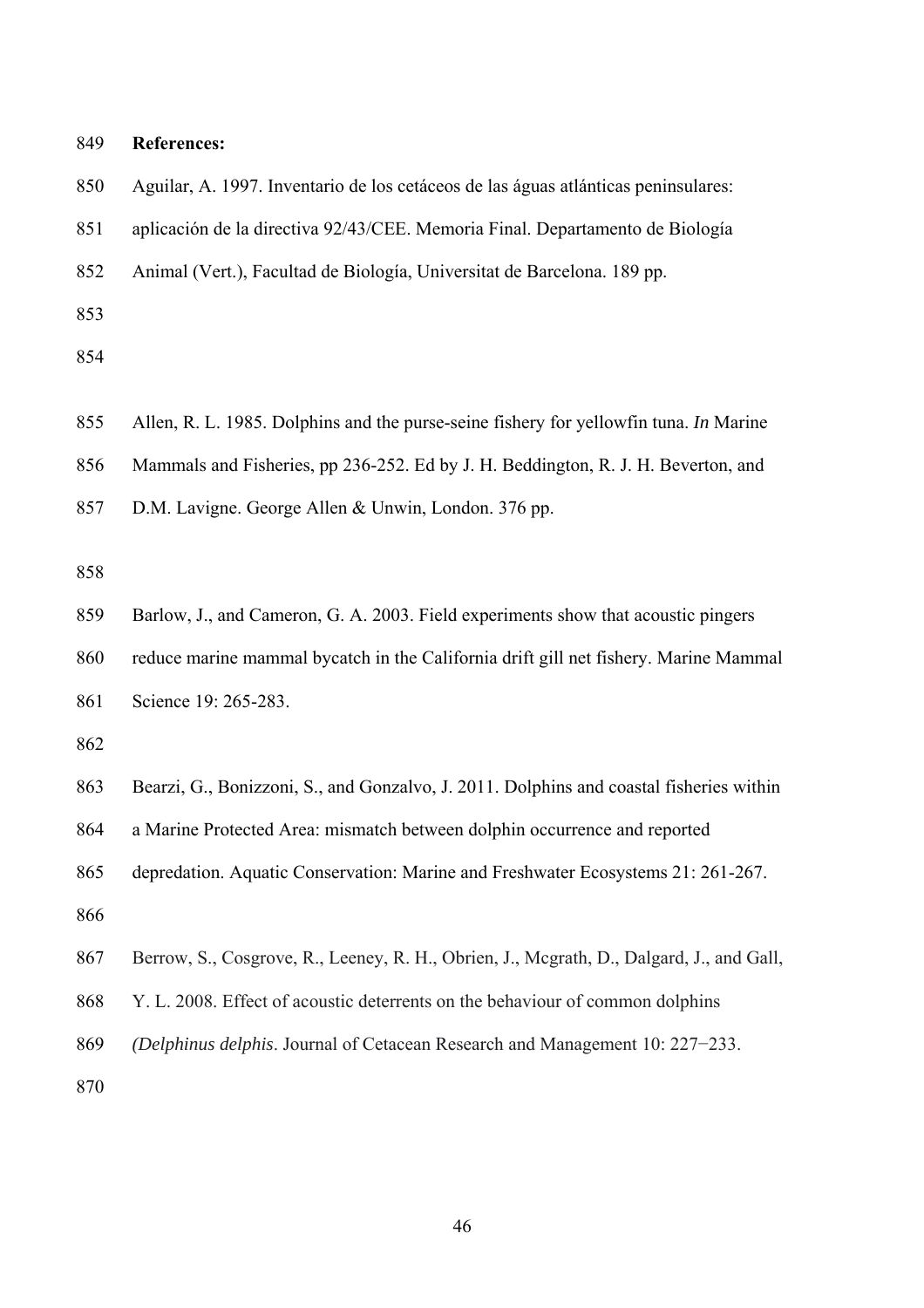| 871 | Brotons, J. M, Grau, A. M, and Rendell, L. 2008a. Estimating the impact of interactions    |
|-----|--------------------------------------------------------------------------------------------|
| 872 | between bottlenose dolphins and artisanal fisheries around the Balearic Islands. Marine    |
| 873 | Mammal Science 24: 112-127.                                                                |
| 874 |                                                                                            |
| 875 | Brotons, J. M., Munilla, Z., Grau, A. M., and Rendell, L. 2008b. Do pingers reduce         |
| 876 | interactions between bottlenose dolphins and nets around the Balearic Islands?             |
| 877 | Endangered Species Research 5: 1-8.                                                        |
| 878 |                                                                                            |
| 879 | Buscaino, G., Buffa, G., Sará, G., Bellante, A., Tonello, A. J. Jr., Sliva Hardt, F. A.,   |
| 880 | Cremer, M. J., et al. 2009. Pinger affects fish catch efficiency and damage to bottom gill |
| 881 | nets related to bottlenose dolphins. Fisheries Science 75: 537-544.                        |
| 882 |                                                                                            |
| 883 | Cameron, A. C., and Trivedi, P. K. 1998. Regression Analysis of Count Data.                |
| 884 | Cambridge University Press, Cambridge, UK. 436 pp.                                         |
| 885 |                                                                                            |
| 886 | Campbell, L. M., and Cornwell, M.L. 2008. Human dimensions of bycatch reduction            |
| 887 | technology: current assumptions and directions for future research. Endangered Species     |
| 888 | Research 5: 325-334.                                                                       |
| 889 |                                                                                            |
| 890 | Carretta, J. V., and Barlow, J. 2011. Long-term effectiveness, failure rates, and "dinner  |
| 891 | bell" properties of acoustic pingers in a gillnet fishery. Marine Technology Society       |

- 892 Journal 45: 7-19.
- 893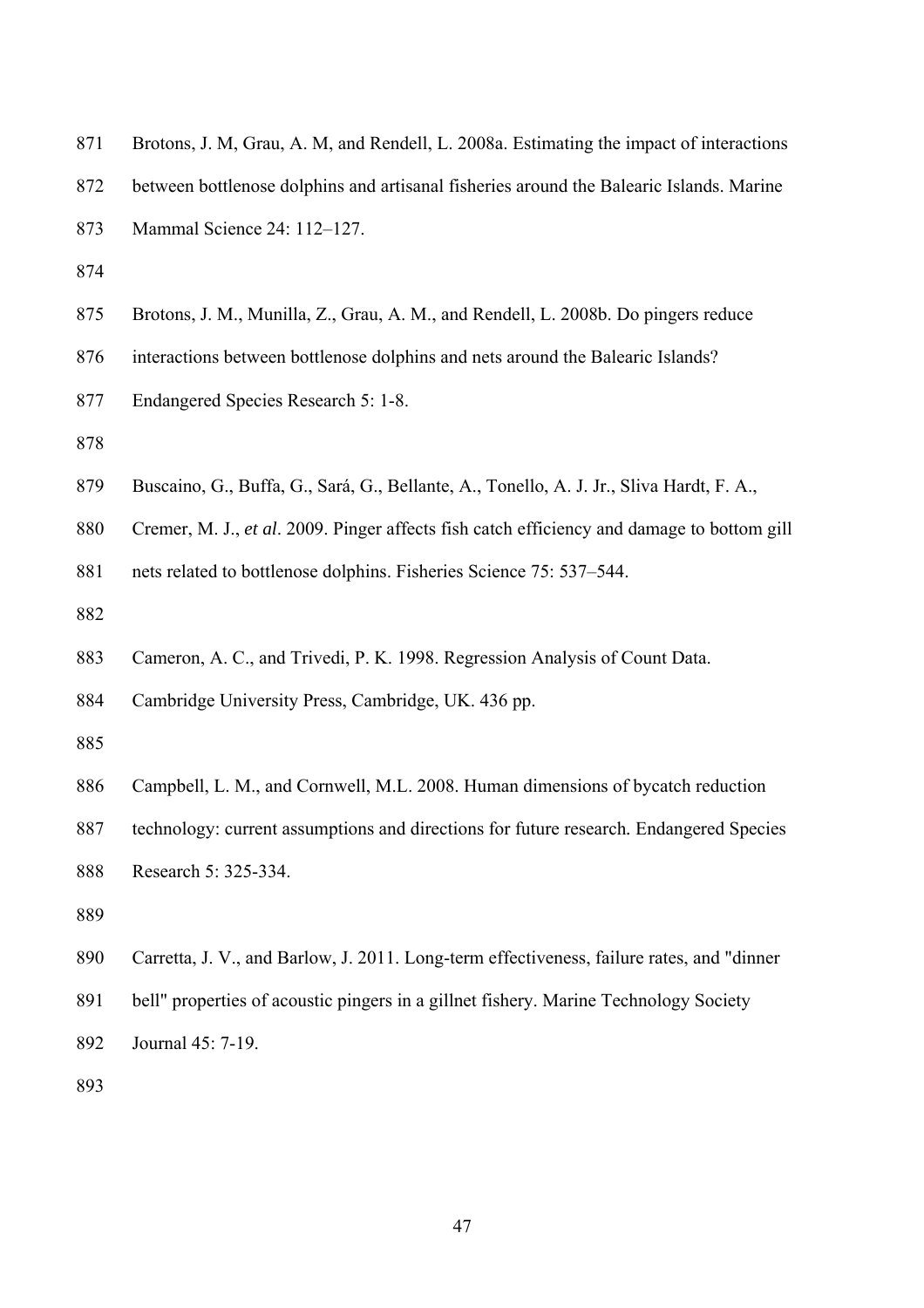- 894 Chambers, J. M., and Hastie, T. 1992. Statistical Models in S. Chapman and Hall, 895 London. 624 pp.
- 896
- 897 Cox, T. M., Read, A. J., Swanner, D., Urian, K., and Waples, D. 2003. Behavioral
- 898 responses of bottlenose dolphins, *Tursiops truncatus*, to gillnets and acoustic alarms.
- 899 Biological Conservation 115: 203-212.

- 901 Czaja, R., and Blair, J. 2005. Designing surveys: a guide to decisions and procedures,
- 902 2nd edn, Pine Forge Press. 320 pp.

903

- 904 Dawson, S. M., Northridge, S., Waples, D., and Read, A. J. 2013. To ping or not to
- 905 ping: the use of active acoustic devices in mitigating interactions between small
- 906 cetaceans and gillnet fisheries*.* Endangered Species Research 19: 202-221.
- 907
- 908 Fariña, A. C., Freire, J., and González Gurriarán, E. 1997. Demersal fish assemblages in
- 909 the Galician continental shelf and upper slope (NW Spain): spatial structure and long-

910 term changes. Estuarine and Coastal Shelf Science 44: 435–454.

911

- 912 Fernández, R., Garcia Tiscar, S., Santos, M. B., López, A., Martinez Cedeira, J. A.,
- 913 Newton, J., and Pierce, G. J. 2011a. Stable isotope analysis in two sympatric
- 914 populations of bottlenose dolphins *Tursiops truncatus*: evidence of resource
- 915 partitioning? Marine Biology 158: 1043–1055.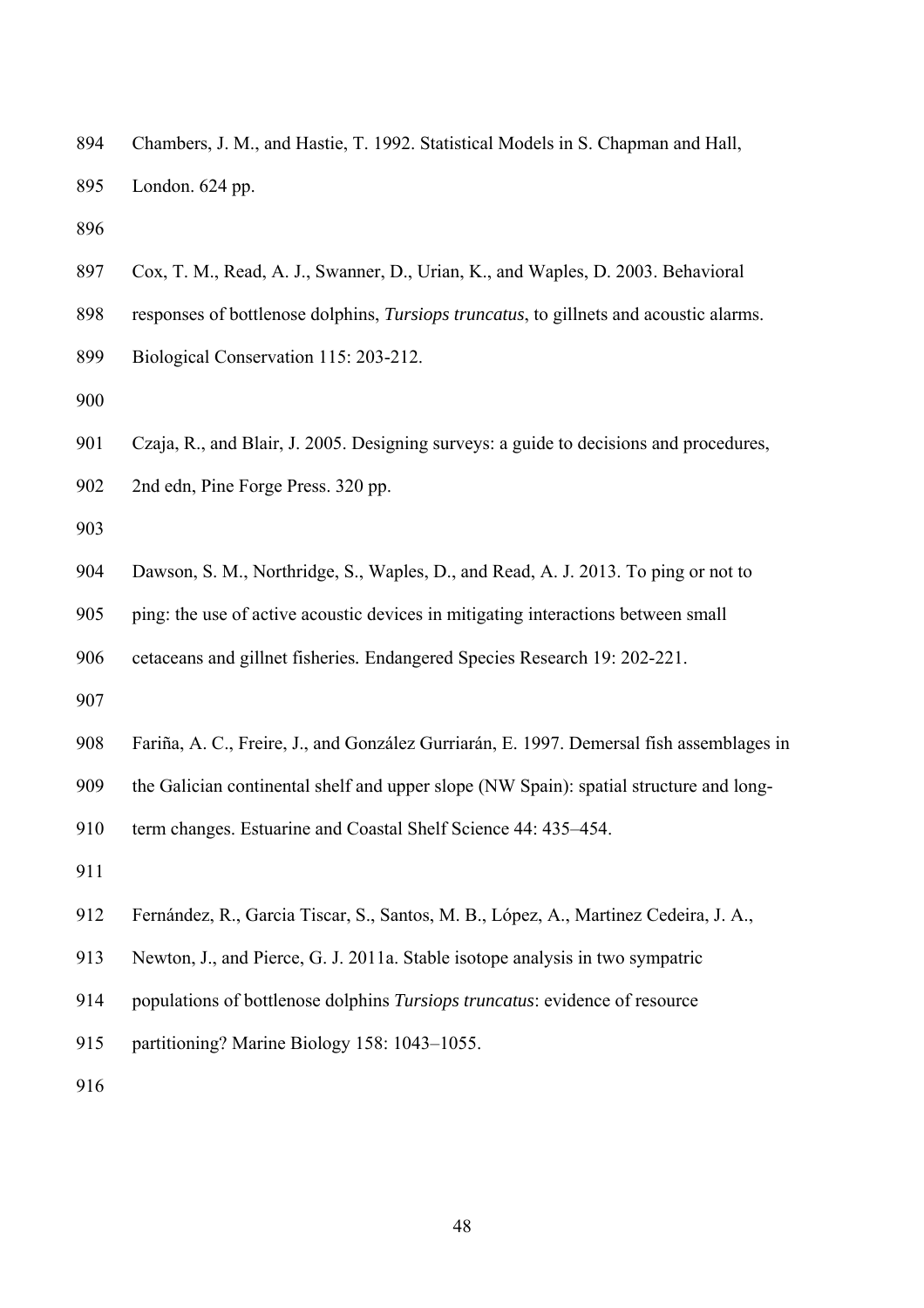| 917 | Fernández, R., Santos, M. B., Pierce, G. J., Llavona, A., López, A., Silva, M. A.,            |
|-----|-----------------------------------------------------------------------------------------------|
| 918 | Ferreira, M., et al. 2011b. Fine-scale genetic structure of bottlenose dolphins, Tursiops     |
| 919 | truncatus, in Atlantic coastal waters of the Iberian Peninsula. Hydrobiologia 670: 111-       |
| 920 | 125.                                                                                          |
| 921 |                                                                                               |
| 922 | Fernández Contreras, M. M., Cardona, L., Lockyer, C. H., and Aguilar, A. 2010.                |
| 923 | Incidental bycatch of short-beaked common dolphins (Delphinus delphis) by pair                |
| 924 | trawlers off Spain. ICES Journal of Marine Science 67: 1732–1738.                             |
| 925 |                                                                                               |
| 926 | Figueiras, F. G., Labarta, U., and Fernández Reiriz, J. M. 2002. Coastal upwelling,           |
| 927 | primary production and mussel growth in the Rías Baixas of Galicia. Hydrobiologia             |
| 928 | 484: 121-131.                                                                                 |
| 929 |                                                                                               |
| 930 | Galician Institute for Statistics [Instituto Galego de Estatística]. 2013. Online statistics. |
| 931 | http://www.ige.eu.                                                                            |
| 932 |                                                                                               |
| 933 | Galician Ministry of Fisheries [Xunta de Galicia, Consellería do Mar]. 2010.                  |
| 934 | Comunicación sobre el océano atlántico. 39 pp.                                                |
| 935 |                                                                                               |
| 936 | Galician Ministry of Fisheries [Xunta de Galicia, Consellería do Mar]. 2013. Online           |
| 937 | statistics. www.pescadegalicia.com; http://www.portosdegalicia.es/es/portos-de-               |
| 938 | galicia.html                                                                                  |
|     |                                                                                               |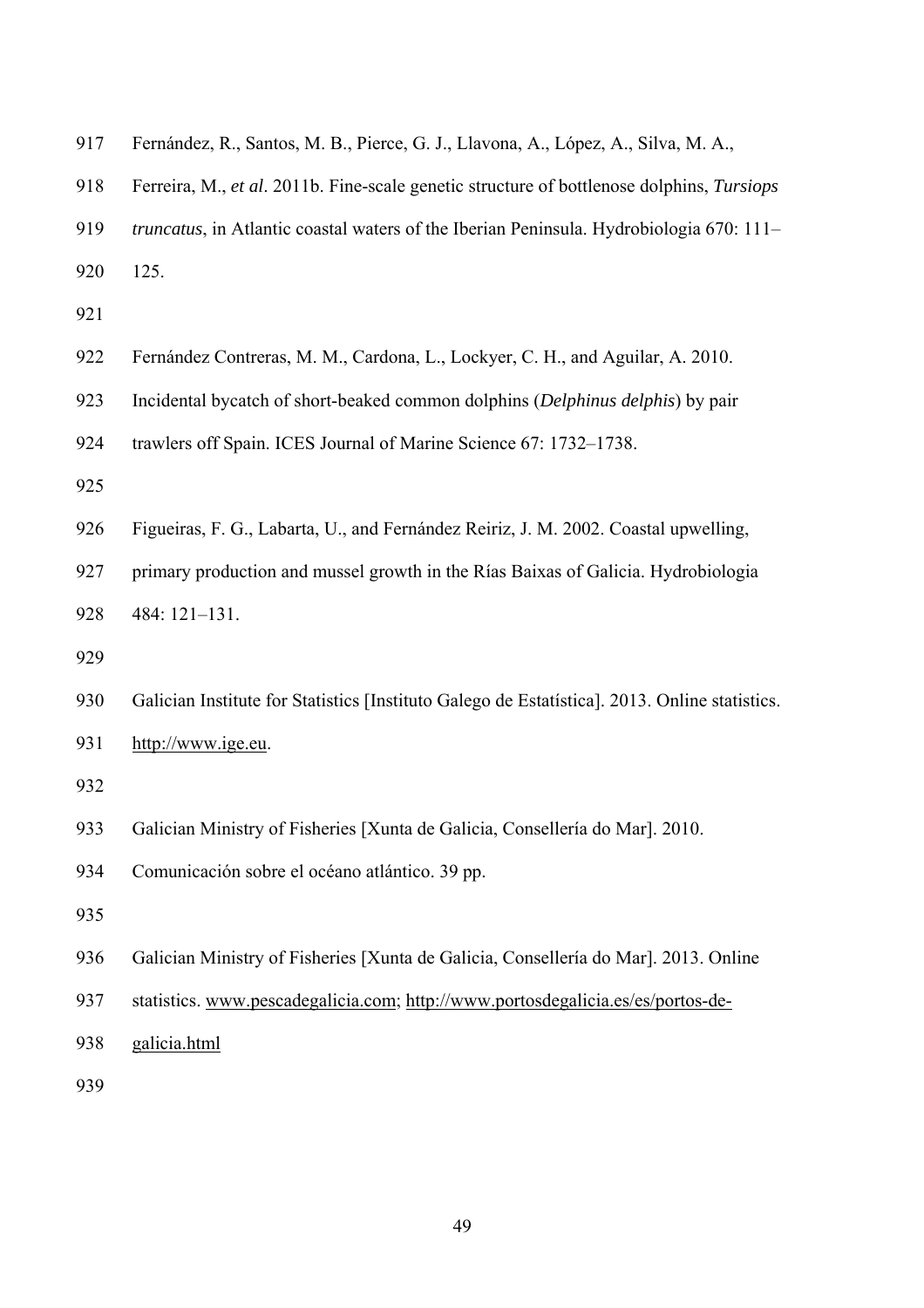| 942 | Gazo, M., Gonzalvo, J., and Aguilar, A., 2008. Pingers as deterrents of bottlenose       |
|-----|------------------------------------------------------------------------------------------|
| 943 | dolphins interacting with trammel nets. Fisheries Research 92: 70-75.                    |
| 943 |                                                                                          |
| 946 | Gilman, E., Brothers, N., McPherson, G., and Dalzell, P. 2006. A review of cetacean      |
| 947 | interactions with longline gear. Journal of Cetacean Research and Management 8: 215–     |
| 948 | 223.                                                                                     |
| 947 |                                                                                          |
| 950 | Gönener, S., and Özdemir, S. 2012. Investigation of the interaction between bottom       |
| 951 | gillnet fishery (Sinop, Black Sea) and bottlenose dolphins (Tursiops truncatus) in terms |
| 952 | of economy. Turkish Journal of Fisheries and Aquatic Sciences 12: 115-126.               |
| 951 |                                                                                          |
| 955 | Hamer, D., Ward, T., and McGarvey, R. 2008. Measurement, management and                  |
| 956 | mitigation of operational interactions between the South Australian sardine fishery and  |
| 957 | short-beaked common dolphins (Delphinus delphis). Biological Conservation 141:           |
| 958 | 2865-2878.                                                                               |
| 957 | ICCAT. 2008. ICCAT Manual. International Commission for the Conservation of              |
| 958 | Atlantic Tuna. Available at http://www.iccat.int/en/ICCATManual.htm                      |
| 958 |                                                                                          |
| 961 | ICES [International Council for the Exploration of the Sea]. 2011a. Report of the        |
| 962 | Working Group on Integrated Assessments of the North Sea (WGINOSE). Hamburg,             |
| 963 | Germany. ICES CM 2011/SSGRSP:02. 69 pp.                                                  |
| 962 |                                                                                          |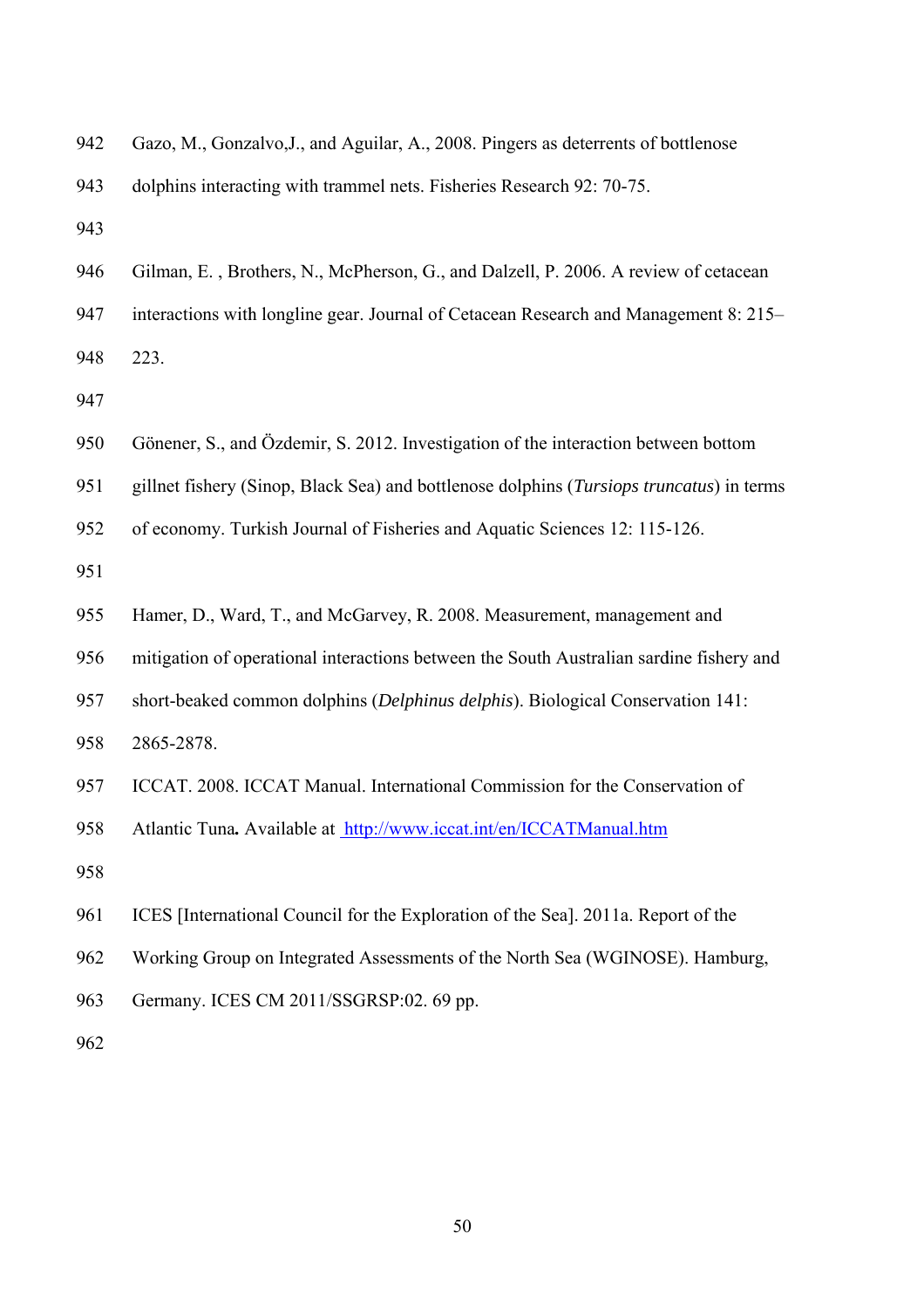- 962 ICES [International Council for the Exploration of the Sea]. 2011b. Report of the Joint
- 963 NAMMCO/ICES Workshop on observation schemes for bycatch of mammals and birds
- 964 (WKOSBOMB). ICES, Denmark. ICES CM 2010/ACOM: 33. 40 pp.
- 965
- 966 IWC [International Whaling Commission]. 1994. Report of the Workshop on mortality
- 967 of cetaceans in passive fishing nets and traps. Report of the International Whaling
- 968 Commission, Special Issue 15: 70-71.
- 969
- 970 Johannes, R. E. 1998. The case for data-less marine resource management: examples
- 971 from tropical nearshore fisheries. Trends in Ecology and Evolution 13:243-246.
- 972
- 973 Johannes, R. E., Freeman, M. M. R., and Hamilton, R. J. 2000. Ignore fishers'
- 974 knowledge and miss the boat. Fish and Fisheries 1: 257-271.
- 975
- 976 Johnson, T. R., and van Densen, W. L. T. 2007. Benefits and organization of
- 977 cooperative research for fisheries management. ICES Journal of Marine Science 64:
- 978 834–840.
- 979
- 980 Lauriano, G., Fortuna, C. M., Moltedo, G., and Notarbartolo Di Sciara, G. 2004.
- 981 Interactions between common bottlenose dolphins (*Tursiops truncatus*) and the artisanal
- 982 fishery in Asinara Island National Park (Sardinia): assessment of catch damage and
- 983 economic loss. Journal of Cetacean Research and Management 6: 165-173.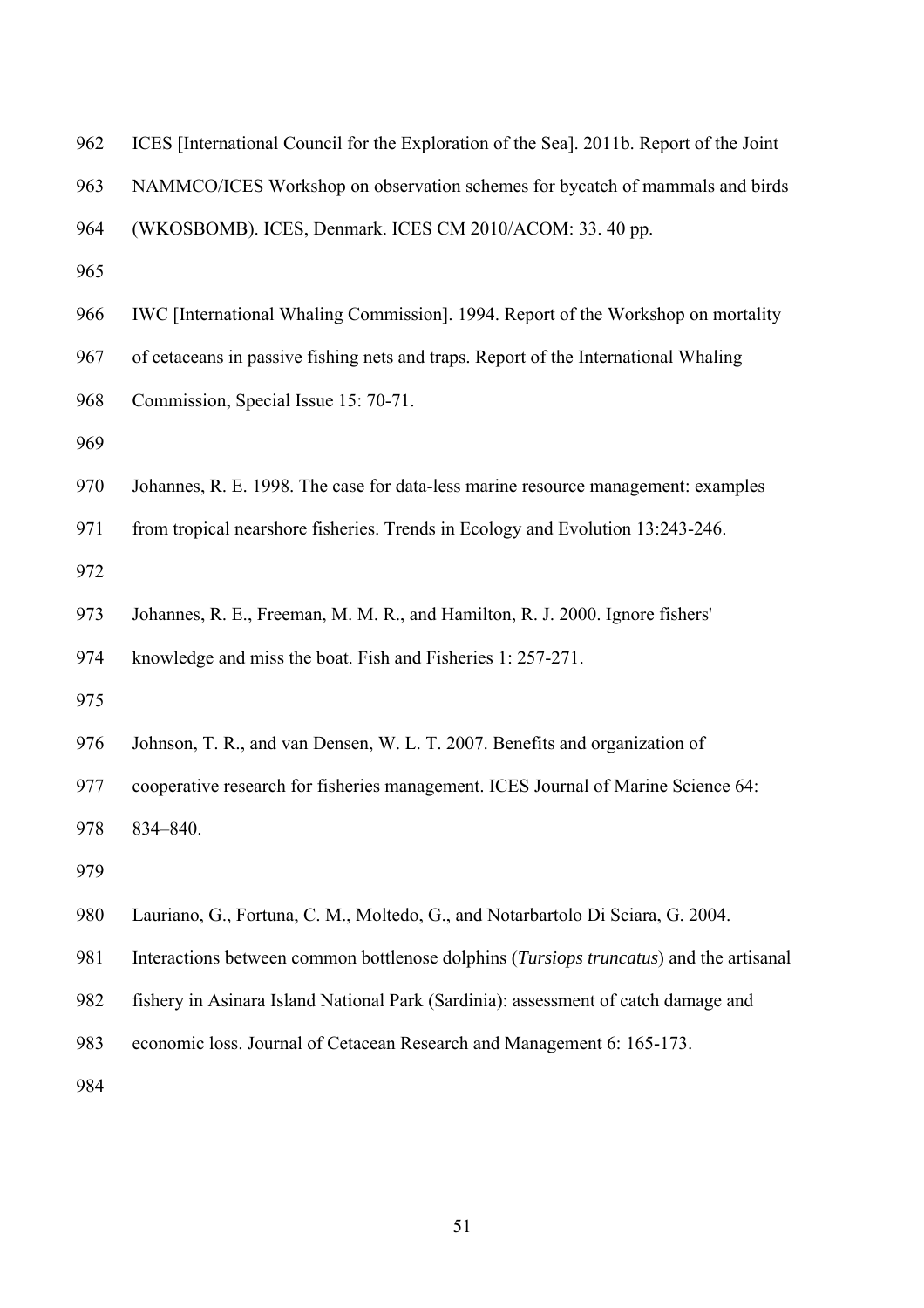| 985 | Lauriano, G., Caramanna, L., Scarnó, M., and Andaloro, F., 2009. An overview of       |
|-----|---------------------------------------------------------------------------------------|
| 986 | dolphin depredation in Italian artisanal fisheries. Journal of the Marine Biological  |
| 987 | Association of the United Kingdom 89: 921–929.                                        |
| 988 |                                                                                       |
| 989 | Leeney, R. H., Berrow, S., McGrath, D., and Cosgrove., R. 2007. Effects of pingers on |
| 990 | the behaviour of bottlenose dolphins. Journal of the Marine Biological Association of |
| 991 | the United Kingdom 87: 129-133.                                                       |
| 992 |                                                                                       |
| 993 | Lien, J., Stenson, G. B., Carver, S., and Chardine, J. 1994. How many did you catch?  |
|     |                                                                                       |

- 994 The effect of methodology on by-catch reports obtained from fishermen. *In* Gillnets and
- 995 cetaceans, Reports of the International Whaling Commission, Special Issue 15, pp. 535-

996 540. Ed by W. F. Perrin, G. P., Donovan, and J. Barlow. 629 pp.

- 997
- 998 López, A., Santos, M. B., Pierce, G. J., González, A. F., Valeiras, X., and Guerra, A.
- 999 2002. Trends in strandings and by-catch of marine mammals in north-west Spain during

1000 the 1990s. Journal of the Marine Biological Association of the United Kingdom 82:

1001 513–521.

- 1002
- 1003 López, A., Pierce, G. J., Santos, M. B., Gracia, J., and Guerra, A. 2003. Fishery by-
- 1004 catches of marine mammals in Galician waters: Results from on-board observations and
- 1005 an interview survey of fishermen. Biological Conservation 111: 25–40.
- 1006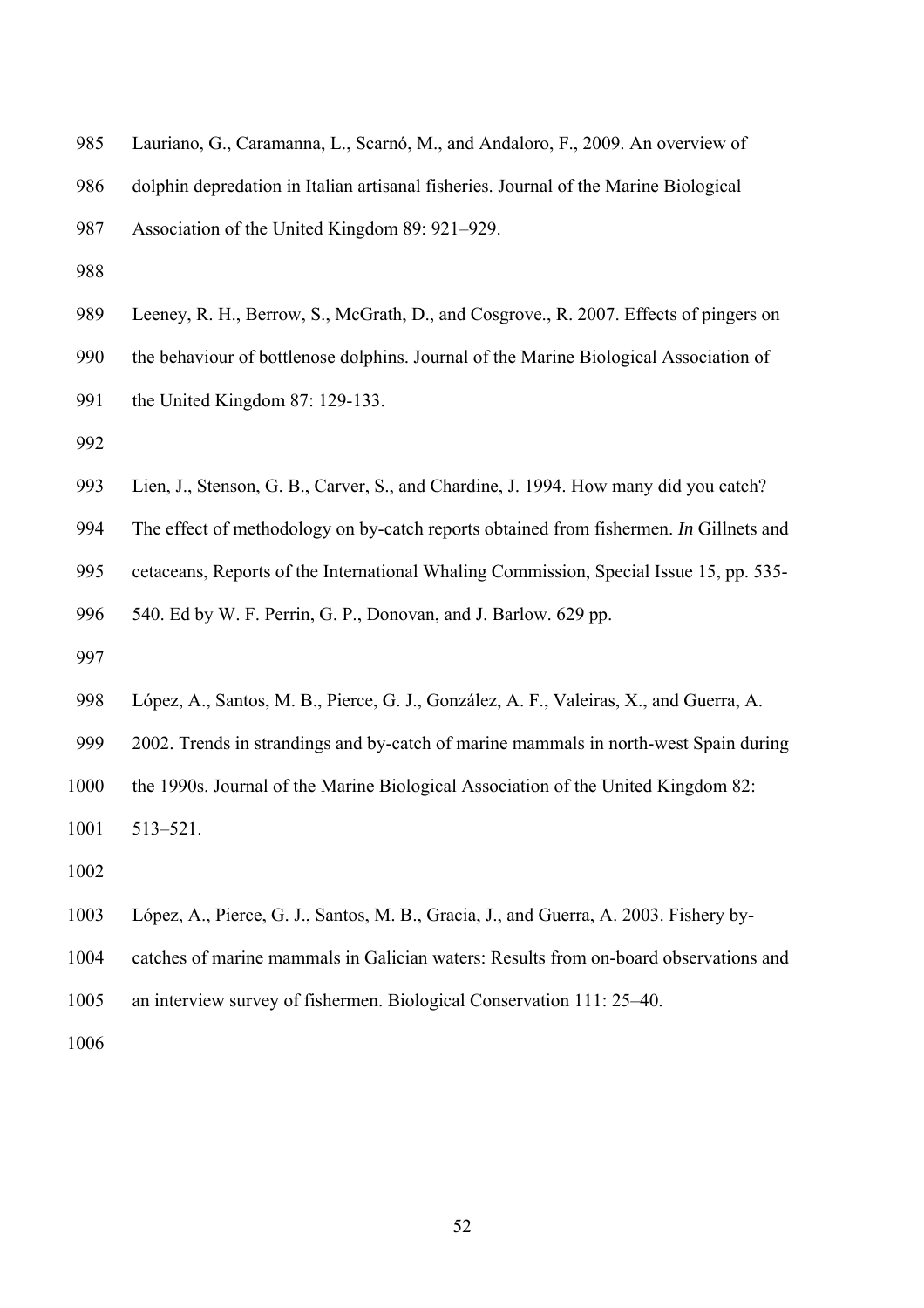| 1007 | López, A., Pierce, G. J., Valeiras, X., Santos, M. B., and Guerra, A. 2004. Distribution |
|------|------------------------------------------------------------------------------------------|
| 1008 | patterns of small cetaceans in Galician waters. Journal of the Marine Biological         |
| 1009 | Association of the United Kingdom 84: 283–294.                                           |
| 1010 |                                                                                          |
| 1011 | McPherson, G. R., Ballam, D., Stapley, J., Peverell, S., Cato, D. H., Gribble, N.,       |
| 1012 | Claque, C., et al. 2004. Acoustic alarms to reduce marine mammal bycatch from            |
| 1013 | gillnets in Queensland waters: optimising the alarm type and spacing. Proceedings of     |
| 1014 | Acoustics $2: 1-6$ .                                                                     |
| 1015 |                                                                                          |
| 1016 | Méndez Fernández, P., Bustamante, P., Bode, A., Chouvelon, T., Ferreira, M., López,      |
| 1017 | A., Pierce, G.J., et al. 2012. Foraging ecology of five toothed whale species in the     |
| 1018 | Northwest Iberian Peninsula, inferred using carbon and nitrogen isotope ratios. Journal  |

1019 of Experimental Marine Biology and Ecology 413: 150-158.

- 1020
- 1021 Moore, J. E., Cox, T. M., Lewison, R. L., Read, A. J., Bjorkland, R., McDonald, S. L.,
- 1022 Crowder, L. B., *et al*. 2010. An interview-based approach to assess marine mammal and

1023 sea turtle captures in artisanal fisheries. Biological Conservation 143: 795-805.

- 1024
- 1025 Morizur, Y., Berrow, S. D., Tregenza, N. J. C., Couperus, A. S., and Pouvreau, S. 1999.
- 1026 Incidental catches of marine-mammals in pelagic trawl fisheries of the northeast
- 1027 Atlantic. Fisheries Research 41: 297-307.
- 1028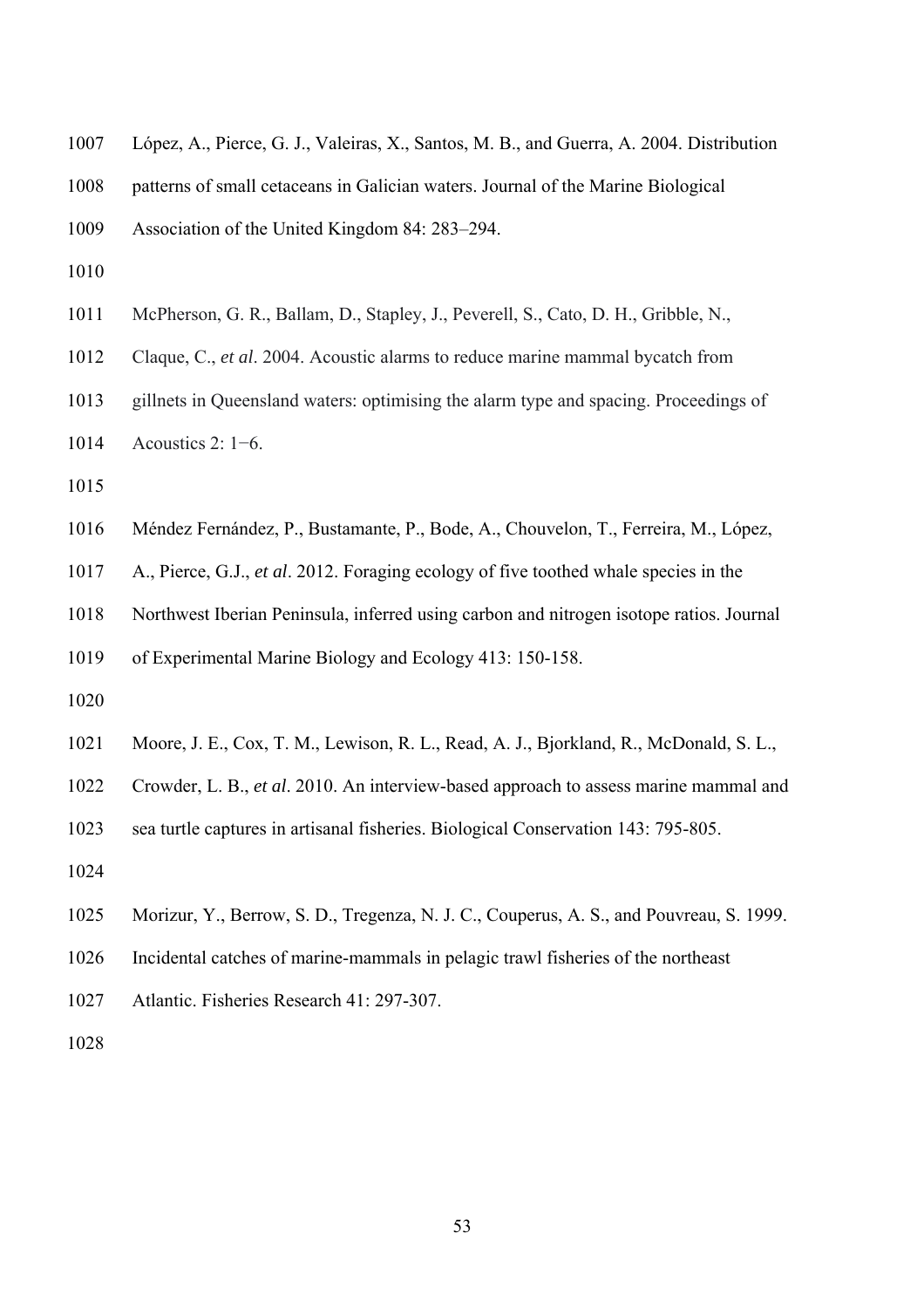| 1029 | Murray, K. T., Read, A. J., and Solow, A. R. 2000. The use of time/area closures to       |
|------|-------------------------------------------------------------------------------------------|
| 1030 | reduce bycatches of harbour porpoises: lessons from the Gulf of Maine sink gillnet        |
| 1031 | fishery. Journal of Cetacean Research and Management 2: 135-141.                          |
| 1032 |                                                                                           |
| 1033 | Northridge, S., Vernicos, D., and Raitsos-Exarchopolous, D. 2003. Net depredation by      |
| 1034 | bottlenose dolphins in the Aegean: first attempts to quantify and to minimise the         |
| 1035 | problem. IWC SC/55/SM25, International Whaling Commission, Cambridge.                     |
| 1036 |                                                                                           |
| 1037 | Northridge, S. 2011. An overview of the state of bycatch monitoring and mitigation        |
| 1038 | measures being implemented in European fisheries. Paper SC/63/SM21 presented to           |
| 1039 | IWC Scientific Committee, Tromso, Norway. 8 pp.                                           |
| 1040 |                                                                                           |
| 1041 | Pierce, G. J., Caldas, M., Cedeira, J., Santos, M. B., Llavona, A., Covelo, P., Martinez, |
| 1042 | G., et al. 2010. Trends in cetacean sightings along the Galician coast, north-western     |
| 1043 | Spain, 2003–2007, and inferences about cetacean habitat preferences. Journal of the       |
| 1044 | Marine Biological Association of the United Kingdom 90: 1547-1560.                        |
| 1045 |                                                                                           |
| 1046 | Proelss, A., Krivickaite, M., Gilles, A., Herr, H., and Siebert, U. 2011. Protection of   |
| 1047 | Cetaceans in European Waters-A Case Study on Bottom-Set Gillnet Fisheries within          |
| 1048 | Marine Protected Areas. The International Journal of Marine and Coastal Law 26: 5–45.     |
| 1049 |                                                                                           |
| 1050 | Read, A. J., and Waples, D. 2009. A pilot study to test the efficacy of pingers as a      |
| 1051 | deterrent to bottlenose dolphins in the Spanish mackerel gillnet fishery. Final Report.   |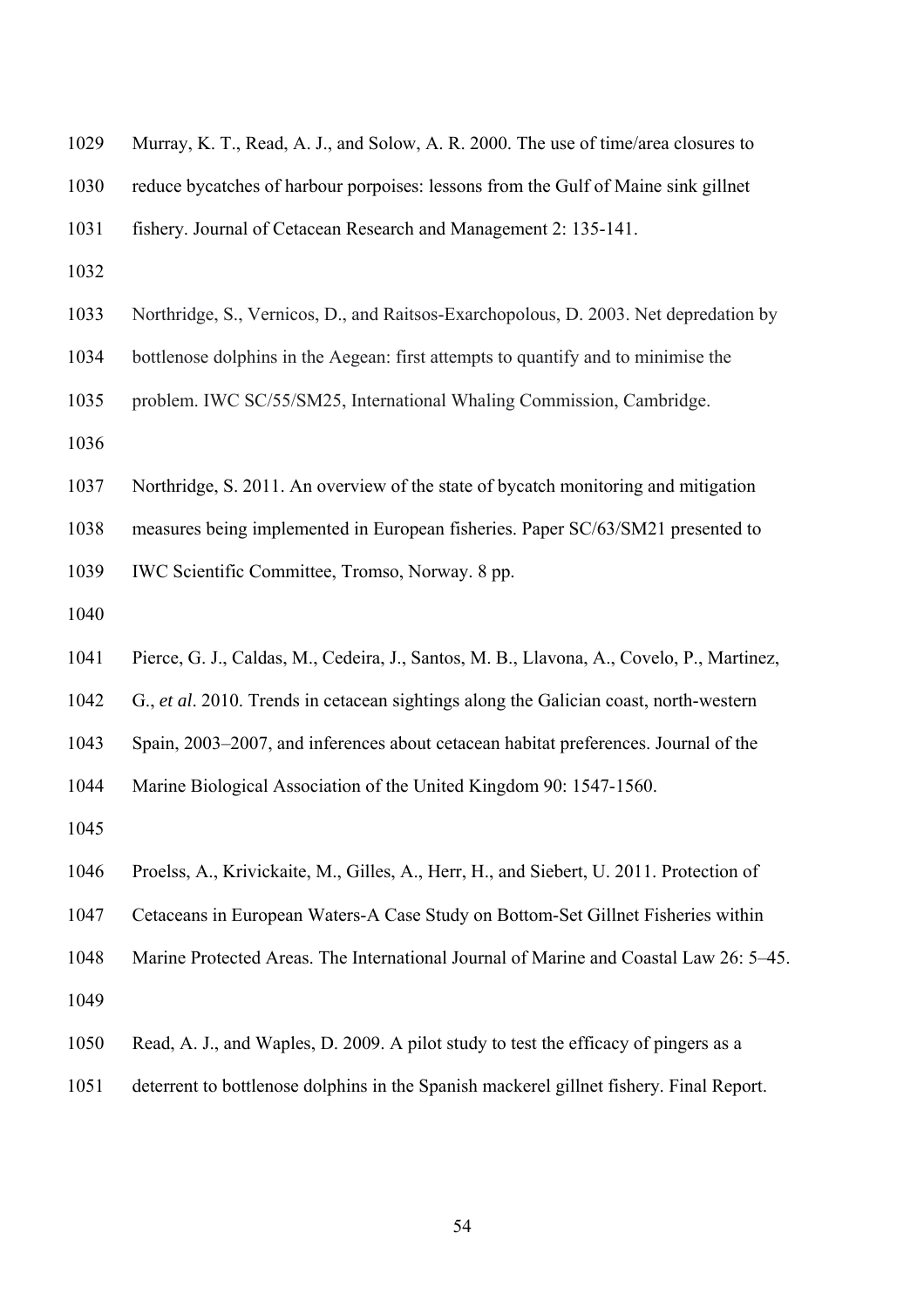- 1052 Bycatch Reduction of Marine Mammals in Mid-Atlantic Fisheries Project 08-DMM-02 1053 North Carolina Sea Grant Programme. 25 pp.
- 1054
- 1055 Read, F. L., Santos, M. B., González, A. F., López, A., Ferreira, M., Vingada, J., and
- 1056 Pierce, G. J. 2012. Understanding harbour porpoise (*Phocoena phocoena*) and fishery
- 1057 interactions in the north-west Iberian Peninsula. Final report to ASCOBANS
- 1058 (SSFA/ASCOBANS/2010/4). 40 pp.
- 1059
- 1060 Reeves, R. R., Read, A. J., and Notarbartolo di Sciara, G. 2001. Report of the workshop
- 1061 on interactions between dolphins and fisheries in the Mediterranean: evaluation of
- 1062 mitigation alternatives. Instituto Centrale per la Ricerca Applicata al Mare (ICRAM),
- 1063 Rome, Italy. 44 pp.
- 1064
- 1065 Rocklin, D., Santoni, M. C., Culioli, J. M., Tomasini, J. A., Pelletier, D., and Mouillot,
- 1066 D. 2009. Changes in the catch composition of artisanal fisheries attributable to dolphin
- 1067 depredation in a Mediterranean marine reserve. ICES Journal of Marine Science 66:
- 1068 699-707.
- 1069
- 1070 Sagarminaga, R., Cañadas, A., and Brotons, J. M. 2006. Initiatives about
- 1071 fisheries−cetaceans interactions in Spanish Mediterranean waters. IWC SC/58/SM13,
- 1072 International Whaling Commission, Cambridge. 3 pp.
- 1073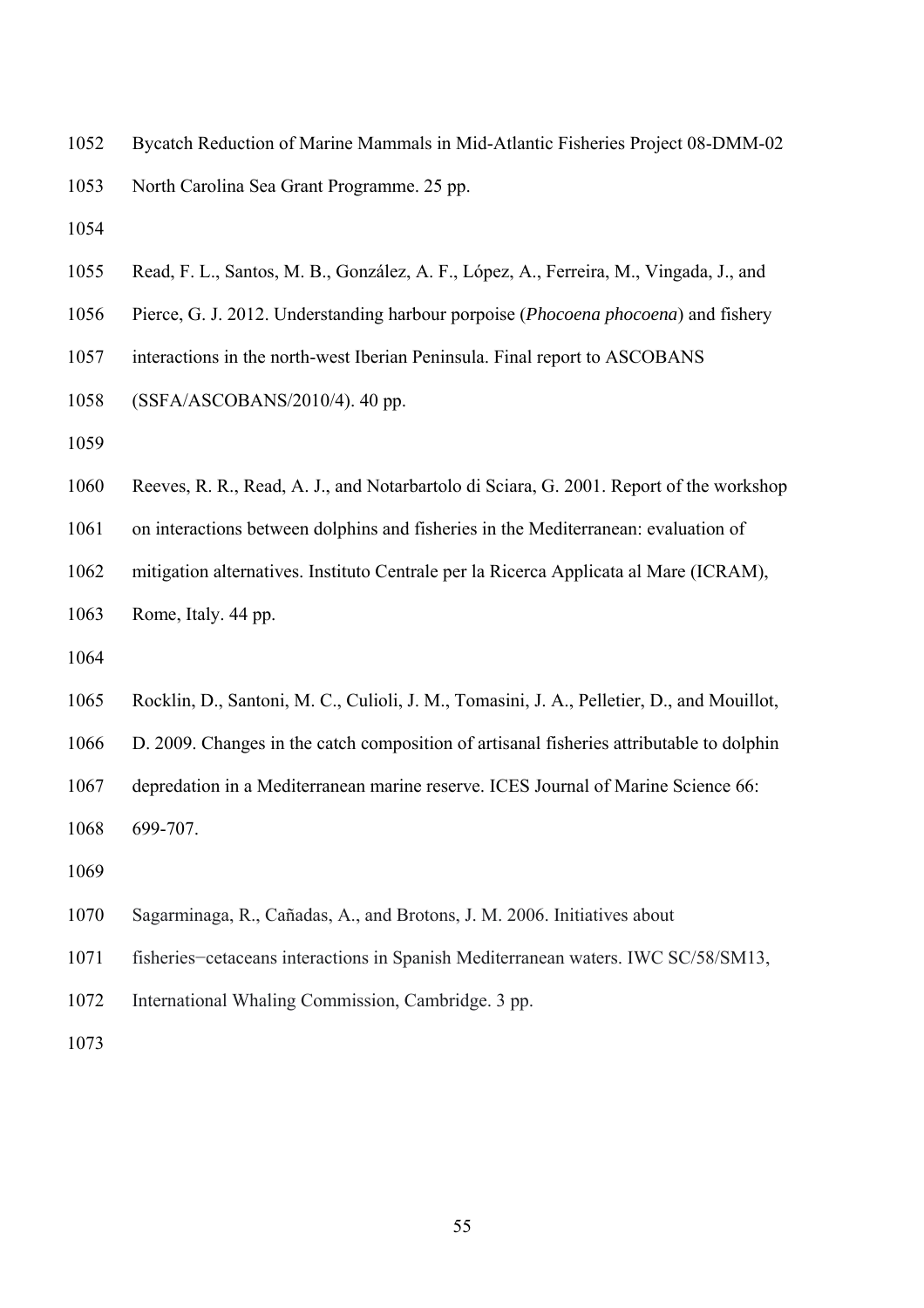- 1074 Salomon, A. K., Gaichas, S., Jensen, O. P., Agostini, V. N., Sloan, N. A., Rice, J.,
- 1075 McClanahan, T., *et al*. 2011. Bridging the divide between fisheries and marine
- 1076 conservation science. Bulletin of Marine Science 87: 251-274.
- 1077
- 1078 Santos, M. B., Fernández, R., López, A., Martínez, J. A., and Pierce, G. J. 2007.
- 1079 Variability in the diet of bottlenose dolphin, *Tursiops truncatus*, in Galician waters, NW
- 1080 Spain, 1990–2005. Journal of the Marine Biological Association of the United Kingdom
- 1081 87: 231–242.
- 1082
- 1083 Santos, M. B., German, I., Correia, D., Read, F. L., Martínez, J. A., Caldas, M., López,
- 1084 A., *et al*. 2013. Long-term variation in common dolphin diet in relation to prey

1085 abundance. Marine Ecology Progress Series 481: 249-268.

- 1086
- 1087 Santos, M. B., Saavedra, C., and Pierce, G. J. Quantifying the predation on sardine and
- 1088 hake by cetaceans in the Atlantic waters of the Iberian Peninsula. Submitted to Deep
- 1089 Sea Research II.
- 1090
- 1091 SCANS II. 2008. Small Cetaceans in the European Atlantic and North Sea (SCANS-II).
- 1092 Final report to the European Commission under project LIFE04NAT/GB/000245.
- 1093 University of St Andrews, Fife, Scotland, U.K. 54 pp. Available at http://biology.st-
- 1094 andrews.ac.uk/scans2/.
- 1095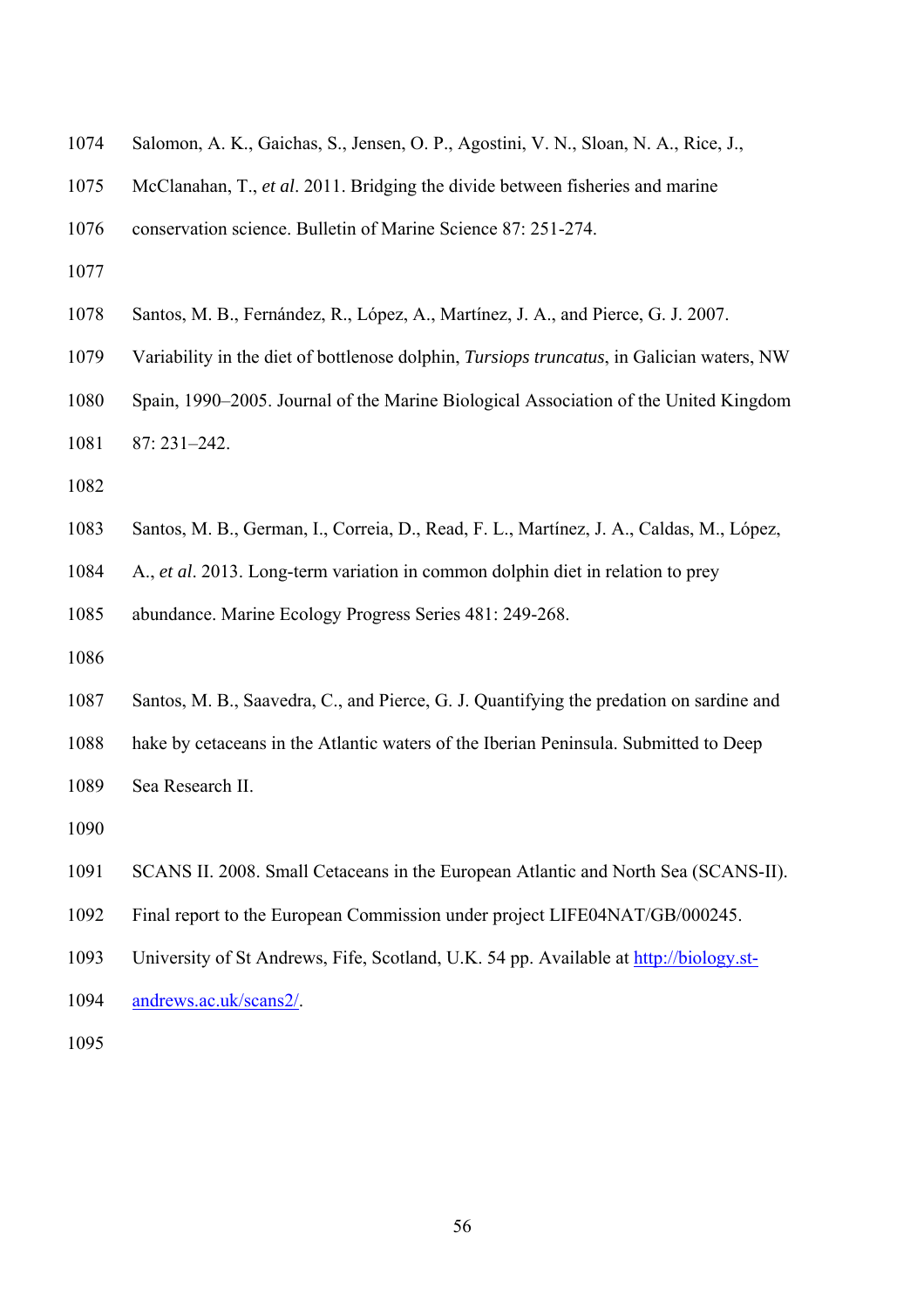| 1096 | Secchi, E. R. and Vaske Jr., T. 1998. Killer whale (Orcinus orca) sightings and |
|------|---------------------------------------------------------------------------------|
| 1097 | depredation on tuna and swordfish longline catches in Southern Brazil. Aquatic  |
| 1098 | Mammals 24: 117-122.                                                            |

1099 .

1100

- 1101 Silva M., Machete, M., Reis, D., Santos, M., Prieto, R., Dâmaso, C., Pereira, J. and
- 1102 Santos, R. 2011. A review of interactions between cetaceans and fisheries in the Azores.

1103 Aquatic Conservation: Marine and Freshwater Ecosystems 21: 17–27.

- 1104
- 1105 Spanish Ministry of Agriculture, Food and Environment [Ministerio de Agricultura,

1106 Alimentación y Medio Ambiente]. 2013. Online fisheries statistics.

1107 http://www.magrama.gob.es/es/pesca/estadisticas/.

1108

1109 Spyrakos, E., Santos Diniz, T. C., Martinez Iglesias, G., Torres Palenzuela, J. M., and

1110 Pierce, G.J. 2011. Spatiotemporal patterns of marine mammal distribution in coastal

1111 waters of Galicia, NW Spain. Hydrobiologia 670: 87–109.

1112

1113 White, P. C. L, Jennings, N., Renwick, A. R., and Barker, N. H. L. 2005. Questionnaires

1114 in ecology: a review of past use and recommendations for best practice. Journal of

- 1115 Applied Ecology 42: 421-430.
- 1116

1117 Wise, L., Ferreira, M., Silva, M., Sequeira, M., and Silva, A. 2007. Interactions between

1118 small cetaceans and the purse-seine fishery in western Portuguese waters. Scientia

1119 Marina 71: 405-412.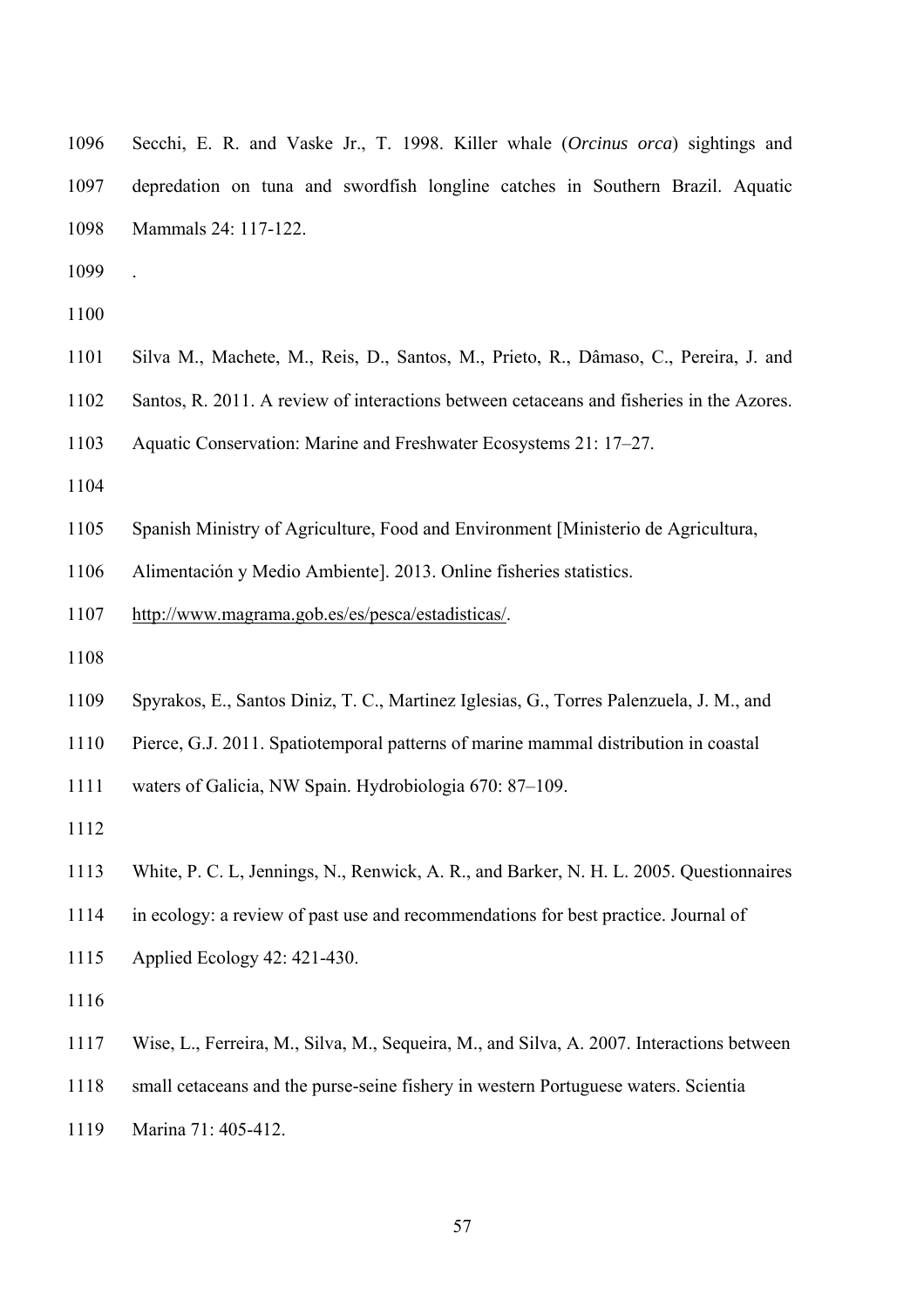- 1120 bycatch are highlighted with diagonal white stripes, while the proportions of interviews
- 1121 with no bycatch reports are highlighted in black.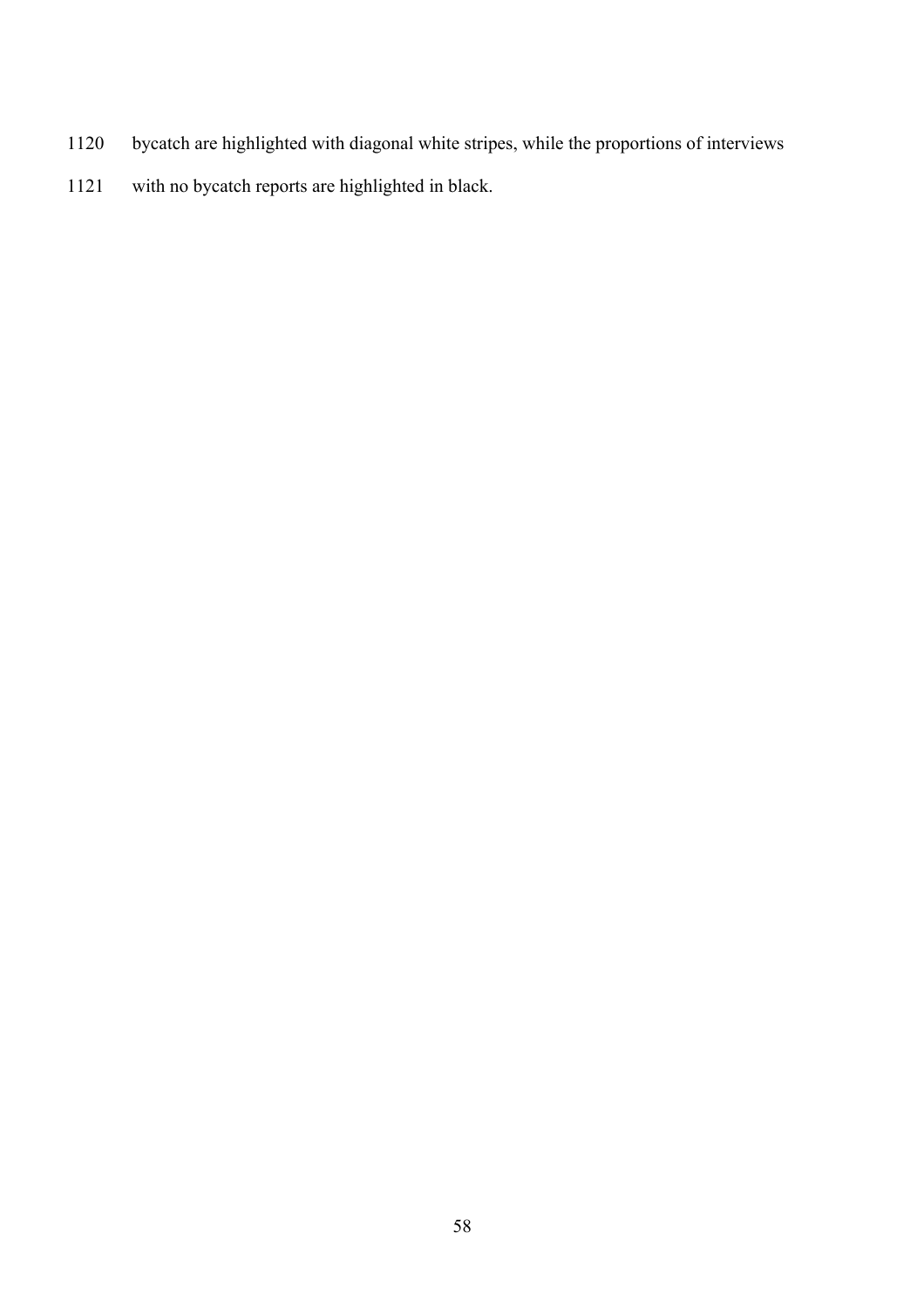|             |                | SIGHTINGS/ INTERACTIONS OF CETACEANS WITH FISHERIES |                |
|-------------|----------------|-----------------------------------------------------|----------------|
|             |                |                                                     | interview code |
| <b>Date</b> | <b>Harbour</b> | <b>Interviewer</b>                                  |                |

This questionnaire is designed to find out a few things about your job, fisheries in Galicia in general and the interactions of cetaceans (dolphins, porpoises and whales) with these fisheries. Please answer the questions truthfully. There are no right or wrong answers.

This work is for statistical purposes only. All information will be treated confidentially and will not be distributed to a third party

(*please fill in the relevant box or tick one or more answers*)

| 1. What is your function on board of the vessel?                   |                                                |      |          |                                            |
|--------------------------------------------------------------------|------------------------------------------------|------|----------|--------------------------------------------|
| skipper                                                            | sailor                                         |      | mechanic |                                            |
| 2. What kind of fishing gear do you use?                           |                                                |      |          |                                            |
|                                                                    |                                                |      |          |                                            |
|                                                                    |                                                |      |          |                                            |
|                                                                    |                                                |      |          |                                            |
|                                                                    |                                                |      |          |                                            |
| 3. What length/tonnage/crew has the vessel?<br>(indicate just one) |                                                |      |          |                                            |
| meters                                                             |                                                | tons |          | crew members                               |
| 4. In which area are you fishing?                                  |                                                |      |          |                                            |
| <b>Fishing area</b>                                                |                                                |      |          |                                            |
| inside the rías                                                    |                                                |      |          |                                            |
| outside of rías                                                    |                                                |      |          |                                            |
| Sub-area                                                           |                                                |      |          |                                            |
|                                                                    | 1 Ría Ribadeo - Estaca de Bares                |      |          | 5 Cabo Corrubedo - Cabo Home               |
|                                                                    | 2 Estaca de Bares - Pta. Segaño (S ría Ferrol) |      |          | 6 Cabo Home - Río Miño                     |
| 3 Pta. Segaño - Cabo Fisterra                                      |                                                |      |          |                                            |
|                                                                    | 4 Cabo Fisterra - Cabo Corrubedo               |      |          |                                            |
| Mean distance to coast (m/nm):                                     |                                                |      |          |                                            |
| Mean water depth (m/fathoms):                                      |                                                |      |          |                                            |
| 5. What time do you leave for fishing?                             |                                                |      |          | 6. What time do you return to the harbour? |
|                                                                    |                                                |      |          |                                            |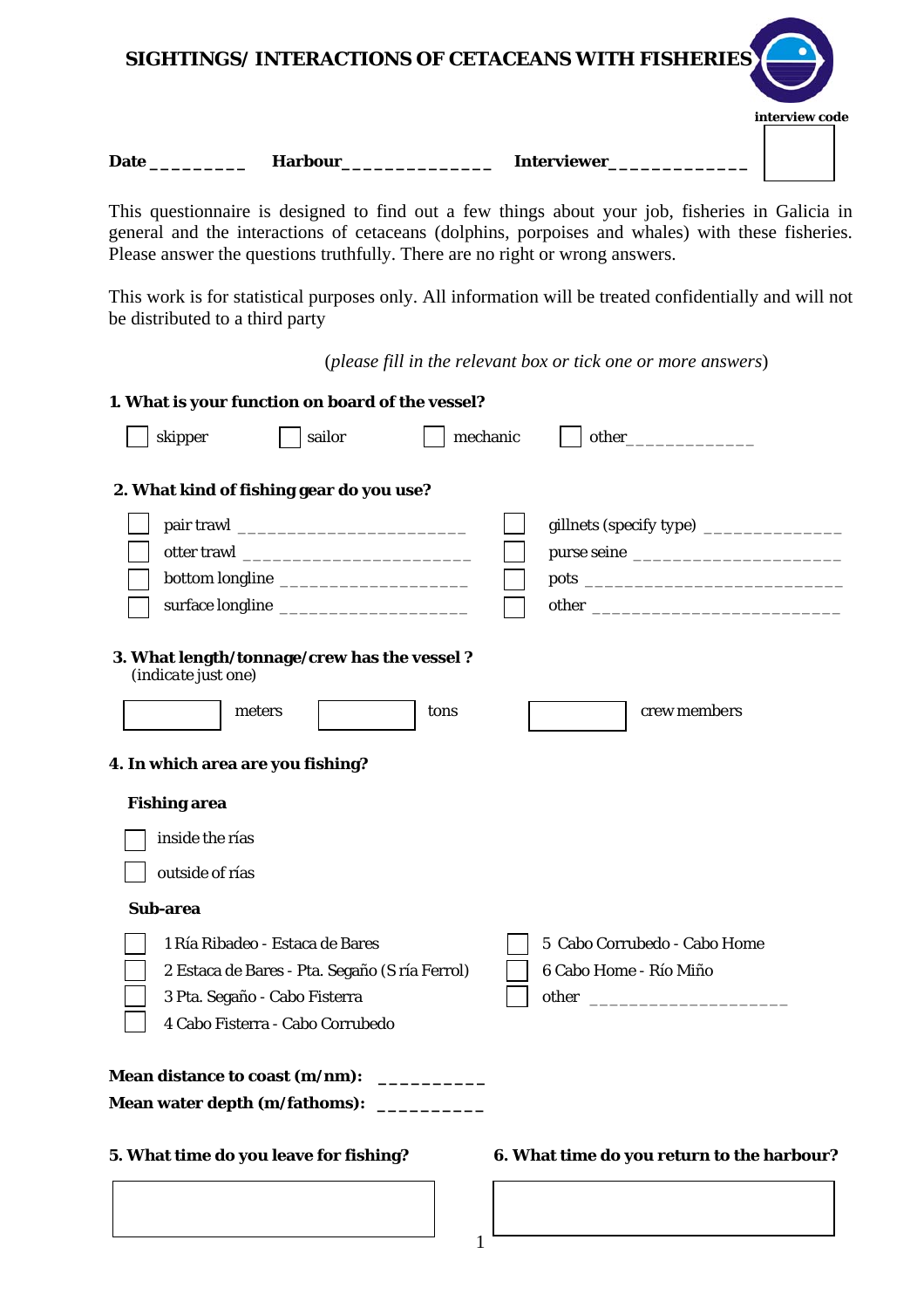# **7. Which are your main target species ?**

| <b>Fish</b>                                                                                       |                                                                                        |                                                  |                                                                                |                     |
|---------------------------------------------------------------------------------------------------|----------------------------------------------------------------------------------------|--------------------------------------------------|--------------------------------------------------------------------------------|---------------------|
| Abadexo                                                                                           | Castañeta                                                                              | Maragota/Pinto                                   |                                                                                | Rapante             |
| Acedía                                                                                            | Cazón                                                                                  | <b>Marraxo</b>                                   |                                                                                | Robaliza            |
| Agulla                                                                                            | Choupa/Pancha                                                                          | Maruca                                           |                                                                                | Rodaballo           |
| Alavanco                                                                                          | Congro                                                                                 | Melga                                            |                                                                                | Saboga              |
| Anchoa/Bocareu                                                                                    | Coruxo                                                                                 | Mero                                             |                                                                                | Salmón              |
| Anguía                                                                                            | Doncella                                                                               | <b>Muxo</b>                                      |                                                                                | Salmonete           |
| <b>Barbada</b>                                                                                    | Dourada                                                                                | Palometa roja                                    |                                                                                | Sanmartiño          |
| <b>Bertorella</b>                                                                                 | Escacho                                                                                | Peixe espada                                     |                                                                                | Sardiña             |
| Besugo/Ollomol/Pancho                                                                             | Escarapote                                                                             | Peixe pao                                        |                                                                                | Sargo               |
| <b>Boga</b>                                                                                       | <b>Escolar</b>                                                                         | Peixe sabre                                      |                                                                                | Serrán              |
| <b>Bolo</b>                                                                                       | Faneca                                                                                 | Peixe sapo                                       |                                                                                | Solla               |
| <b>Bonito</b>                                                                                     | Fodón                                                                                  | Pescada(illa)/Merluza                            |                                                                                | Xarda/Cabala/Rincha |
| <b>Burro</b>                                                                                      | Fogoneiro                                                                              | Piarda                                           |                                                                                | Xuliana             |
| Cabalón                                                                                           | Gata                                                                                   | Prago                                            |                                                                                | Xurelo              |
| Cabra                                                                                             | Linguado                                                                               | Quenlla                                          |                                                                                | mixture             |
| Cabracho                                                                                          | Lirio                                                                                  | Raia                                             |                                                                                |                     |
| <b>Bivalves</b>                                                                                   |                                                                                        | <b>Cephalopods</b>                               | <b>Crustaceans</b>                                                             | <b>Other</b>        |
|                                                                                                   |                                                                                        |                                                  |                                                                                |                     |
| Ameixa<br>Berberecho<br>Cadelucha<br>Carneiro<br>Centola<br>Reló<br>Cornicha<br>Longueirón        | Mexillón<br>Navalla<br>Ostra<br>Rabioso<br>Lura<br><b>Vieira</b><br>Pota<br>Volandeira | Cabezón<br>Choco<br>Chopiño<br>Polbo<br>Puntilla | Boi<br>Camarón<br>Cigala<br>Lagosta<br>Lumbrigante<br>Nécora<br>$\Box$ Percebe |                     |
| 8. What is your average catch?                                                                    |                                                                                        | don't know                                       |                                                                                |                     |
| $per$ haul $ $   per trip                                                                         | last trip<br>$\mathbf{1}$                                                              |                                                  |                                                                                |                     |
| (indicate just one; if average catch cannot be estimated, indicate amount of catch for last trip) |                                                                                        |                                                  |                                                                                |                     |
| total                                                                                             |                                                                                        | in crates___________                             |                                                                                |                     |
| (for each target species)                                                                         |                                                                                        |                                                  |                                                                                |                     |
| <u>_______________</u> in kg (tons)___________                                                    |                                                                                        | in crates                                        |                                                                                |                     |
| $\frac{1}{2}$ in kg (tons)                                                                        |                                                                                        | in crates___________                             |                                                                                |                     |
| $\frac{1}{2}$ in kg (tons)                                                                        |                                                                                        | in crates___________                             |                                                                                |                     |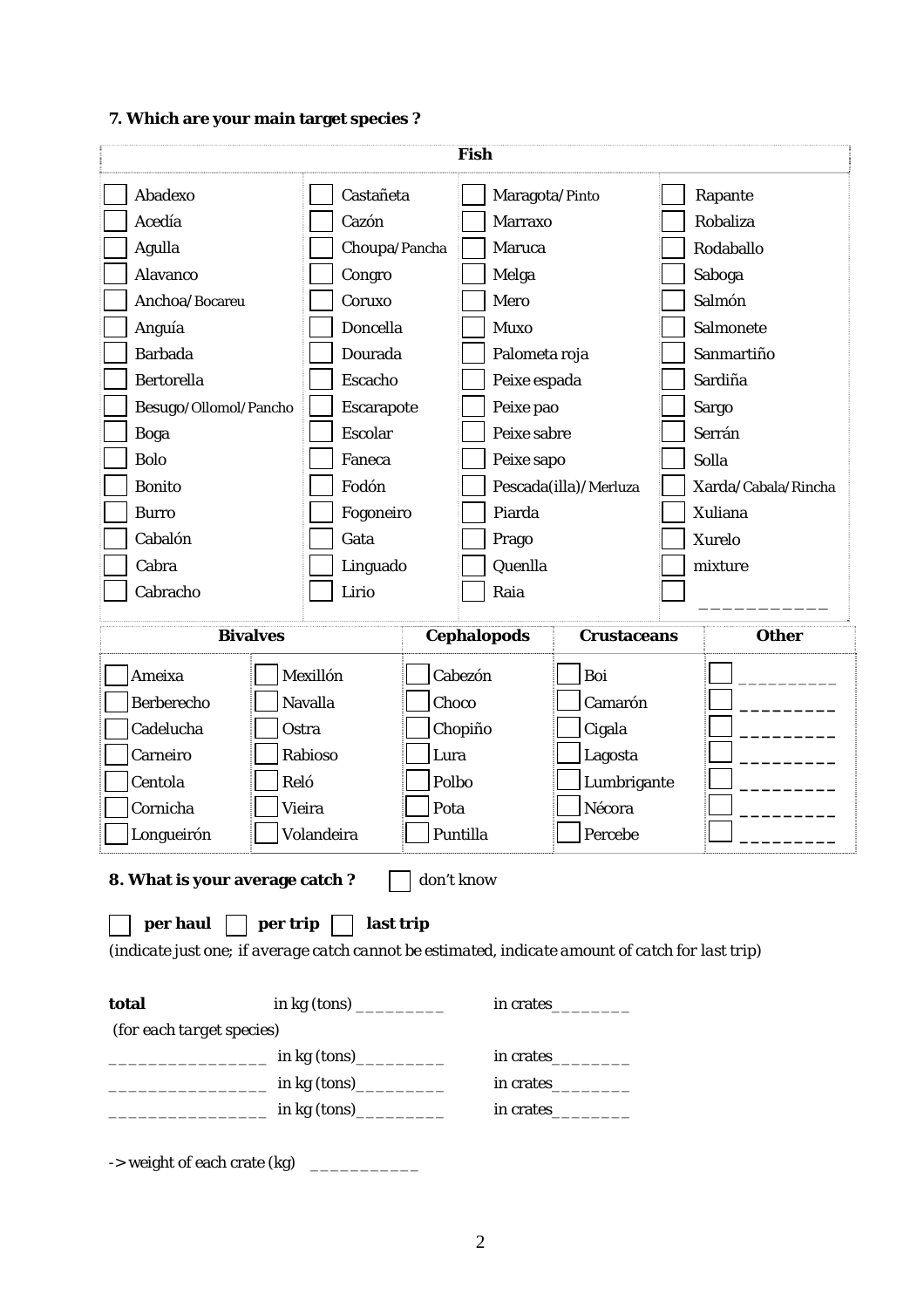|                                                                                                                                | 9. Do you usually see dolphins and whales in your fishing area?            |                                                        |                                                                                                   |                                                |
|--------------------------------------------------------------------------------------------------------------------------------|----------------------------------------------------------------------------|--------------------------------------------------------|---------------------------------------------------------------------------------------------------|------------------------------------------------|
| yes                                                                                                                            | no                                                                         |                                                        | -> if answer is no, go to question 36                                                             |                                                |
|                                                                                                                                |                                                                            |                                                        | 10. What kind of dolphins and whales do you see and how many? Do you see them                     |                                                |
| frequently?                                                                                                                    | don't know                                                                 |                                                        |                                                                                                   |                                                |
|                                                                                                                                | (pres = present; $N^o$ = number of individuals; freq = frequent; rare)     |                                                        |                                                                                                   |                                                |
| non-identified (NI) dolphins<br>common dolphin<br>bottlenose dolphin<br>striped dolphin<br>Risso's dolphin<br>harbour porpoise | pres                                                                       | N°<br>freq rare                                        | long-finned pilot whale<br>sperm whale<br>killer whale<br>baleen whales<br>$other$ <sub>___</sub> | $\mathbf{N}^{\mathbf{o}}$<br>freq rare<br>pres |
| <b>ID</b> correct?                                                                                                             | yes<br>no<br>(Write down other common species names used by local fishers) |                                                        |                                                                                                   |                                                |
|                                                                                                                                |                                                                            |                                                        | 11.Do you think the number of dolphins/whales in the area hasduring the last 5 years?             |                                                |
| increased                                                                                                                      | decreased                                                                  | been constant                                          | don't know                                                                                        |                                                |
|                                                                                                                                | 12. What are your general feelings about dolphins/whales?                  |                                                        |                                                                                                   |                                                |
| positive<br>Why?                                                                                                               | negative                                                                   | neutral                                                | don't know                                                                                        |                                                |
|                                                                                                                                | 13. Do you use the presence of dolphins/whales to locate fish?             |                                                        |                                                                                                   |                                                |
| yes                                                                                                                            | no                                                                         | don't know                                             |                                                                                                   |                                                |
| yes                                                                                                                            | no                                                                         | don't know                                             | 14. Are the dolphins/whales seen in close proximity to the gear during fishing operation??        |                                                |
| 15. If yes, which species?                                                                                                     |                                                                            |                                                        | don't know                                                                                        |                                                |
| NI dolphins<br>common dolphin<br>bottlenose dolphin                                                                            |                                                                            | striped dolphin<br>Risso's dolphin<br>harbour porpoise | long-finned pilot whale<br>sperm whale<br>killer whale                                            | baleen whales                                  |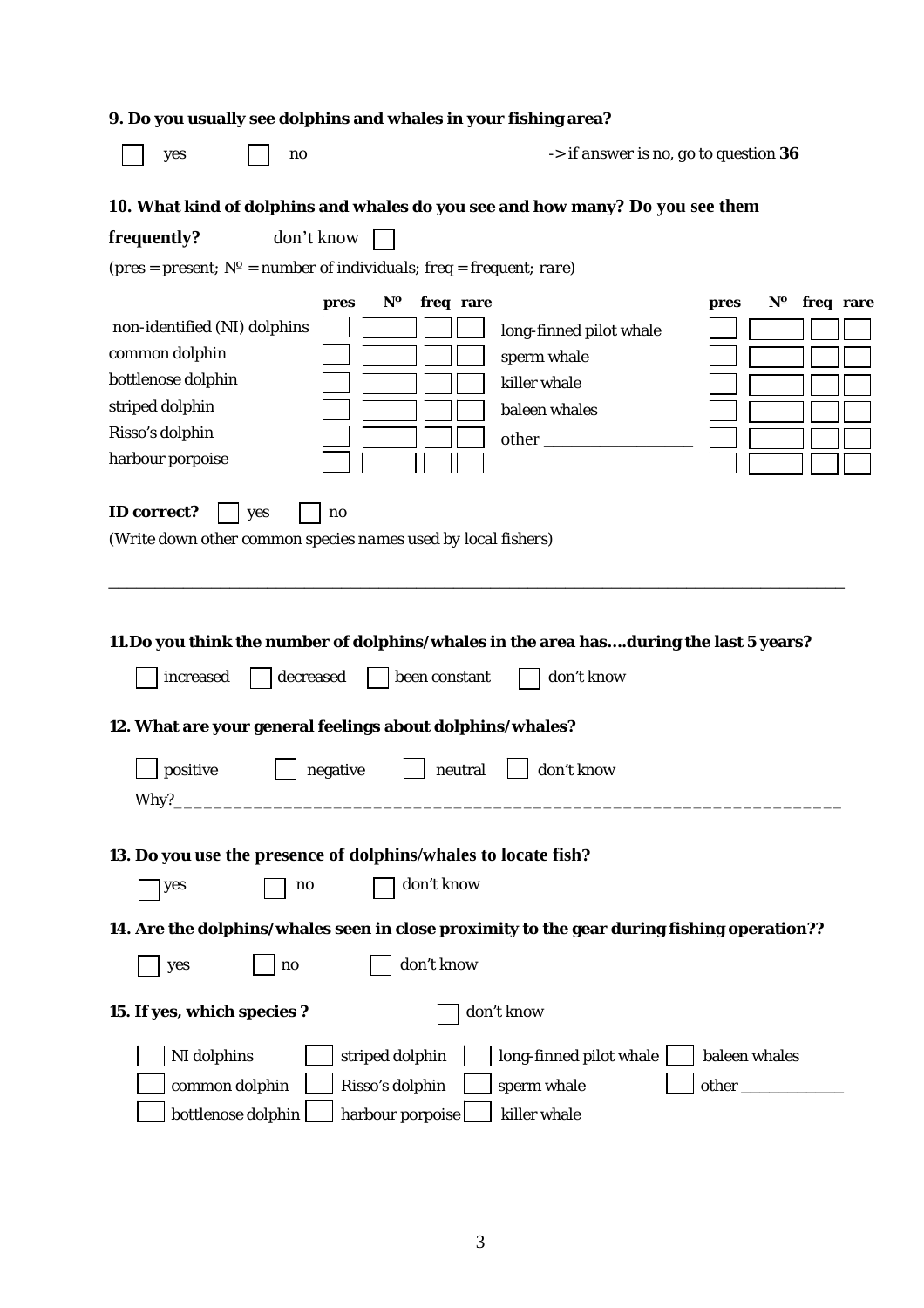| 16. Do the dolphins/whales and/or other animals consume catch?<br>don't know                    |
|-------------------------------------------------------------------------------------------------|
| dolphins/whales $\rightarrow$ go to question 17<br>yes                                          |
| other animals<br>-> go to question 18                                                           |
| -> if answer is no/don't know, go to question 21<br>no                                          |
| 17. Which species of dolphins/whales?<br>don't know                                             |
| NI dolphins<br>striped dolphin<br>long-finned pilot whale<br>baleen whales                      |
| common dolphin<br>Risso's dolphin<br>sperm whale                                                |
| harbour porpoise<br>killer whale<br>bottlenose dolphin                                          |
| 18. Which other animals?<br>don't know                                                          |
| 19. Can you estimate the proportion of catch damaged/consumed?                                  |
| yes % of catch per trip (by dolphins/whales)<br>no                                              |
| % of catch per trip (other animals)<br>there is none                                            |
| 20. Can you estimate the economic loss associated with this catch damage/loss?                  |
| by dolphins/whales<br>$\perp$ trip<br>∐year<br>yes<br>no<br>per                                 |
| by other animals<br>$\Box$ trip<br>$\Box$ year<br>per<br>there is none                          |
| 21. Do the dolphins/whales and/or other animals cause damage in the gear?<br>don't know         |
| dolphins/whales $\rightarrow$ go to question 22<br>yes                                          |
| -> go to question 23<br>other animals<br>-> if answer is no/don't know, go to question 27<br>no |
| don't know<br>22. Which species of dolphins/whales?                                             |
| NI dolphins<br>striped dolphin<br>long-finned pilot whale<br>baleen whales                      |
| common dolphin<br>Risso's dolphin<br>sperm whale                                                |
| bottlenose dolphin<br>harbour porpoise<br>killer whale                                          |
| don't know<br>23. Which other animals                                                           |

**\_\_\_\_\_\_\_\_\_\_\_\_\_\_\_\_\_\_\_\_\_\_\_\_\_\_\_\_\_\_\_\_\_\_\_\_\_\_\_\_\_\_\_\_\_\_\_\_\_\_\_\_\_\_\_\_\_\_\_\_\_\_\_\_**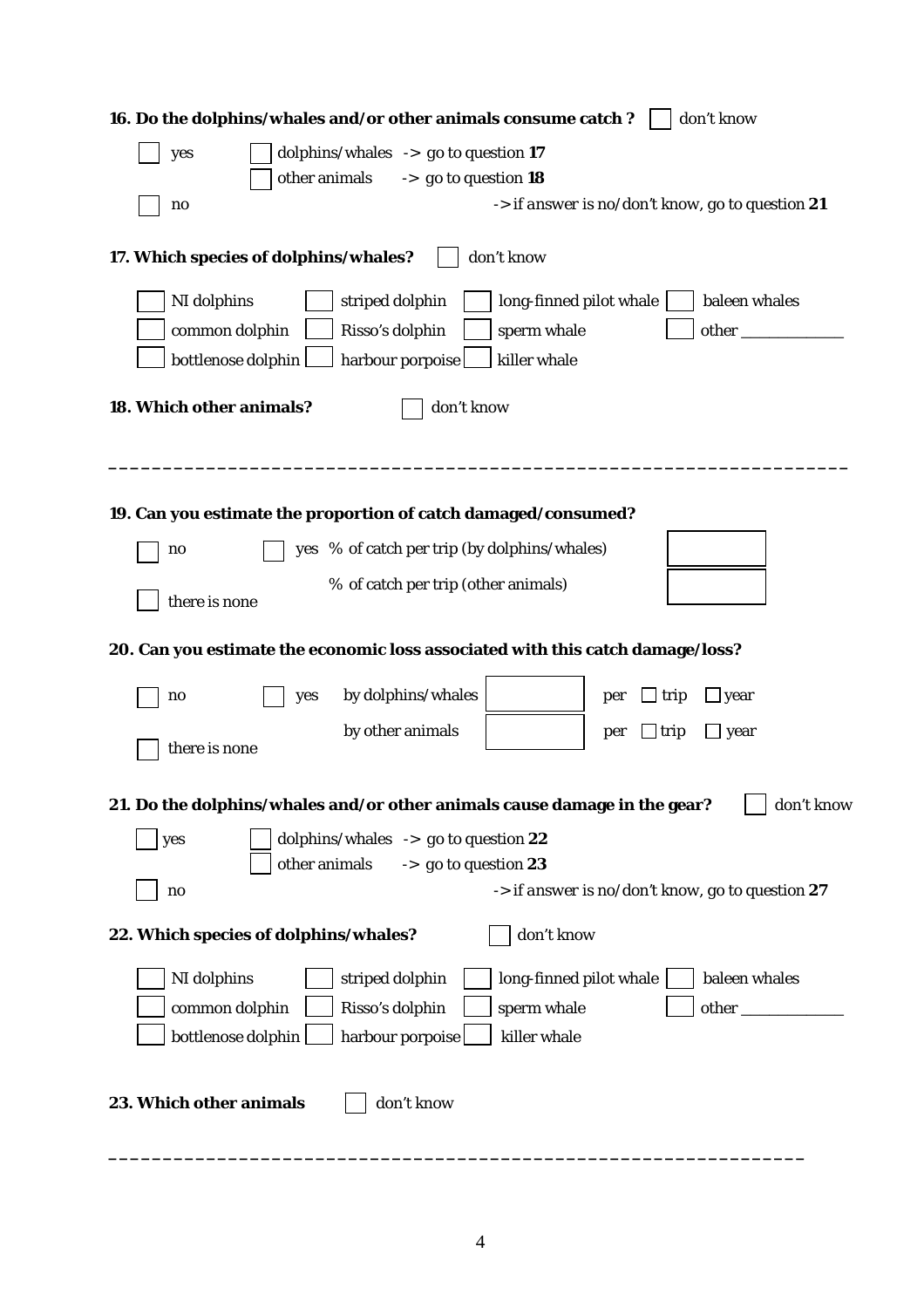| 24. What kind of damage do the dolphins/whales cause?<br>don't know                                                 |
|---------------------------------------------------------------------------------------------------------------------|
|                                                                                                                     |
| 25. What kind of damage do other animals cause?<br>don't know                                                       |
|                                                                                                                     |
| 26. Can you estimate the economic loss associated with this gear damage?                                            |
| by dolphins/whales<br>$per \Box trip$<br>yes<br>$\Box$ year<br>no                                                   |
| there is none<br>by other animals<br>$per \cup trip$<br>$\Box$ year                                                 |
| 27. Are dolphins/whales accidentally bycaught?                                                                      |
| don't know -> if answer is no/don't know, go to question 34<br>yes<br>no                                            |
| don't know<br>28. Which species of dolphins/whales and how many                                                     |
| month year<br>month year<br>month year<br>month year                                                                |
| long-finned pilot whale<br>baleen whales<br>NI dolphins<br>striped dolphin                                          |
| common dolphin<br>Risso's dolphin<br>sperm whale<br>other<br>killer whale<br>bottlenose dolphin<br>harbour porpoise |
| 29. Are animals bycaught usually dead or alive when you haul the gear?                                              |
| don't know<br>alive<br>-> if answer is dead go to question 31<br>dead                                               |
| 30. Do they survive?                                                                                                |
| don't know<br>yes<br>no                                                                                             |
| don't know<br>31. What do you do with the carcasses?                                                                |
| throw them back into the sea<br>bring them back to the harbour<br>other_                                            |
| 32. Do you think the amount interactions with dolphins/whales hasduring the last 5 years?                           |
| increased                                                                                                           |
| decreased                                                                                                           |
| been constant                                                                                                       |
| don't know                                                                                                          |
| 33. Is there a season with more bycatch?                                                                            |
| don't know $\rightarrow$ if answer is no/don't know, go to question 34<br>yes<br>no                                 |
| Which season?                                                                                                       |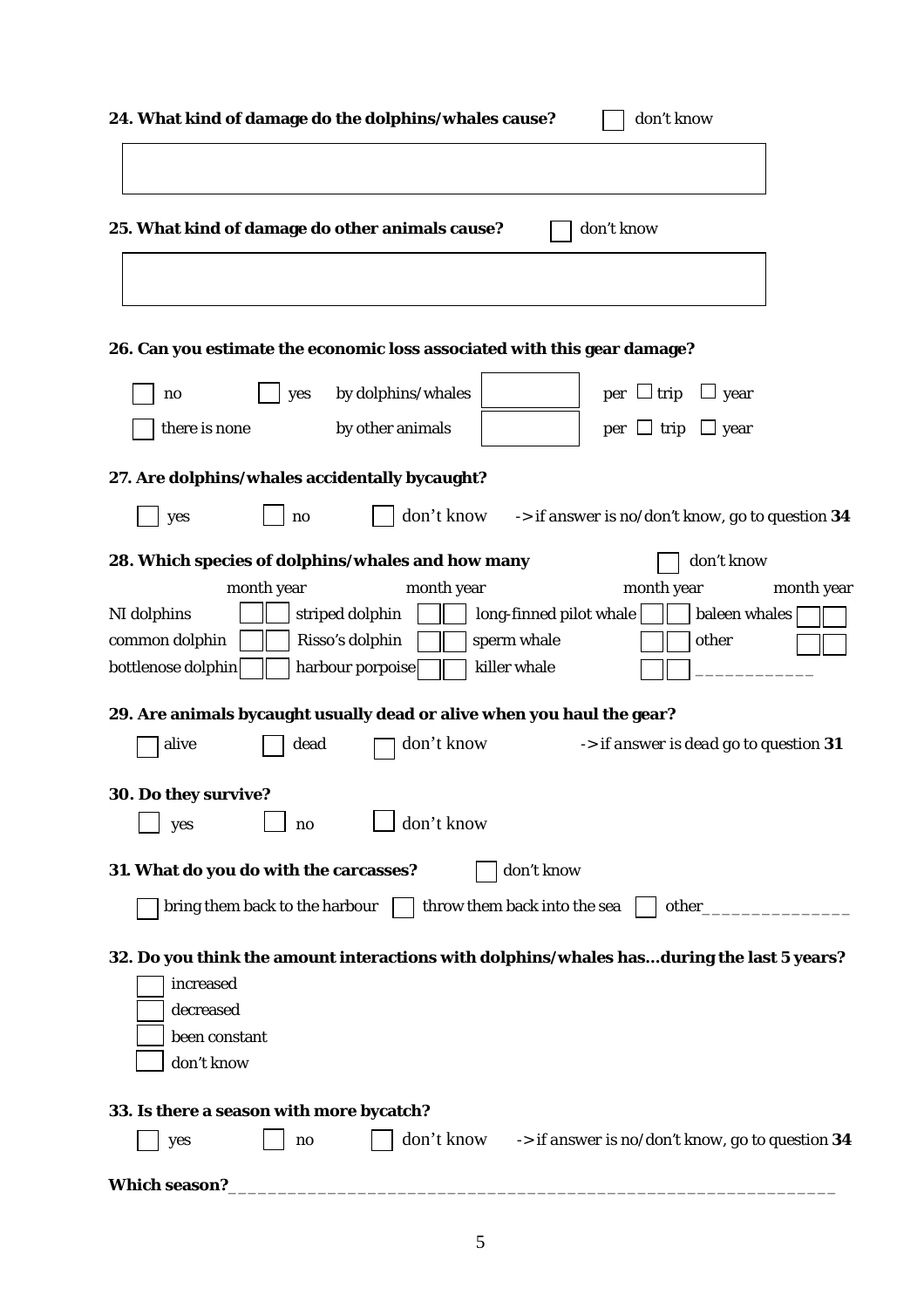# **34. Do you take any measures to avoid interactions(damage to catch/gear and bycatch) with dolphins/whales?**

| .,<br>۰.<br>۰,<br>× |
|---------------------|
|---------------------|

no *-> if answer is no, go to question* **36** 

#### **35. What type of measures?**

| acoustic devices (specify)_______                                                 |  |
|-----------------------------------------------------------------------------------|--|
| navigate to alternative fishing grounds away from the dolphins/whales             |  |
| $\vert$   postpone the fishing operation until the dolphins/whales leave the area |  |
| reduce the fishing/soak time                                                      |  |
| scare the cetaceans away from the vessel <i>(specify)</i>                         |  |
| other (specify)                                                                   |  |

## **36. In your opinion, what are the main problems with dolphins/whales and fisheries? (Fill in 3 boxes according to their importance: 1 – most important, 3- least important)**

|  | don't know                                                                                |
|--|-------------------------------------------------------------------------------------------|
|  | there are no problems                                                                     |
|  | the dolphins/whales damage the gear                                                       |
|  | the dolphins/whales damage the catch                                                      |
|  | the dolphins/whales cause additional costs, e.g. fuel costs from changing fishing grounds |
|  | the dolphins/whales scatter the fish                                                      |
|  | the dolphins/whales eat too many fish, i.e. competition for resources                     |
|  | there is too much bycatch of dolphins/whales                                              |
|  | other (specify)                                                                           |

# **37. In your opinion, what are the most important factors influencing the amount of interactions (damage to catch/gear and bycatch) with dolphins/whales?**

|  | don't know                               |
|--|------------------------------------------|
|  | there are no factors                     |
|  | fishing time, e.g. day or night/duration |
|  | catch target species                     |
|  | fishing area                             |
|  | water depth                              |
|  | season                                   |
|  | type of fishing gear                     |
|  | weather                                  |
|  | behaviour of dolphins/whales             |
|  | other (specify)                          |
|  |                                          |

#### **39. What are your suggestions to reduce conflicts between dolphins/whales and fisheries?**